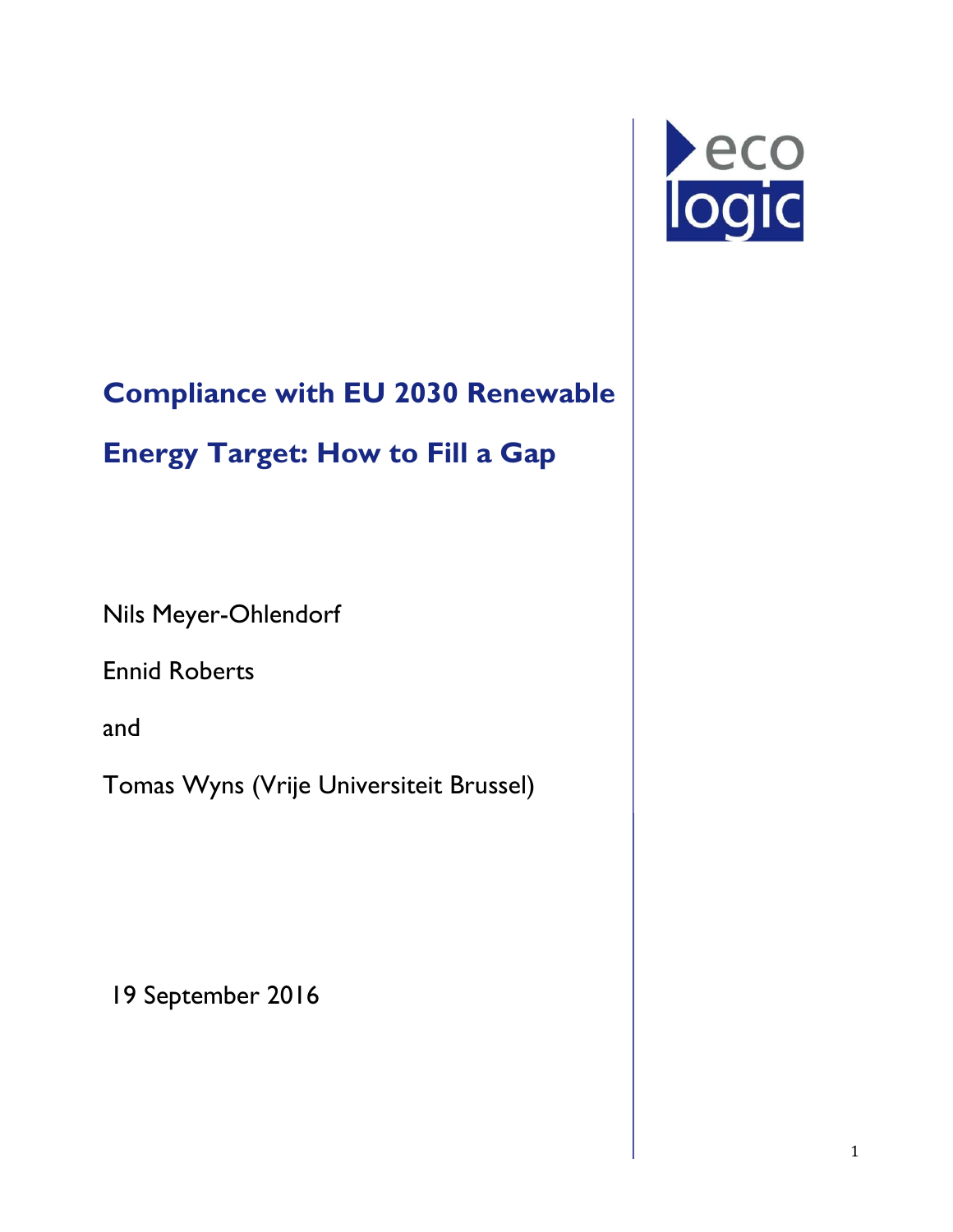#### About the Ecologic Institute

The Ecologic Institute is a private not-for-profit think tank for applied environmental research, policy analysis and consultancy with offices in Berlin, Brussels and Washington DC. An independent, nonpartisan body, the Ecologic Institute is dedicated to bringing fresh ideas to environmental policies and sustainable development. The Ecologic Institute's work programme focuses on obtaining practical results. It covers the entire spectrum of environmental issues, including the integration of environmental concerns into other policy fields. Founded in 1995, the Ecologic Institute is a partner in the network of Institutes for European Environmental Policy. The Ecologic Institute acts in the public interest; donations are tax-deductible.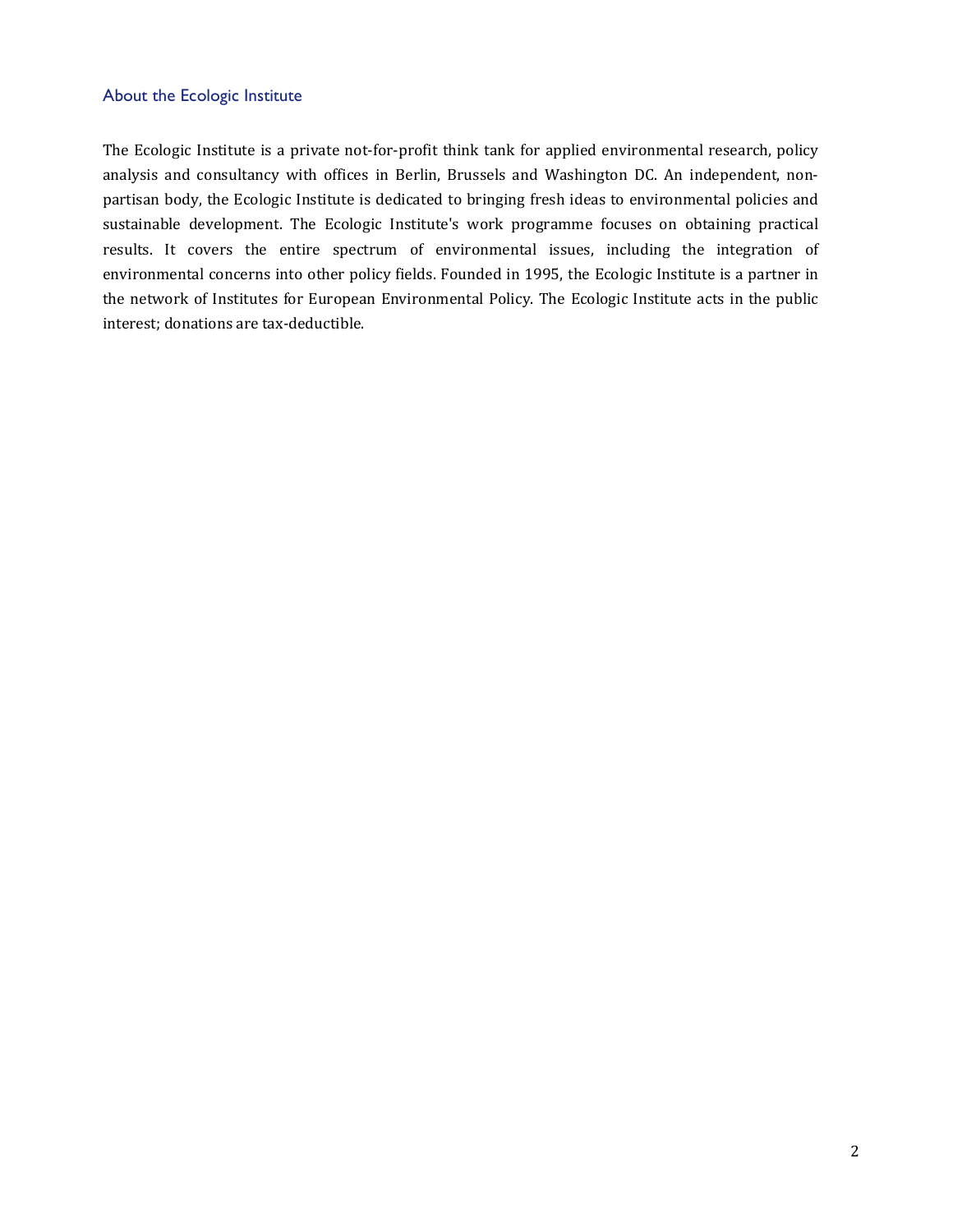#### **Content**

| 1.       |                                                                                                           |  |
|----------|-----------------------------------------------------------------------------------------------------------|--|
| 2.       |                                                                                                           |  |
| 3.       |                                                                                                           |  |
| 3.1.     |                                                                                                           |  |
| 3.2.     | National RES Weighted Average Cost of Capital (WACC) and investment risk benchmarks13                     |  |
| 3.3.     |                                                                                                           |  |
| 3.4.     |                                                                                                           |  |
| 3.5.     |                                                                                                           |  |
| 3.6.     |                                                                                                           |  |
| 3.7.     |                                                                                                           |  |
| 3.8.     |                                                                                                           |  |
| 3.9.     | Legal quality of contributions: Contributions in national energy plans and / or national law?21           |  |
| 4.       | Part B: What happens if Member State pledges are in sum insufficient for meeting the overall EU target or |  |
| 4.1.     |                                                                                                           |  |
| 4.1.1.   |                                                                                                           |  |
| 4.1.2.   |                                                                                                           |  |
| 4.1.3.   |                                                                                                           |  |
| 4.2.     |                                                                                                           |  |
| 4.2.1.   |                                                                                                           |  |
| 4.2.1.1. |                                                                                                           |  |
| 4.2.1.2. |                                                                                                           |  |
| 4.2.1.3. |                                                                                                           |  |
| 4.2.2.   | Can iterative processes help ensure that contributions add up for EU target achievement?28                |  |
| 4.2.3.   |                                                                                                           |  |
| 4.3.     |                                                                                                           |  |
| 4.4.     | Conclusions. 30                                                                                           |  |
| 5.       |                                                                                                           |  |
| 6.       |                                                                                                           |  |
| 7.       |                                                                                                           |  |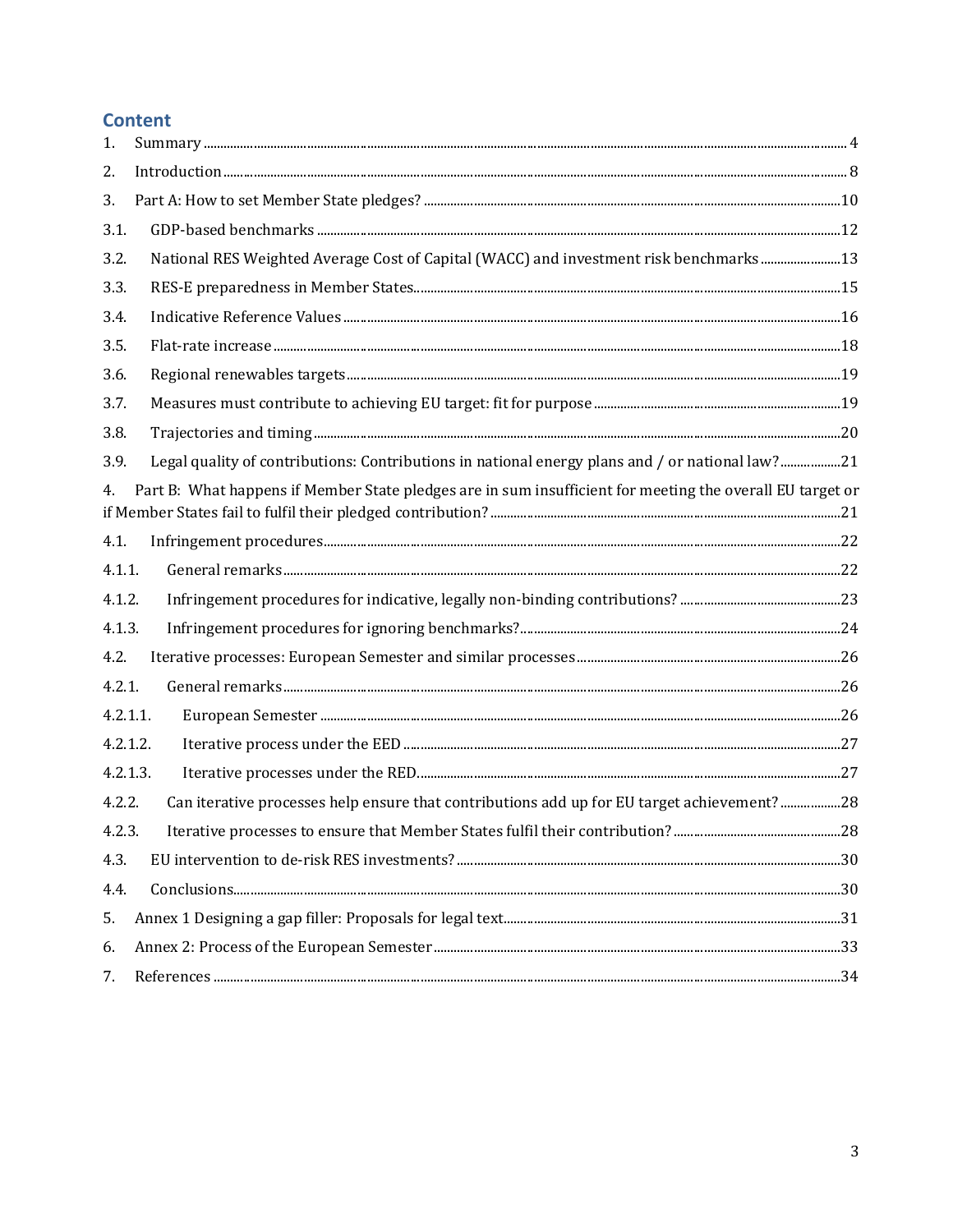#### 1. Summary

Costs for renewable energies have decreased drastically over the last decades. In many cases costs for renewable energies are below those for conventional fuels. In consequence, renewables attracted double the investment in coal and gas-fired generation in 2015, adding more to the global energy generation capacity than all other technologies combined.1 These are remarkable achievements. And yet a number of barriers to renewable expansion persist – they include capital costs, limited political acceptance, and regulatory impediments. Achieving ambitious targets for renewable energy sources (RES) is by no means a given, despite decreasing costs. In Europe – in contrast to the global trend – investment in RES went down by as a much as 21% in 2015, reaching the continent's lowest figure in nine years.2 This **negative trend underlines the importance of a robust and ambitious framework** for the promotion of RES in the EU and for delivering the legally binding EU target of 27% by 2030. A robust framework must give an adequate answer to the question of what happens if the EU is not in track to meet its RES target. How does the EU intend to fill the gap?

Any answer to this question must take into account the political agreement reached in the European Council in October 2014, which determines that the EU target will not be broken down to legally binding national targets but will be delivered by contributions from Member States. After the "leave" vote in the UK referendum, discussion on a gap filler mechanism will take place in times of greater political uncertainty. In light of this,, the **new gap filler mechanism will – in all likelihood – consist of two pillars**: (1) the new system must give Member States guidance on how to determine their national contribution to achieving the EU target; and (2) the new system must determine what happens if Member State contributions do not add up to the overall EU target and if Member States do not fulfil their pledged contribution. **To ensure that this mechanism has much leverage, it must be part of the new Renewable Energy Directive (RED).** Annex 1 contains a proposal in legal language for a gap filler mechanism (four Articles in the new RED).

In more detail, there are various options for designing these two pillars. **Pillar 1 (Guidance for Member States to determine contributions)** could consist of the following elements:

- **Quantifying the contributions from Member States:** Although the European Council did not elaborate how Member States should determine their pledges, it is clear that pledges will include a quantified share of RES on energy consumption. Pledges should be aligned with the new EU energy and climate planning regime. In principle there are various ways to guide Member States when they determine their contribution:
	- o **Qualitative benchmarks:** Similar to the current system of the Energy Efficiency Directive (EED), Member States could be obliged to take account of qualitative criteria when quantifying their contributions. These can include the GDP per capita of a Member State. As an important innovation they could also include the "weighted average cost of capital" (WACC) and the rate of the flexibility of power production, demand (response)

 $\overline{a}$ <sup>1</sup> http://unep.org/newscentre/Default.aspx?DocumentID=27068&ArticleID=36112&l=en.

<sup>2</sup> http://unep.org/newscentre/Default.aspx?DocumentID=27068&ArticleID=36112&l=en.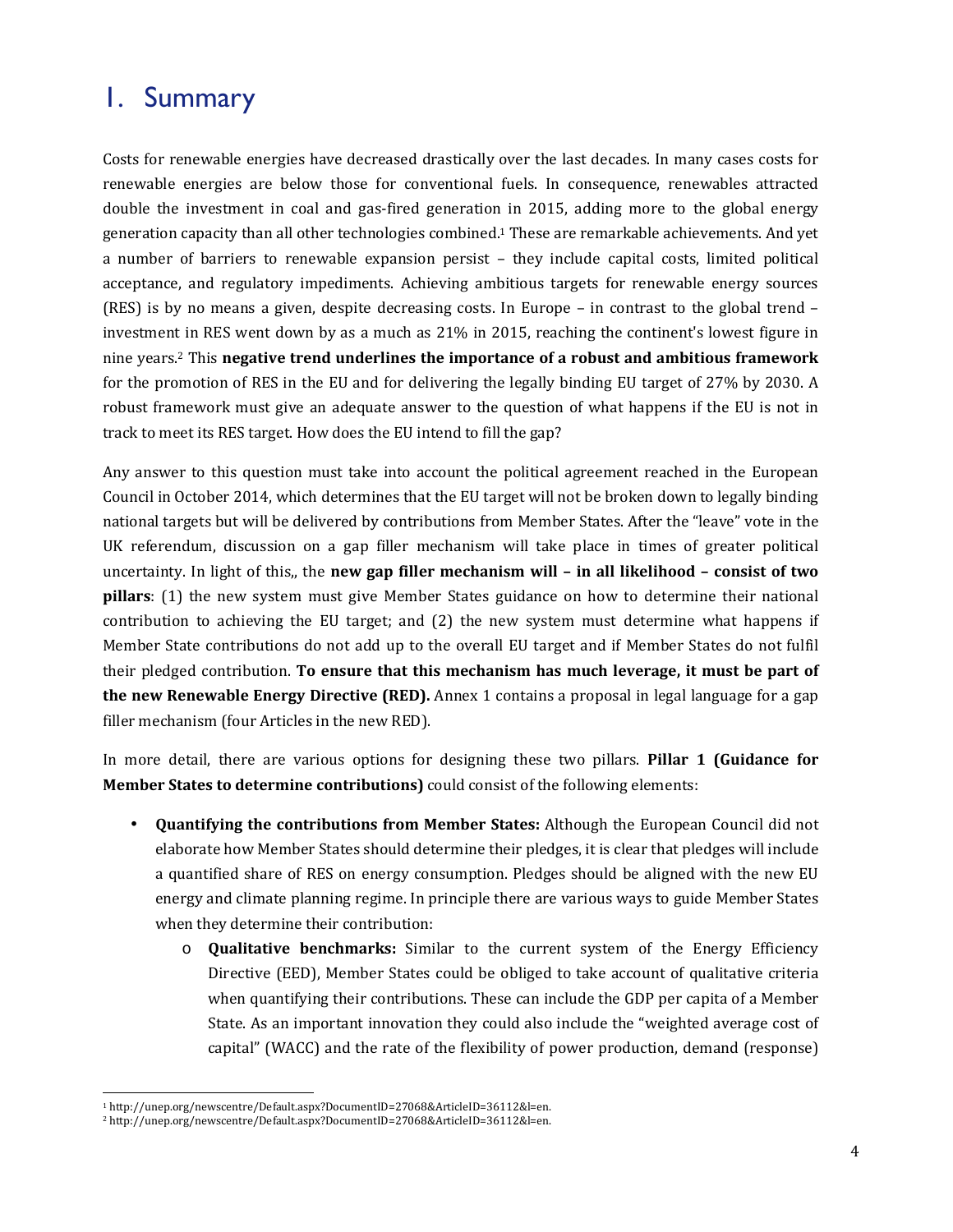and interconnection capacity and utilisation (i.e. RES-E preparedness) in Member States. WACC shows the discrepancy in the cost of capital for renewable energy projects in a Member State and covers a major aspect of RES expansion. RES-E preparedness is an important factor because a system with a RES-E prepared market design, interconnections and high levels of flexibility will be more cost-efficient than one that is based on a legacy power system. These innovative benchmarks have the great benefit of addressing essential aspects of RES expansion. They suffer, however, from their inherent vagueness which undermines their purpose of providing Member States guidance in determining their contribution.

- o **Quantified reference values:** Reference values are quantified, country-specific and legally non-binding. Like the 2001 RED, they are based on a combination of benchmarks. This model is in line with the European Council's conclusions of October 2014. Because reference values quantify the contribution of each Member State, they are particularly well suited to help Member States in setting national targets.
- o **Flat-rate increase:** As an important innovation, the reference value approach could be combined with a flat-rate increase. Accordingly Member States would increase their share by fixed percentage points, with an increase calculated on the basis of the Member States' economic strength (measured by GDP/capita). Instead of combining the flat rate increase with GDP/capita, a new RED could also include a pure flat-rate increase. Accordingly, all Member States would aim for a fixed annual increase of x% in renewables deployment in the period 2020-2030.
- **Member States required to pledge certain measures:** As a legal requirement, Member State pledges should include a list and descriptions of measures they intend to take in pursuit of their national contribution, similar to the requirements of Article 4 of the 2009 RED. Member States could be required to pledge specific measures, which would be unusual in EU legislation. Alternatively, the obligation could "only" require Member States to "take appropriate steps" and to act "in conformity with the national indicative targets" – as stipulated in the 2001 RED. More detailed requirements for measures would strengthen the first pillar of the new system considerably but would have to address different circumstances in Member States. The new system would become more robust if Member States pledges had to quantify the expected renewables potential of each planned measures.
- **Trajectories, timing and ratcheting up:** The essential advantage of a trajectory is that progress works along a pre-agreed path, making target achievement transparent and realistic. To enhance investor certainty and long-term perspective of climate change policies, contributions should not only cover the period up to 2030 but also up to 2050, and, ideally, even reach beyond 2050. In any event, pledged contributions have to be more ambitious than the national targets under the 2009 RED.
- **Contribution enshrined in national law:** To strengthen the commitment to achieving the pledged contribution, Member State pledges should be enshrined in national law – in addition to appearing in national energy plans. This approach is in line with the requirements of the European Council Conclusions of October 2014, which ruled out binding national targets in EU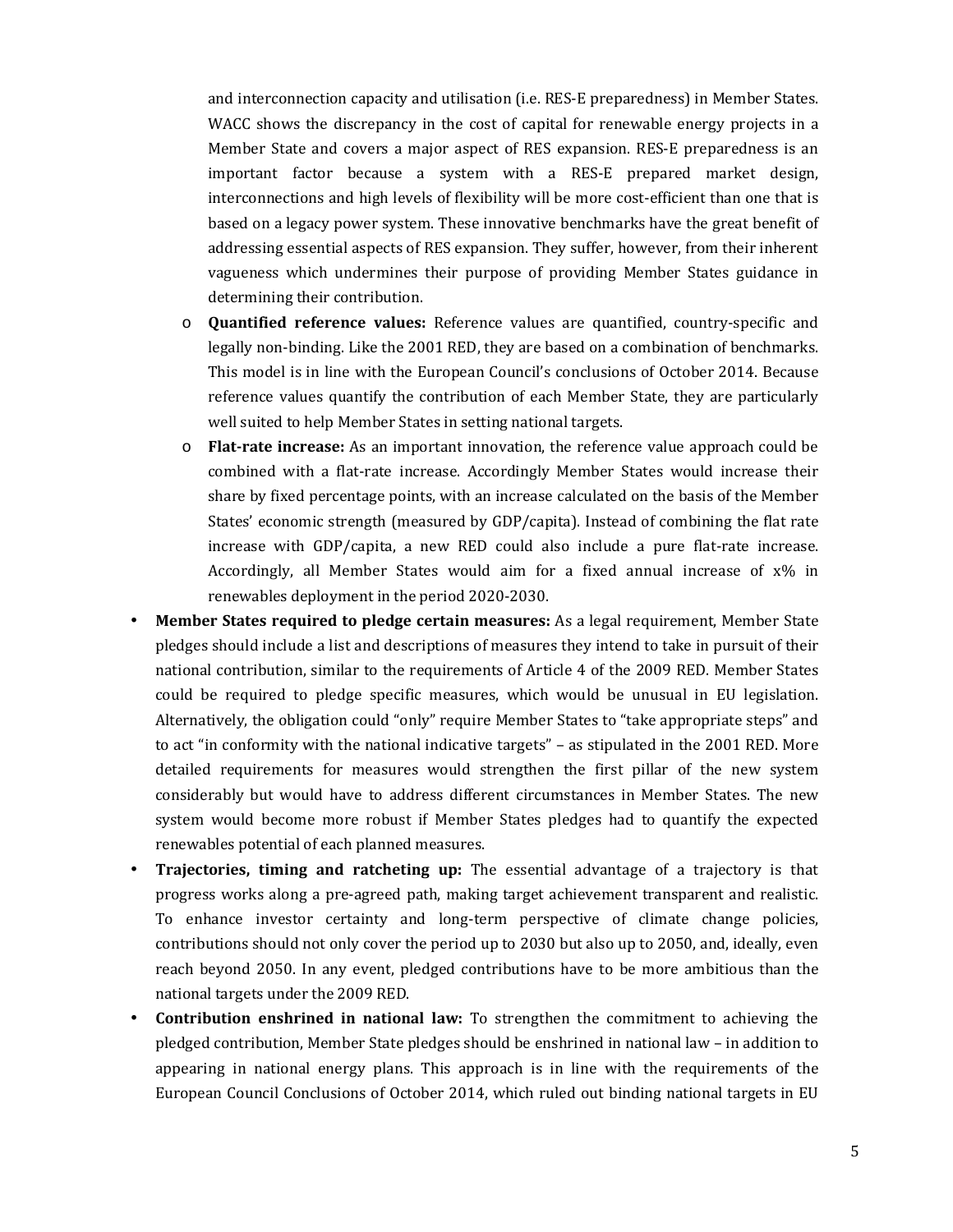law but did not exclude a requirement that Member States enshrine their contribution in national law. National laws of Germany, France or Austria, for example, include RES targets.

**This first pillar of the gap filler mechanism needs to be complemented by a compliance system, the second pillar of the gap filler.** In broad terms, infringement procedures and an iterative process similar to the European Semester – are possible compliance options. An EU mechanism to de-risk investments in RES is an additional component. These procedures can be combined and do not exclude each other.

- **Infringement procedures:** Despite a number of shortcomings, such as their duration, infringement procedures are an effective tool for the enforcement of EU law. Because infringement procedures are a tool of law enforcement, they must be based on concrete and "hard" legal obligations. For this reason, Member State pledges, for example expressed as indicative targets that remain below a pre-determined reference value, are not a possible ground for infringement procedures. Despite these shortcomings, infringement procedures remain a possible means to ensure compliance and to fill a gap:
	- o **Infringement procedures for qualitative benchmarks possible, but weak:** In contrast to quantified targets, qualitative benchmarks are much more difficult to measure. This is a problem when it comes to ensuring compliance. Qualitative benchmarks are only a possible subject for infringement procedures if the Member States ignore them obviously and deliberately. In this case the Member States would have violated their legal obligation to take account of the respective benchmarks. Because the benchmark system leaves Member States considerable discretion in determining contributions, infringement procedures are only an enforcement tool for cases in which benchmarks are ignored.
	- o **Infringement procedures for insufficient measures:** If the new RED requires Member States to take specific measures, infringement procedures remain a viable option. Requirements to take specific measures provide for a robust basis but even a general obligation to take "measures that are fit for purpose" is a possible starting point for infringement procedures. In the latter case, Member States must "only" adopt policies that are able to meet the target. Member States would have considerable discretion in designing national policies; the Commission could only launch procedures if the Member States cannot make a plausible case that instruments are fit for purpose.
- **Iterative processes:** An iterative process and dialogue between the Commission and Member States on target achievement is another option to help ensure compliance. The European Semester is one example for an iterative process. Although much less institutionalised and considerably weaker, Article 24.3 EED and Article 3.4 of the 2001 RED are other examples. Despite their purpose of helping to achieve a common EU target, it is questionable whether iterative processes alone are adequate for ensuring that Member States make sufficient contributions towards the 2030 RES target and fulfil them: The level of implementation is low in all policy fields covered by an iterative process. In general, systems largely based on qualitative benchmarks or non-binding indicators do not have the same political weight and clout as legally binding systems – the legal nature of a system is a strong political commitment in itself. Despite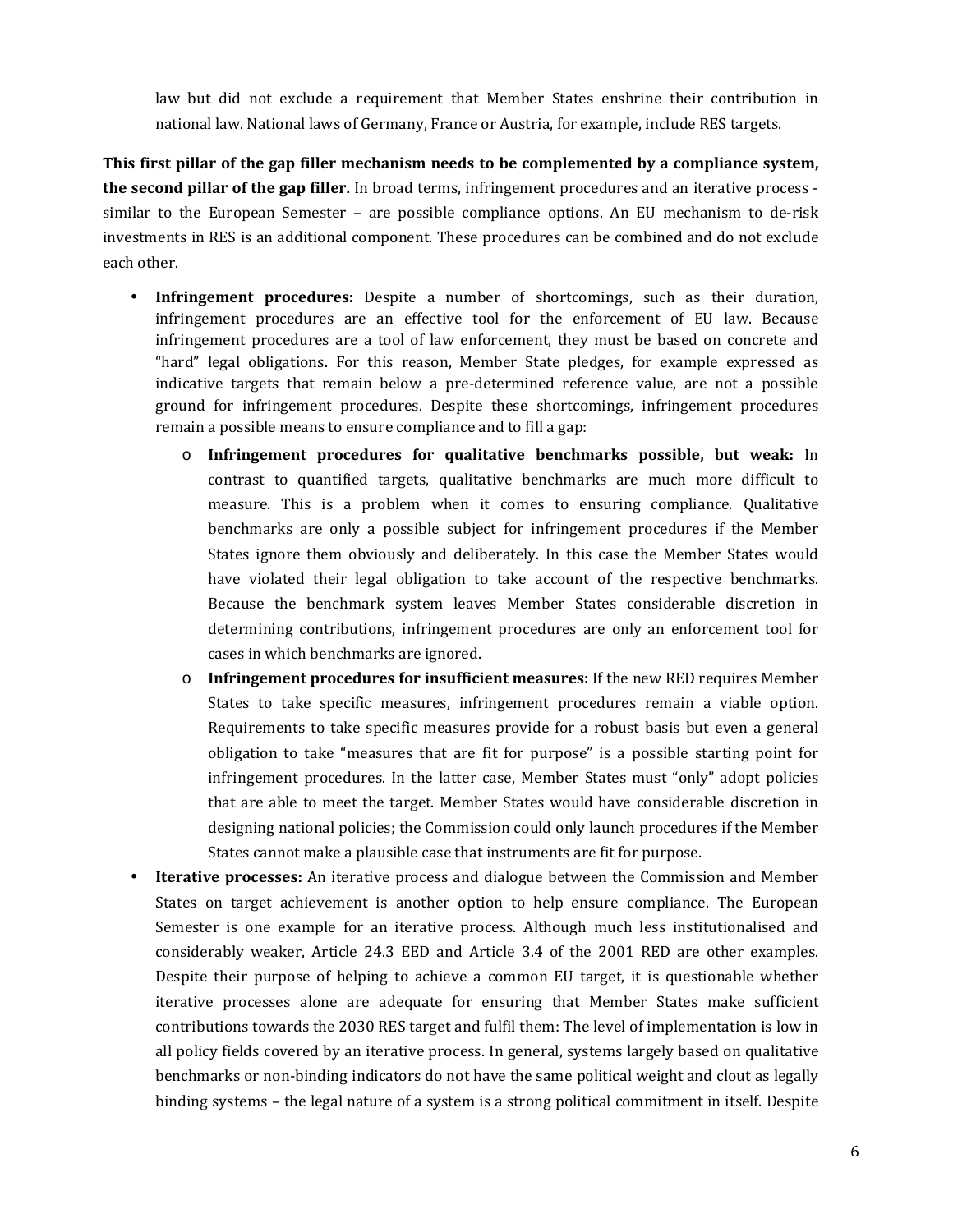low levels of implementation, the strongly institutionalised and standardised European Semester is preferable over the processes under the EED or RED which provide little leverage to engage in a sustained and robust dialogue on the implementation of the 2030 targets.

• **EU intervention to de-risk RES investments?** An EU mechanism to de-risk investments in renewable energy is another possible element of the gap filler. A guarantee fund, due to its link with risk management in capital markets, would best be managed by the European Investment Bank.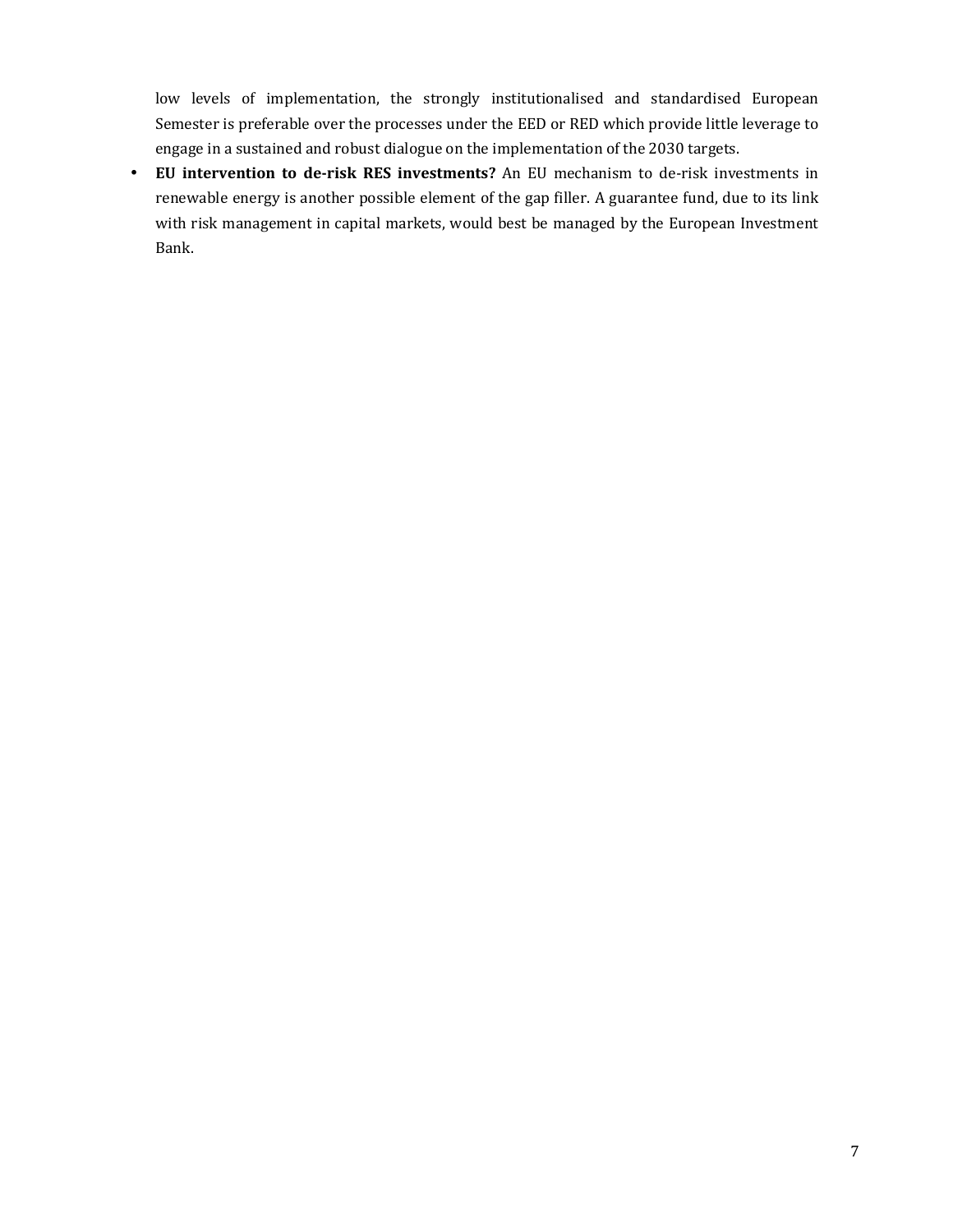### 2. Introduction

In October 2014, the **European Council Conclusions** provided guidance on the 2030 climate and energy policy framework. Regarding renewable energy sources and energy efficiency, the Conclusions set out details for the respective 2030 targets. Accordingly, the 2030 renewables target of "at least 27%" will be binding at EU level. In the absence of nationally binding renewables targets, the European Council agreed that the EU-level target for renewables "will be fulfilled through Member States contributions guided by the need to deliver collectively the EU target".<sup>3</sup>

Since the adoption of the European Council Conclusions of October 2014, the **debate on the 2030 climate and energy policy framework** has advanced – to some extent. The question of how to meet the renewable energy target has emerged as an important aspect of the debate. In March 2015, the European Council called for the review and development of "legislation related to emissions reduction, energy-efficiency and renewables to underpin the agreed 2030 targets". Furthermore, the European Council emphasised that "a reliable and transparent governance system" will be developed.4 As for the EU-level targets for renewable energy and energy efficiency in particular, the Commission added that they "will be met by collective efforts of the Member States as well as through policies and measures at EU level."<sup>5</sup>

In November 2015, the **Energy Council** specified some aspects of this framework. Regarding the question of how to assess Member State contributions to the RES target and compliance with national targets, the Energy Council agreed that timely action should be undertaken if there is a gap based on the national plans or based on reviewed or updated national plans in the mid-2020s.6 The **Commission** will address these issues in its legislative proposals for a new Renewable Energy Directive (RED) and – possibly – a revised Energy Efficiency Directive (EED). It is expected that the Commission will present a legislative proposal for the new RED in December 2016 and a proposal for the new EED in September 2016.

At this stage, it has neither been agreed how Member States should contribute to the EU's renewable energy target nor how to assess Member State pledges. Equally, there is no agreement on how to hold Member States to account and how to ensure implementation of the overall EU targets on energy efficiency and renewable energy if and when Member States have not committed to a legally binding national target. Neither the European Council nor the Council of Ministers elaborated on these issues. Accordingly, crucial aspects of the new EU energy and climate framework are not yet clear. **Unanswered questions** include the following:

- How should Member States contributions be benchmarked?
- What are the minimum content and quality requirements for the pledges?
- What happens if Member States pledges are insufficient to meet the overall EU targets?
- What happens if Member States do not fulfil their pledged contributions?

 $\overline{a}$ <sup>3</sup> European Council (2014): European Council Conclusions, EUCO 169/14, 23/24 October 2014, p. 5.

<sup>4</sup> European Council (2015): European Council Conclusions, EUCO 11/15, 19/20 March 2015, para. I(2)(g).

<sup>5</sup> European Commission (2015): Annex Guidance to Member States on National Energy and Climate Plans as Part of the Energy Union Governance to the Communication from the Commission to the European Parliament, the Council, the European Economic and Social Committee, the Committee of the Regions and the European Investment Bank, State of the Energy Union, COM(2015) 572 final, Brussels, 18 November 2015.

<sup>&</sup>lt;sup>6</sup> "[A]s a result of a timely assessment and forecast as regards the fulfilment of EU energy policy objectives and agreed climate and energy targets, timely action could be undertaken, whilst respecting the nature of the particular objective or target in question; such action could consist of improving the implementation of existing policies and measures, adjusting them or undertaking additional policies and measures. As regards the binding EU renewable target this action should be undertaken if there is a gap based on the national plans or based on reviewed or updated national plans in the mid-2020s, and while taking into account how much a Member State reliably contributes in its plan to this EU target, whilst being guided by the need to deliver all the targets and objectives of the five dimensions.", Council of the European Union (2015): Council conclusions on the governance system of the Energy Union, 26 November 2015, 869/15, http://www.consilium.europa.eu/en/press/press-releases/2015/11/26-conclusions-energy-uniongovernance/, para. 2.9.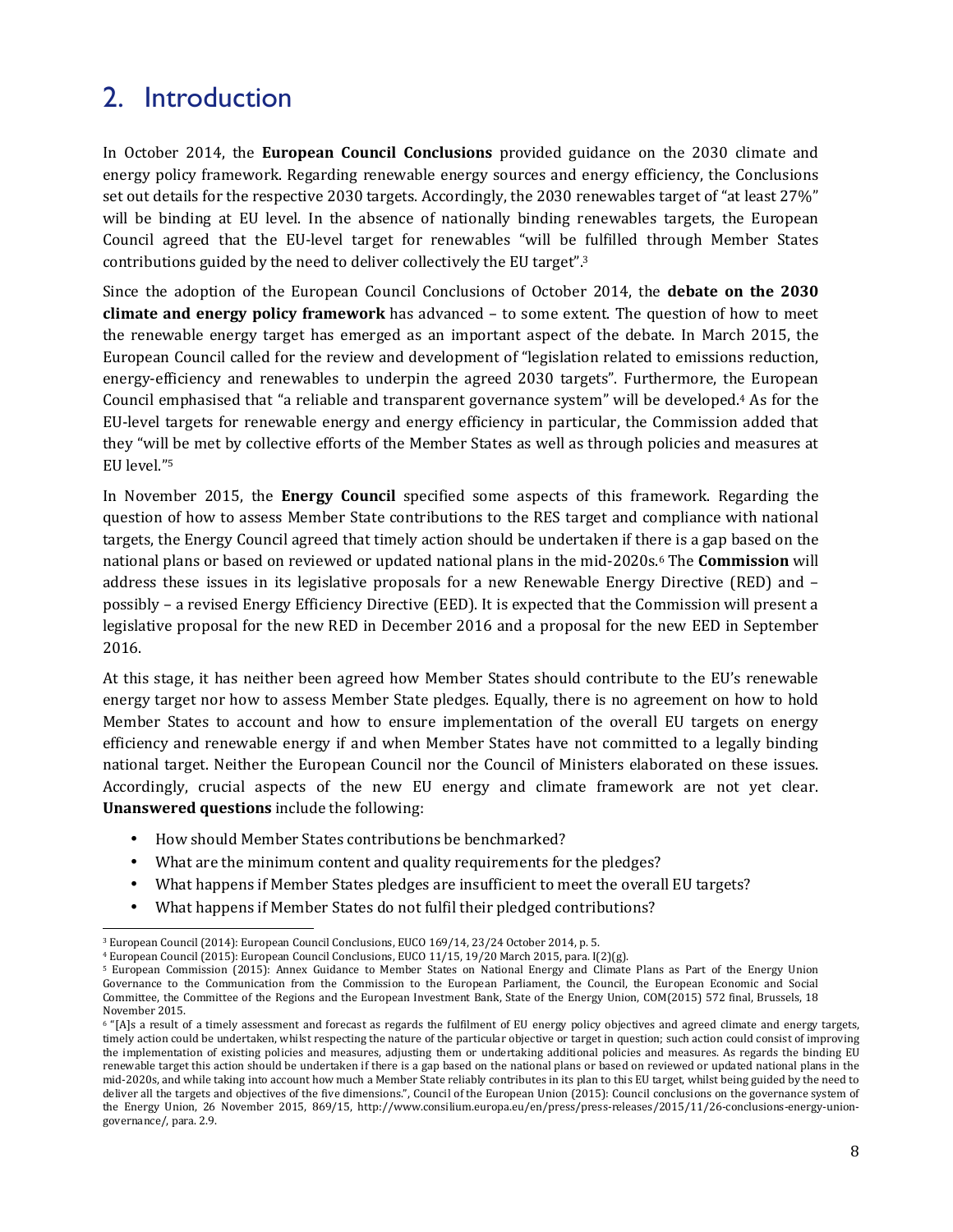Although these questions still await an answer, there are **other aspects of the new regime that are agreed and need no further discussion** at this point. These include:

- **Essential elements of the new RES regime will be enshrined in new RED:** In March 2015, the European Council called for the review and development of "legislation related to […] renewables to underpin the agreed 2030 targets". The RED is set to continue, albeit significantly reformed. The European Commission is expected to table a legislative proposal in late 2016. Essential elements of the new RES regime will be enshrined in the new directive, probably including a compliance mechanism.
- **Legally binding EU RES target:** The 2030 RES target is legally binding for the EU alone. This system is odd because the EU – as an organisation – cannot not be held to account for something itself cannot achieve (without Member State action). In turn, Member States are not bound by the new system but are the entities from which action is needed for the purpose of target achievement.
- **Relation between RED reform and governance discussion:** In its Communication of January 2014, the European Commission stated that "[a]ttainment of the EU renewables target would be ensured by the new governance system based on national energy plans."7 Specifically, these Member State plans shall indicate "the amount of renewable energy and energy savings the Member State intends to attain in 2030 taking into account existing Union legislation and policies."8 It is obvious that national energy plans would also be dedicated to RES targets.
- **No legally binding national targets via EU legislation:** It is agreed that in contrast to the current framework – the EU target would not be translated into national targets via EU legislation – at this point in time. This leaves "greater flexibility for Member States to meet their greenhouse gas reduction targets in the most cost-effective manner in accordance with their specific circumstances, energy mixes and capacities to produce renewable energy".9 At a later stage, nationally binding targets might become an option again – in particular if a system based on indicative targets does not deliver.
- **Member States pledge contributions:** The European Council clearly stated that Member States will pledge their contributions.10 Specifying these conclusions, the Commission noted that the EU renewable energy target "would be fulfilled through clear commitments decided by the Member States themselves which should be guided by the need to deliver collectively the EU-level target and build upon what each Member State should deliver in relation to their current targets for 2020".11 This excludes other (theoretical) options under which the European Commission or another (independent) body would set contributions for the Member States.
- **No unfettered discretion for Member States to pledge contributions:** Although only Member States will have the right to pledge their contribution, their pledge will be linked to some kind of benchmark or reference value, given that Member State contributions shall be guided by the

<sup>7</sup> European Commission (2014): 2030 climate and energy goals for a competitive, secure and low-carbon EU economy, Brussels, 22. January 2014, http://europa.eu/rapid/press-release\_IP-14-54\_en.htm.

<sup>8</sup> European Commission (2014): Communication from the Commission to the European Parliament, the Council, the European Economic and Social Committee and the Committee of the Regions, A policy framework for climate and energy in the period from 2020 to 2030, COM/2014/015 final, para. 2.2.

<sup>9</sup> European Commission (2014): Communication from the Commission to the European Parliament, the Council, the European Economic and Social Committee and the Committee of the Regions, A policy framework for climate and energy in the period from 2020 to 2030, COM/2014/015 final, 22 January 2014, p. 6.

<sup>&</sup>lt;sup>10</sup> The European Council stated that the EU-level target "will be fulfilled through Member States contributions guided by the need to deliver collectively the EU target", European Council (2014): European Council Conclusions, EUCO 169/14, 23/24 October 2014, p. 5.

<sup>11</sup> European Commission (2014): Communication from the Commission to the European Parliament, the Council, the European Economic and Social Committee and the Committee of the Regions, A policy framework for climate and energy in the period from 2020 to 2030, COM/2014/015 final, 22 January 2014, p. 6.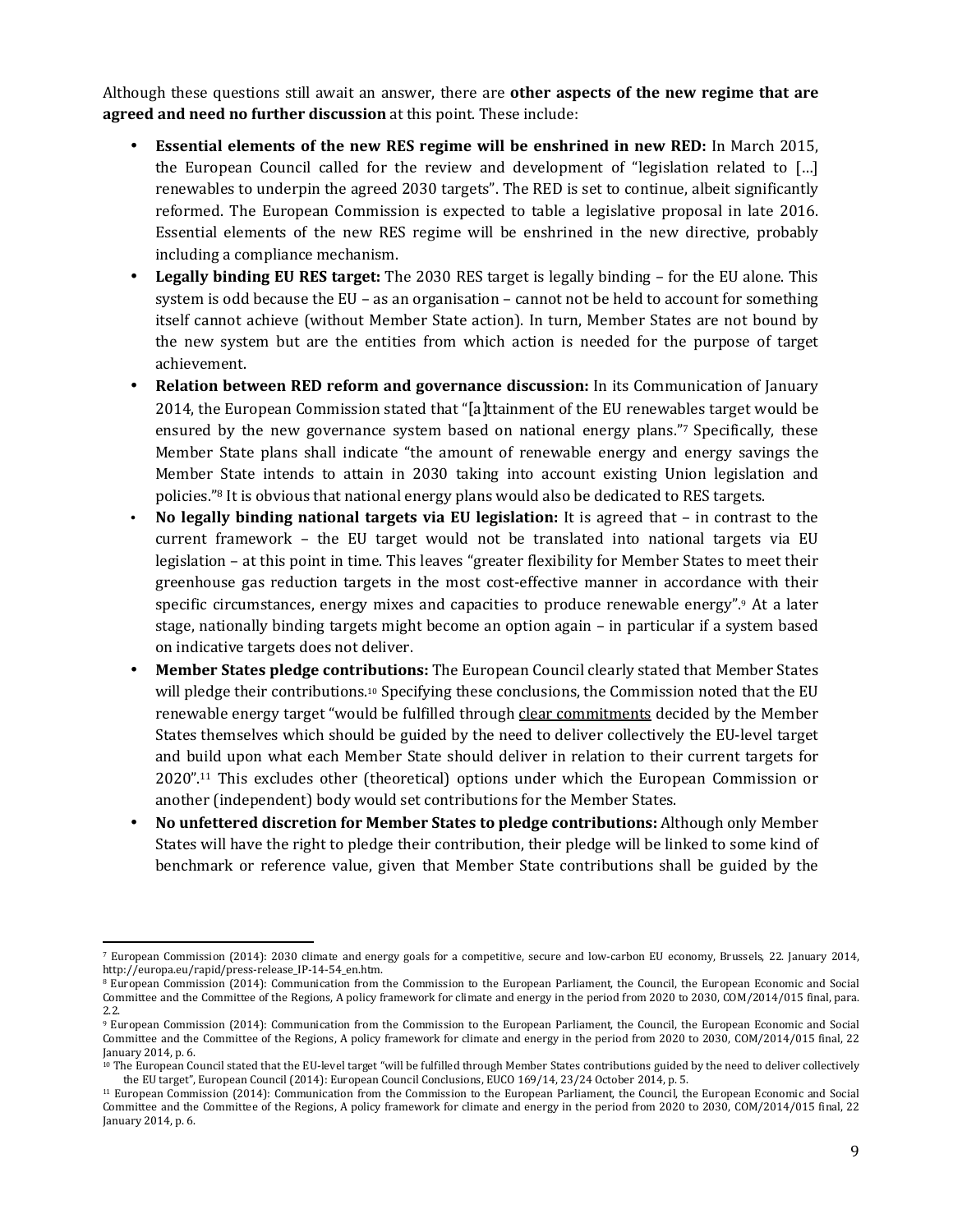need to deliver collectively the binding EU target.12 In other words, Member States do not have unfettered discretion in setting their contributions.

• **Member States can set more ambitious targets:** The European Council agreed that Member States may adopt more ambitious national targets. The European Council also stated that Member States may support these targets – in line with the state aid guidelines and "their degree of integration in the internal energy market."<sup>13</sup>

Against this background, this **paper discusses how to ensure compliance with the EU's 2030 renewable energy target, i.e. the so-called gap issue**. The paper focuses on RED reform but also addresses energy efficiency-related issues. It makes specific proposals on how the new RED should address insufficient Member State contributions to the EU-level target. The paper also discusses ways to ensure that Member States fulfil their pledged contributions. The paper is divided into two parts. The first part (Part A) addresses the question of how to set and benchmark contributions from Member States. Part B focuses on compliance. It discusses (1) what happens if the Member State contributions are insufficient to meet the overall EU targets and (2) what happens if Member States do not fulfil their pledged contribution. Annex 1 contains a proposal in legal language for a gap filler mechanism in the new RED.

The **European Climate Foundation** funded this report. The Ecologic Institute is appreciative of this support. Opinions expressed in this report represent the views of the authors and not necessarily those of the European Climate Foundation. The responsibility for the content of this report lies solely with the authors.

#### 3. Part A: How to set Member State pledges?

In the absence of nationally binding renewables targets, the European Council agreed that the EU-level target for renewables "will be fulfilled through **Member States contributions** guided by the need to deliver collectively the EU target".14 This statement clarifies two things: (1) Member States will make contributions; (2) contributions will be pledged in a way that is geared towards achieving the binding EU-level target.

Although the European Council did not elaborate on how Member States should determine their pledges, it is clear that pledges will include a quantified share of RES on energy consumption. Pledges could also include a list and descriptions of measures that Member States intend to take in pursuit of their national contribution (see below). To ensure coherence and reduce administrative burden, pledges should be aligned with or part of EU energy and climate planning. The exact relationship between pledges and EU planning rules is yet to be defined because the EU planning regime is being negotiated at the time of writing.

In principle, there are **several options to guide Member States** in their efforts to quantify their national contributions:

<sup>12</sup> European Council (2014): European Council Conclusions, EUCO 169/14, 23/24 October 2014, p. 5.

<sup>13</sup> European Council (2014): European Council Conclusions, EUCO 169/14, 23/24 October 2014, p. 5.

<sup>14</sup> European Council (2014): European Council Conclusions, EUCO 169/14, 23/24 October 2014, p. 5.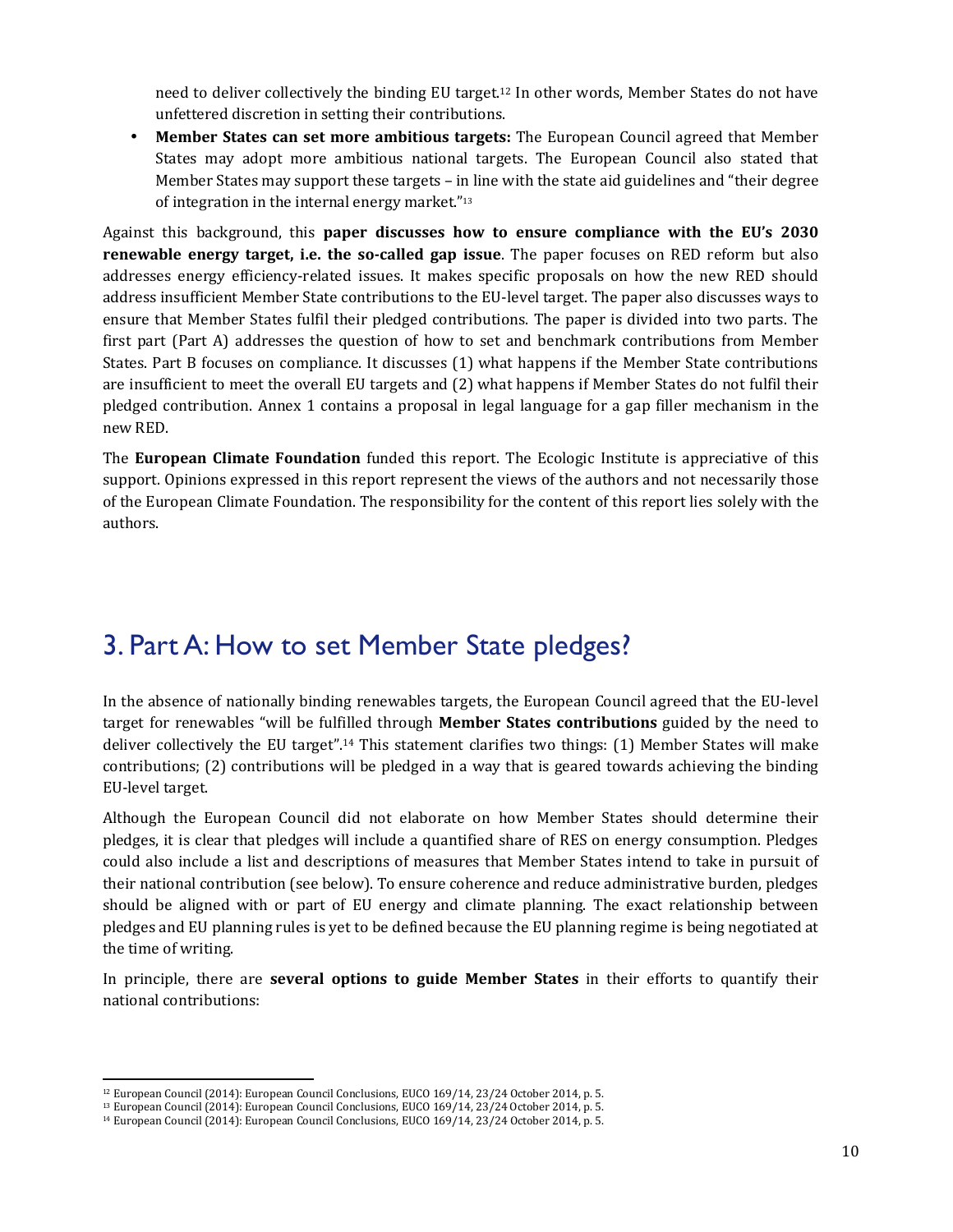- **Benchmarks:** Similar to the current system of the EED, Member States could be obliged to take account of qualitative benchmarks when quantifying their contributions. These qualitative benchmarks could include, among others:
	- o **GDP per capita,** which reflects the economic capacities of Member States and which is an obvious and likely benchmark
	- o **Cost of capital:** As RES deployment generally requires high up-front investments (with low operational costs afterwards), the cost of capital is a crucial factor. The costs of capital vary significantly across Member States. For this reason it would be useful if Member States could take account of the National RES Weighted Average Cost of Capital (WACC)
	- o **RES-E preparedness:** A cost-effective RES deployment will require power systems and markets that, e.g. through high levels of flexibility, enable the integration of higher levels of (variable) renewable electricity.
- **Quantified reference values:** Reference values are quantified but legally non-binding. They give Member States detailed guidance for determining their contribution through quantified indication of required RES share on energy consumption. Reference values would be calculated on the basis of a combination of benchmarks. They could also be combined with a flat-rate increase factor.
- **Regional targets:** In the absence of nationally binding targets, regional renewables targets could be developed amongst Member States.

In addition to quantifying national targets, pledges could also include the following information:

- **Measures:** The pledges could include a section on measures that Member States intend to take to achieve their pledged contribution. There are many ways of specifying measures. The new RED could oblige Member States to pledge and take specific measures, similar to the requirements of Art. 4 RED 2009. The new RED could also include a general requirement to take measures that are "fit for purpose", i.e. able to help Member States meet their target.
- **Trajectories and timing:** Trajectories are an important element of pledges as they increase transparency and the likelihood of progress along an agreed pathway.
- **Legal quality of contributions:** The new RED could require Member States to enshrine national targets in national law – in addition to having national energy plans. The RED could include a similar requirement for measures.

#### **Setting national targets under the Energy Efficiency Directive (EED)**

Article 3 EED can inspire setting of indicative national targets in the context of an overall EU RES target. The EED differentiates between criteria that Member States *must* take into account and criteria that Member States *may* take into consideration. According to Article 3.1 Member States *are obliged* to take into account of the following (when setting the indicative national targets):

(a) that the Union's 2020 energy consumption may be no more than 1 474 Mtoe of primary energy or no more than 1 078 Mtoe of final energy;

(b) the measures provided for in this Directive;

(c) the measures adopted to reach the national energy saving targets adopted pursuant to Article

4(1) of Directive 2006/32/EC; and

(d) other measures to promote energy efficiency within Member States and at Union level.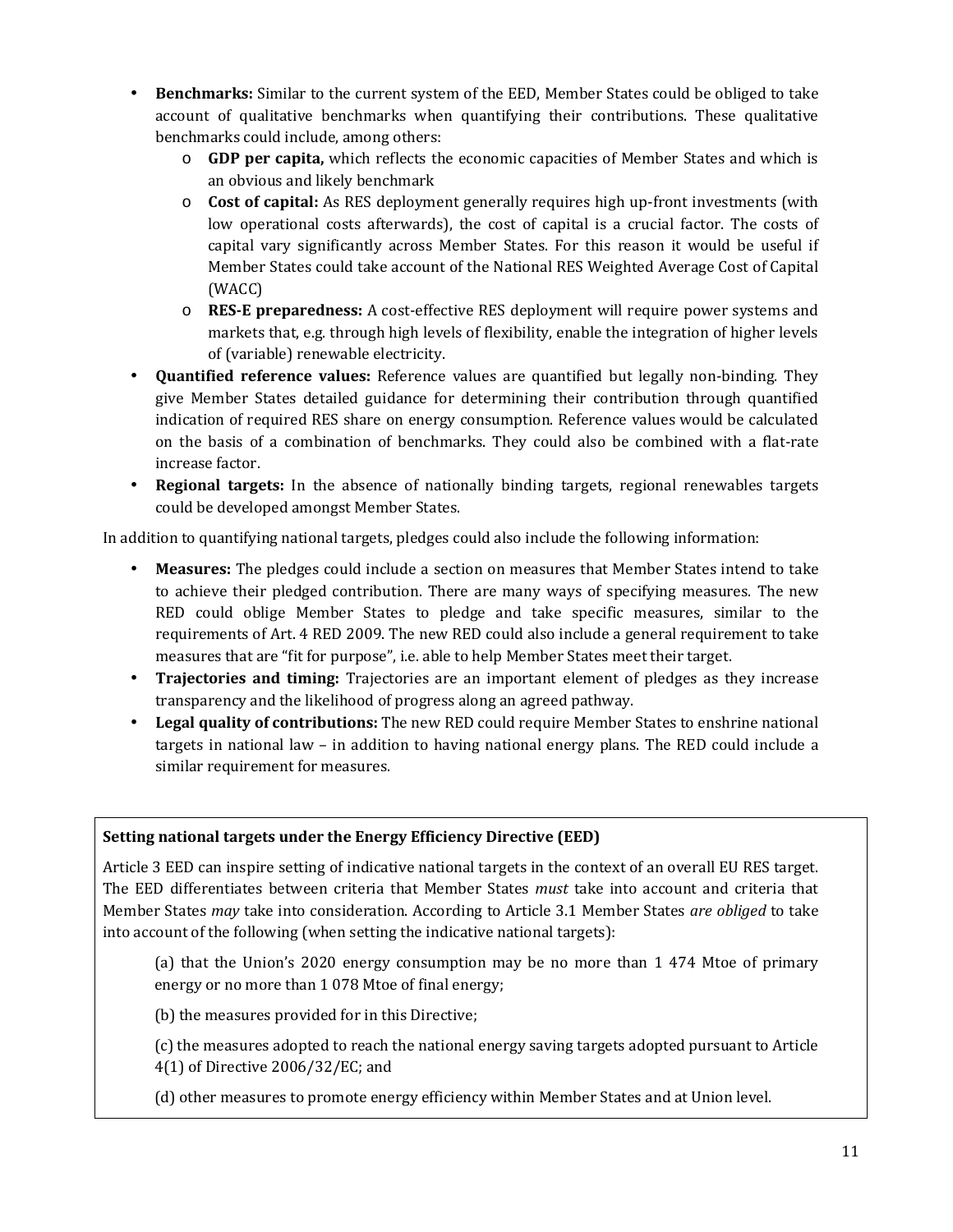In addition, Article 3.1 of the EED *allows* Member States to take into account "national circumstances affecting primary energy consumption, such as:

(a) remaining cost-effective energy-saving potential;

(b) GDP evolution and forecast;

(c) changes in energy imports and exports;

(d) development of all sources of renewable energies, nuclear energy, carbon capture and storage; and

(e) early action."

#### **Relevance of benchmarks**

l

A recent study by Zehetner et al. (2015) underlines the importance of the choice of benchmarks. Depending on the chosen benchmark, Member States have to pledge very different contributions. The table below highlights the respective minimum percentage (row 1) and the respective maximum percentage (row 2). In some cases, such as Luxemburg or Bulgaria, the range of possible benchmarks is extremely high: the required increase in renewables ranges between 0.0% and 20.4% in the case of Luxemburg, and between 1.5% and 11.9% in the case of Bulgaria. In other cases such as Cyprus or Italy, however, the range is very narrow – irrespective of the method applied.<sup>15</sup> For Cyprus, the range is only between 3.9 and 6.9%, while in the case of Italy it amounts to 5.5-7.9%.

| In % AT  |                                  | BE BG   |  | HR CYCZ DK |  |  |  | EE | <b>FI</b>                                                   | <b>FR</b> |  | DE GR |  |  | HUIE IT LV LT | LU                                          | MT INL PL IPT |  | RO. | SK SI | ES SE |  | UK |
|----------|----------------------------------|---------|--|------------|--|--|--|----|-------------------------------------------------------------|-----------|--|-------|--|--|---------------|---------------------------------------------|---------------|--|-----|-------|-------|--|----|
|          |                                  |         |  |            |  |  |  |    |                                                             |           |  |       |  |  |               |                                             |               |  |     |       |       |  |    |
| Min. 6.9 |                                  | 3.3 1.5 |  | 2.7        |  |  |  |    | $\vert$ 3.9 3.5 5.7 2.5 5.4 6.9 5.7 4.7 2.6 2.4 5.5 1.5 2.7 |           |  |       |  |  |               | 0.0 4.1 3.7 2.8 1.4 1.8 3.0 3.3 1.5 4.1 3.5 |               |  |     |       |       |  |    |
|          |                                  |         |  |            |  |  |  |    |                                                             |           |  |       |  |  |               |                                             |               |  |     |       |       |  |    |
|          |                                  |         |  |            |  |  |  |    |                                                             |           |  |       |  |  |               |                                             |               |  |     |       |       |  |    |
|          |                                  |         |  |            |  |  |  |    |                                                             |           |  |       |  |  |               |                                             |               |  |     |       |       |  |    |
|          |                                  |         |  |            |  |  |  |    |                                                             |           |  |       |  |  |               |                                             |               |  |     |       |       |  |    |
|          | Based on Zehetner et al. (2015). |         |  |            |  |  |  |    |                                                             |           |  |       |  |  |               |                                             |               |  |     |       |       |  |    |
|          |                                  |         |  |            |  |  |  |    |                                                             |           |  |       |  |  |               |                                             |               |  |     |       |       |  |    |

### 3.1. GDP-based benchmarks

Focusing on GDP is an obvious means to set a benchmark for determining Member State contributions. It is a tested benchmark used in various contexts for differentiating between Member States according to their economic strength and capacities. In the context of renewables, for instance, a benchmark used in RES Directive 2009/28/EC was calculated on the basis of the Member States' GDP share in the total GDP of the EU; this benchmark formed half of the Directive's allocation method.16 RES Directive 2009/28/EC stated that "to translate the Community 20 % target into individual targets for each

<sup>15</sup> Zehetner, Christoph, Liebmann, Lukas, Resch, Gustav et al. (2015): The EU 2030 Framework for renewables – effective effort sharing through public benchmarks, Dialogue on a RES policy framework for 2030, Issue Paper No 4, 5 June 2015, www.towards.eu, p. 10.

<sup>16</sup> Directive 2009/28/EC of the European Parliament and of the Council of 23 April 2009 on the promotion of the use of energy from renewable sources and amending and subsequently repealing Directives 2001/77/EC and 2003/30/EC.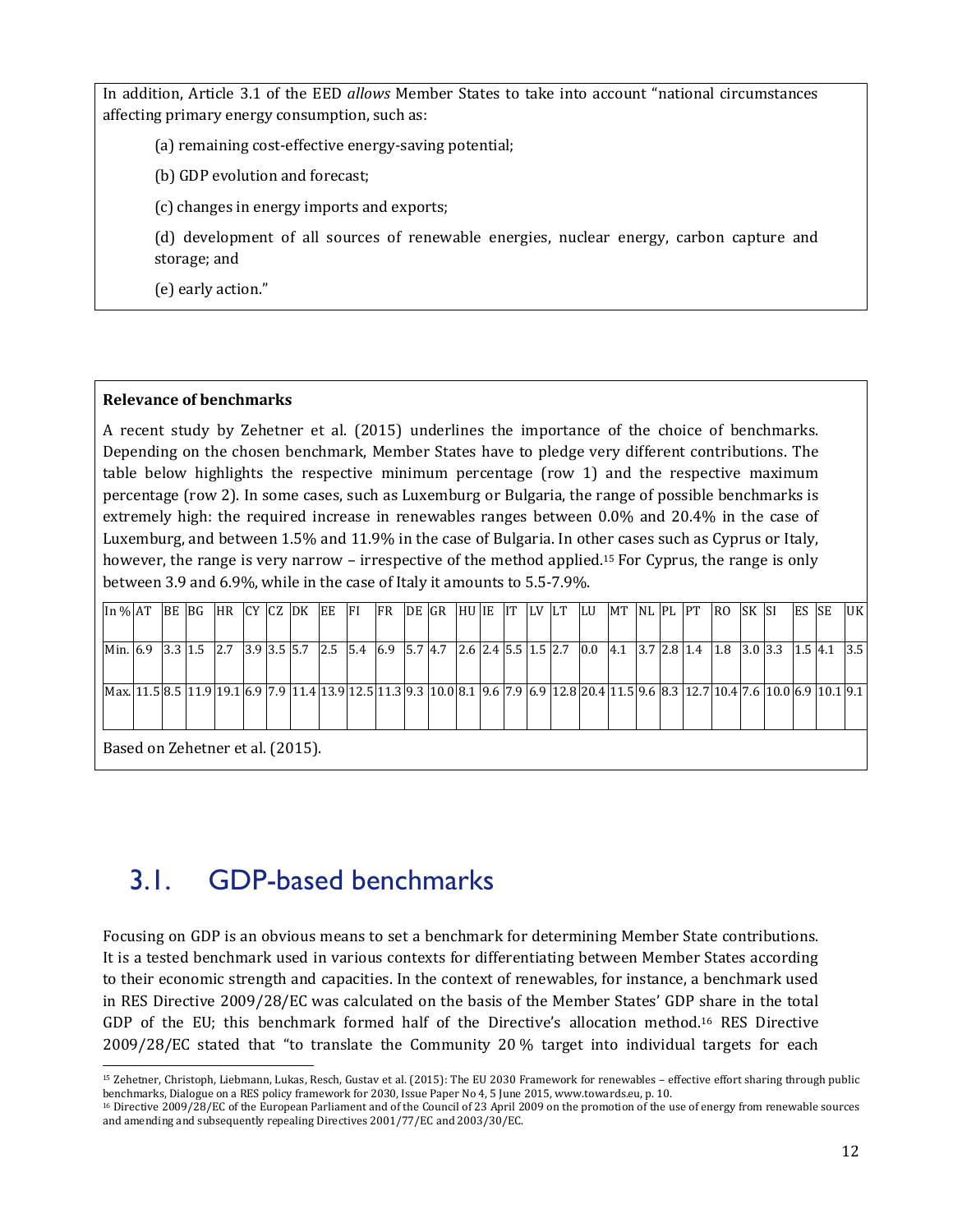Member State, with due regard to a fair and adequate allocation taking account of Member States' different starting points and potentials, including the existing level of energy from renewable sources and the energy mix" it "is appropriate to do this by sharing the required total increase in the use of energy from renewable sources between Member States on the basis of an equal increase in each Member State's share weighted by their GDP [...]."

#### There are **different options for designing GDP-based benchmarks**: 17

- One option is to distribute the Member State contributions to the 2030 renewables target according to their respective GDP share in the EU's total GDP and divide the outcome by the gross final energy consumption (GFEC) of the respective Member State.18 The purpose of this method is to factor in the economic strength of Member States so as to yield higher contributions for countries with a higher GDP per capita than the EU average. However, this approach does not actually always lead to this intended outcome. Countries with a high GDP *and* a high GFEC index will have a lower benchmark than under other calculation methods.
- In contrast, a modified approach would factor in the GDP index more heavily. Here, a flat rate of 7% would be directly weighted with the GDP per capita index. Calculations show that this method places a higher burden on those countries which have a high energy intensity and a high GDP per capita (e.g. Luxembourg). While the logic of aiming for higher benchmarks for economically stronger countries is obvious, the purely GDP-based benchmarks fail to consider the actually available renewables potential and the related costs. Thus, this disadvantages those countries with a high GDP and a low renewables potential (e.g. Luxembourg).

However, in light of the investment needed to attain the RES 2030 target, a GDP-based benchmark is **very likely to feature in the new RED**, perhaps combined with another benchmark factoring in other aspects too (see below). The mid-term evaluation of the Renewable Energy Directive concluded that "[…] using GDP per capita as a factor to lower renewable targets (compared to their RES potential) in countries with limited economic strength has proved to be a reasonable method for maintaining political and societal support in these countries" while countries with GDP per capita well above EU average had mixed experiences in that some outperformed their targets while others missed their targets.<sup>19</sup>

## 3.2. National RES Weighted Average Cost of Capital (WACC) and investment risk benchmarks

Most renewable energy investments have high capital expenditures (CAPEX) and low operational expenditures (OPEX). For this reason, the cost of capital is an important factor for the actual profitability and the Levelised Cost of Electricity (LCOE) of renewable energy projects. The Diacore-EU project measured the **weighted average cost of capital (WACC)** for the deployment of RES in the EU Member States. The Diacore WACCs are first established through a model, but most of the Member State figures come from a survey of investors in the Member States. The WACC is a widely used tool in financial

 $\overline{a}$ <sup>17</sup> Cf. for details on the following examples Zehetner, Christoph, Liebmann, Lukas, Resch, Gustav et al. (2015): The EU 2030 Framework for renewables – effective effort sharing through public benchmarks, Dialogue on a RES policy framework for 2030, Issue Paper No 4, 5 June 2015, www.towards.eu, p. 5. <sup>18</sup> Zehetner, Christoph, Liebmann, Lukas, Resch, Gustav et al. (2015): The EU 2030 Framework for renewables - effective effort sharing through public benchmarks, Dialogue on a RES policy framework for 2030, Issue Paper No 4, 5 June 2015, www.towards.eu, p. 5.

<sup>19</sup> Kampman, Bettina, Stephan Sina, Christine Lucha et al. (2015): Mid-term evaluation of the Renewable Energy Directive – A study in the context of the REFIT programme, Prepared for European Commission DG ENER, Report April 2015, Delft.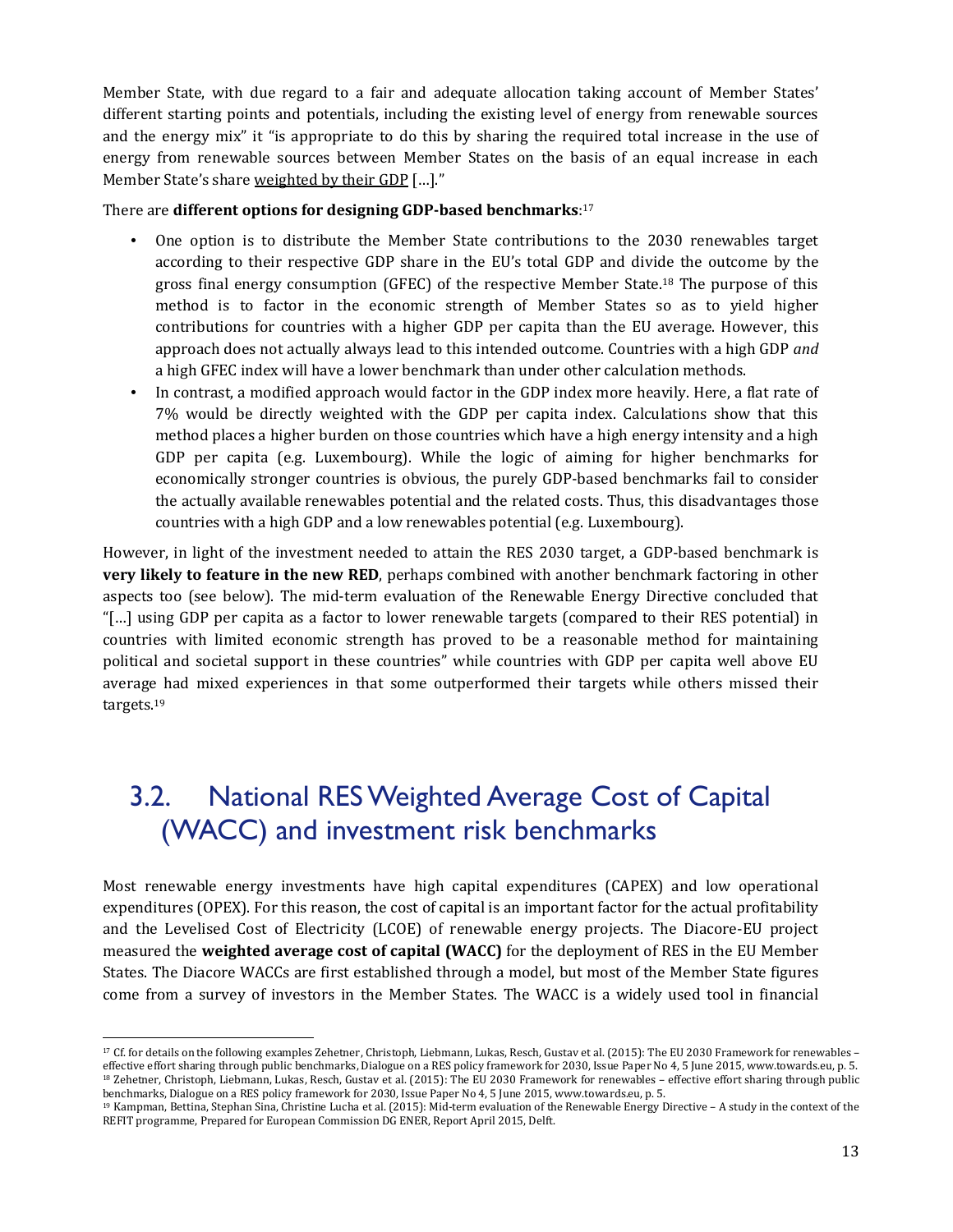analyses and includes the interest rate of debt, the return on equity (ROE) and the equity share (ES).<sup>20</sup> analyses and includes the interest rate of debt, the return on equity (ROE) and the equity share (ES).<sup>20</sup><br>The Diacore-EU project revealed a high divergence of cost of capital across the EU (see following graphic).



Member States could, as part of determining their national contributions, provide information on the current and expected WACC for the RES technologies they seek to deploy. An EU technology WACC benchmark can also be considered. This benchmark can be the average EU WACC or e.g. a WACC not higher than 10% compared to the lowest WACC in the EU. During the implementation of RES policies in the period 2021-2030, Member States should strive to bring their (technology WACCs in line with the EU benchmark WACC. , as part of determining their national contributions, provide information on the<br>I WACC for the RES technologies they seek to deploy. An EU technology-specific<br>1 also be considered. This benchmark can be the average EU WA higher than 10% compared to the lowest WACC in the EU. During the implementation of RES<br>cies in the period 2021-2030, Member States should strive to bring their (technology-specific)<br>CCs in line with the EU benchmark WACC.

The RES WACC indicator is only a first stage barometer. It will only show whether there is a discrepancy in the cost of capital for renewable energy projects in a Member State, e.g. in comparison to the EU in the cost of capital for renewable energy projects in a Member State, e.g. in comparison to the EU<br>average. The indicator does not provide information on the underlying reasons for this cost difference. Therefore, the different factors that increase the risk for investors and financers need to be analysed. The Diacore-EU project identified **9 risk factors 9 risk factors** that can influence the RES WACC: the cost of capital for renewable energy projects in a Member State, e.g. in comparison to the EU erage. The indicator does not provide information on the underlying reasons for this cost difference.<br>erefore, the different

- *The country risk*: This is a baseline risk variable, since it has no direct relation to renewable energy policies. It is, however, an important variable because it allows for differentiation between RES policy-related risks. It also is an important factor in its own right for the WACC of RES projects. Hence, if the country risk is deemed to be the most important factor behind the (negative) difference between the national RES WACC and e.g. the EU average, it can become the focus of EU support mechanisms. related risks. It also is an important factor in its own right for the WACC of jects. Hence, if the country risk is deemed to be the most important factor behind the e) difference between the national RES WACC and e.g. the
- *Social acceptance risks* relate to the to (more) RES projects.

 $\overline{a}$ <sup>20</sup> http://www.diacore.eu/results/item/enhancing-res-investments-final-report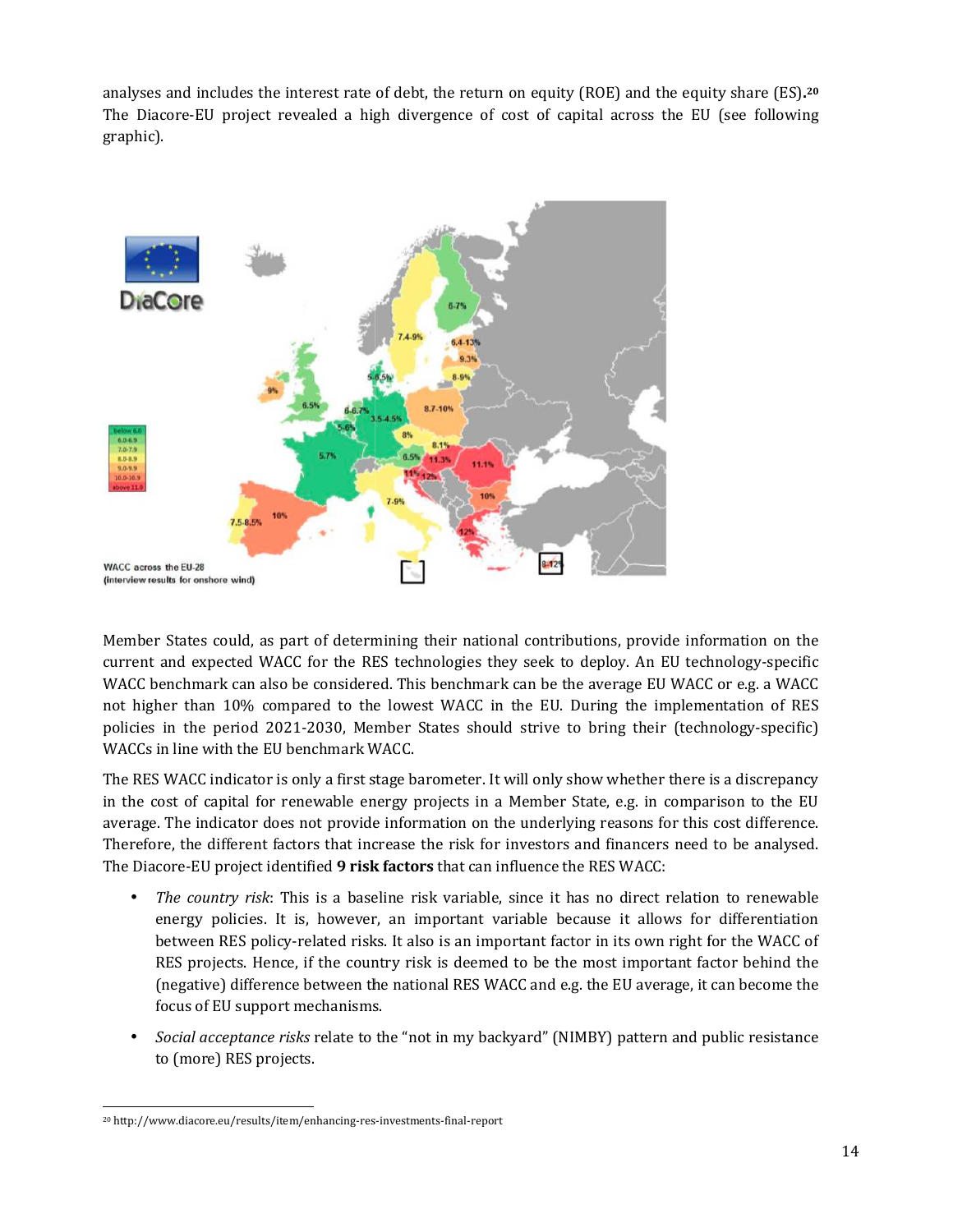- *Administrative risks* are linked to permitting procedures and the lead times required to get permits for RES projects.
- *Financing risks* are related to the presence (or absence) of national policies that facilitate upfront capital investment in RES projects or enable the leverage of capital.
- *Technical & management risks* are linked to the presence of local experience with RES technologies implementation and the maturity of the technologies that seek investment capital.
- *Grid access risks* follow from e.g. access to the grid for RES projects, the cost related to grid connection and priority RES-E dispatch rules.
- *Policy design risk* is a consequence of the policy design of the support measures for RES (e.g. Feed-in tariff, feed-in premium, green certificates, and tenders).  $\mathbb D$
- Market design & regulatory risks<sup>m</sup>are connected to the national energy strategy and the deregulation of the national energy sector.
- *Sudden policy change risks* are linked to investment stability and can impact investment confidence significantly, especially if these changes contain retro-active elements.<sup>[2]</sup>

If a Member State fails to bring its WACC down to the level of the EU benchmark, the above mentioned indicators can be further **assessed by the European Commission**. This can inform country-specific recommendations to lower one or more of the risk factors and hence the cost of capital.

## 3.3. RES-E preparedness in Member States

A system with a RES-E prepared market design, interconnections and high levels of flexibility will be significantly more cost-efficient compared to one that is based on a legacy power system. For these reasons, RES-E preparedness in Member States but also at regional (power-market) level is an important factor for guiding Member State contributions towards the 2030 RES target. Possible **quantifiable indicators for assessing RES-E preparedness** include:

- The number of companies on the retail market with a market share above 5%
- The number of companies with more than 5% in production capacity/wholesale
- The gate closure time
- The share of electricity traded on the spot market
- The state of the unbundling of transmission system operators (TSOs)

The new RED could introduce benchmarks in the form of minimal goals that need to be achieved through market design. These indicators can be used to assess the RES-E preparedness of Member States. In particular, the rate of the flexibility of power production, demand (response) and interconnection capacity and utilisation are important elements in post-2020 RES-E readiness. Due to their direct link with the EU electricity market design it seems relevant that these indicators are (legally) embedded in the review of the EU (electricity) market design.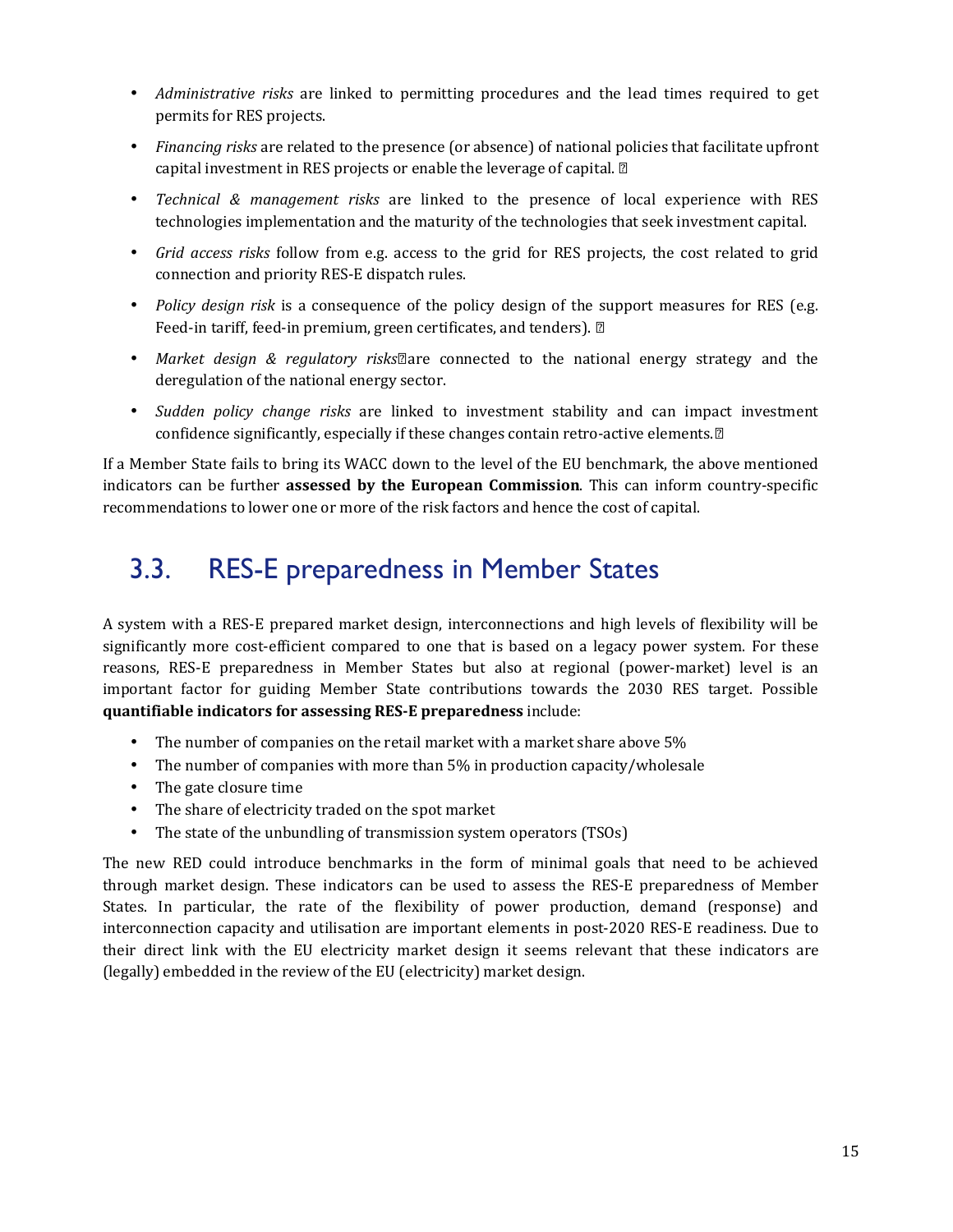#### **Electricity market preparedness for RES-E market integration**



Construction of RES-E market integration indicator (Re-shaping project)

### 3.4. Indicative Reference Values

Quantified reference values are another option for setting and benchmarking Member States targets. **Reference values are quantified and legally non-binding.** They are based on a combination of benchmarks and are the result of a political process. Because reference values are quantified, they are particularly well suited to help Member States in setting national targets. As such they support compliance and help identify Member States with RES targets that are too low, and prevent gaming in securing future EU support mechanisms for RES.

There are **two important examples** in EU energy law that use reference values to benchmark Member State contributions:

• **2001 RED:** Reference values were the basis for determining Member State targets under the 2001 RED<sup>21</sup>. According to Article 3(2) of Directive 2001/77/EC, Member States set their national indicative targets for 2010 taking account of the individual reference values. These were set out in an Annex. In principle, these reference values were not legally binding but gave Member States most detailed guidance. The underlying assumption was that the target "should be reached by a joint effort based on technological and economic potentials in each Member State".<sup>22</sup> Annex. In principle, these reference values were not legally binding but gave most detailed guidance. The underlying assumption was that the target "sled by a joint effort based on technological and economic potentials in

The reference values were calculated on the basis of several elements, including

 $\overline{a}$ <sup>21</sup> Directive 2001/77/EC of the European Parliament and of the Council of 27 September 2001 on the promotion of electricity produced from renewable energy sources in the internal electricity market.

 $^{22}$  European Commission (2000): Proposal for a directive of the European Parliament and of the Council on the promotion of electricity from renewable <sup>21</sup> Directive 2001/77/EC of the European Parliament and of the Council of 27 Septe:<br>energy sources in the internal electricity market.<br><sup>22</sup> European Commission (2000): Proposal for a directive of the European Parliame<br>ene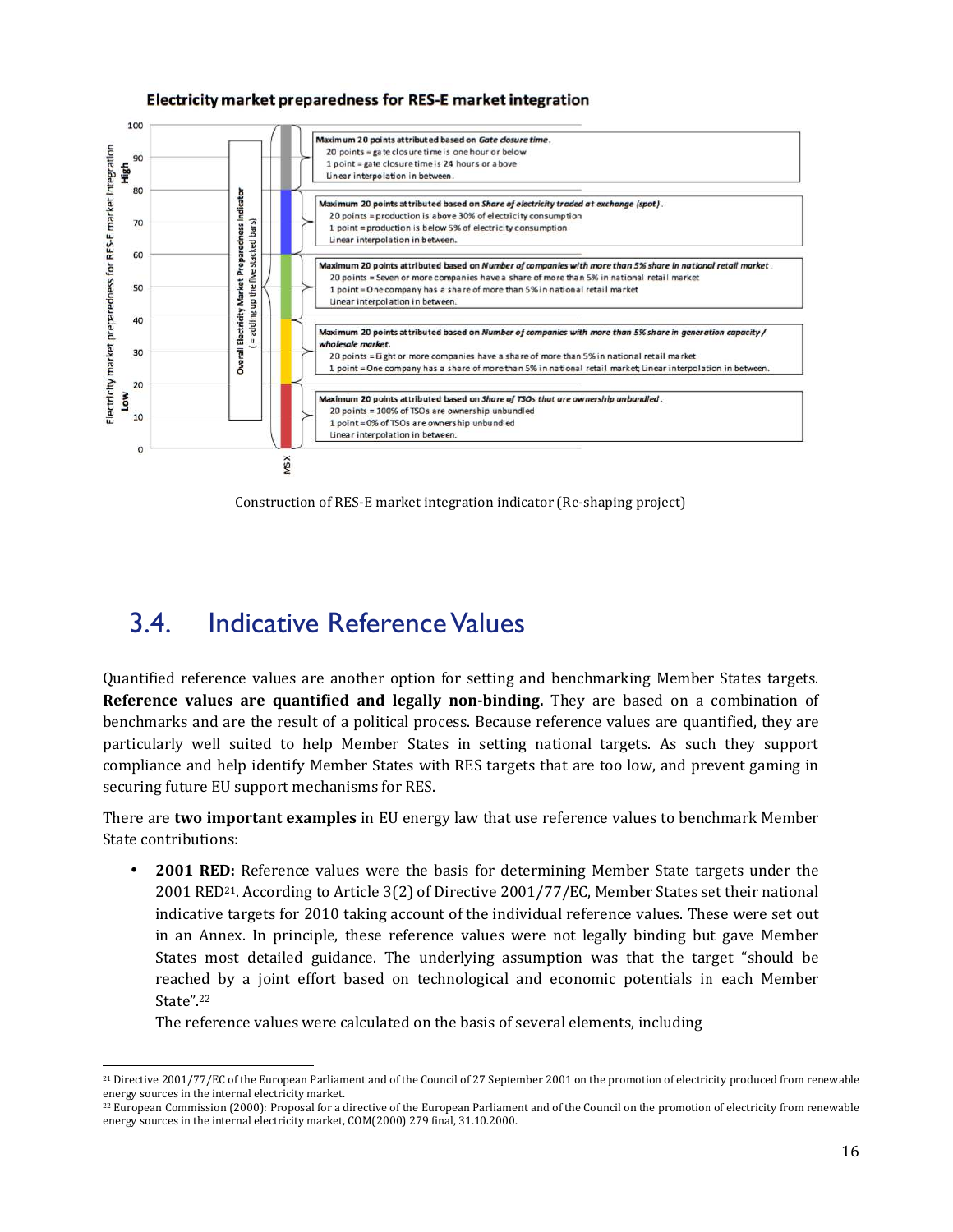- o an update of the Best Practice Scenario of the European Commission Study "The European Renewable Energy Study" (1997) (TERES II), which analysed the political action necessary to meet Community objectives for the development of RES - taking into account recent developments in renewable energy sources;
- o official Eurostat data for RES consumption per Member State;
- o gross electricity consumption per Member State;
- o action plans and strategies published by Member States,
- $\circ$  sectoral studies and reports analysing potentials and trends in renewable energy.<sup>23</sup>
- **Biofuels Directive:** According to Article 3 of the Biofuels Directive24, Member States had to set national indicative targets with a view to ensuring "that a minimum proportion of biofuels and other renewable fuels is placed on their markets". Reference values for these targets were provided, indicating percentages for the minimum proportion of biofuels to be placed on the Member States' markets by 31 December 2005 and 31 December 2010, respectively.25 Member States had to report on their progress, including on measures taken to promote the use of biofuels, but were entitled to differ from the reference values set out in Article 3(1)(b) Directive 2003/30/EC.

Under Article 4 Directive 2003/30/EC Member States were entitled to divert from the national targets as compared to the reference values, in light of the following criteria:

- objective factors such as the limited national potential for production of biofuels from biomass;
- the amount of resources allocated to the production of biomass for energy uses other than transport and the specific technical or climatic characteristics of the national market for transport fuels;
- national policies allocating comparable resources to the production of other transport fuels based on renewable energy sources and consistent with the objectives of this Directive.

Although the approaches of the 2001 RED and the Biofuels Directive are similar, **they differ in one important aspect**: Under the 2001 RED individual (i.e. country-specific) reference values were set out in an Annex; they had to be taken into account by the respective Member State. Under the Biofuels Directive, in contrast, one single general reference value set out in Article 3(1) of Directive 2003/30/EC served as the benchmark for *all* Member States<sup>26</sup>; any differentiation required a justification and needed to be explained in the Member State reports.

 $\overline{a}$ <sup>23</sup> European Commission (2000): Proposal for a directive of the European Parliament and of the Council on the promotion of electricity from renewable energy sources in the internal electricity market, COM(2000) 279 final, 31.10.2000.

<sup>&</sup>lt;sup>24</sup> Directive 2003/30/EC of the European Parliament and of the Council of 8 May 2003 on the promotion of the use of biofuels or other renewable fuels for transport.

<sup>&</sup>lt;sup>25</sup> Article 3(1)(b)(i): "A reference value for these targets shall be 2 %, calculated on the basis of energy content, of all petrol and diesel for transport purposes placed on their markets by 31 December 2005."; Article 3(1)(b)( (ii) A reference value for these targets shall be 5,75 %, calculated on the basis of energy content, of all petrol and diesel for transport purposes placed on their markets by 31 December 2010." <sup>26</sup> Article 3 of Directive 2003/30/EC:

<sup>1. (</sup>a) Member States should ensure that a minimum proportion of biofuels and other renewable fuels is placed on their markets, and, to that effect, shall set national indicative targets.

<sup>(</sup>b) (i) A reference value for these targets shall be 2 %, calculated on the basis of energy content, of all petrol and diesel for transport purposes placed on their markets by 31 December 2005.

<sup>(</sup>ii) A reference value for these targets shall be 5,75 %, calculated on the basis of energy content, of all petrol and diesel for transport purposes placed on their markets by 31 December 2010.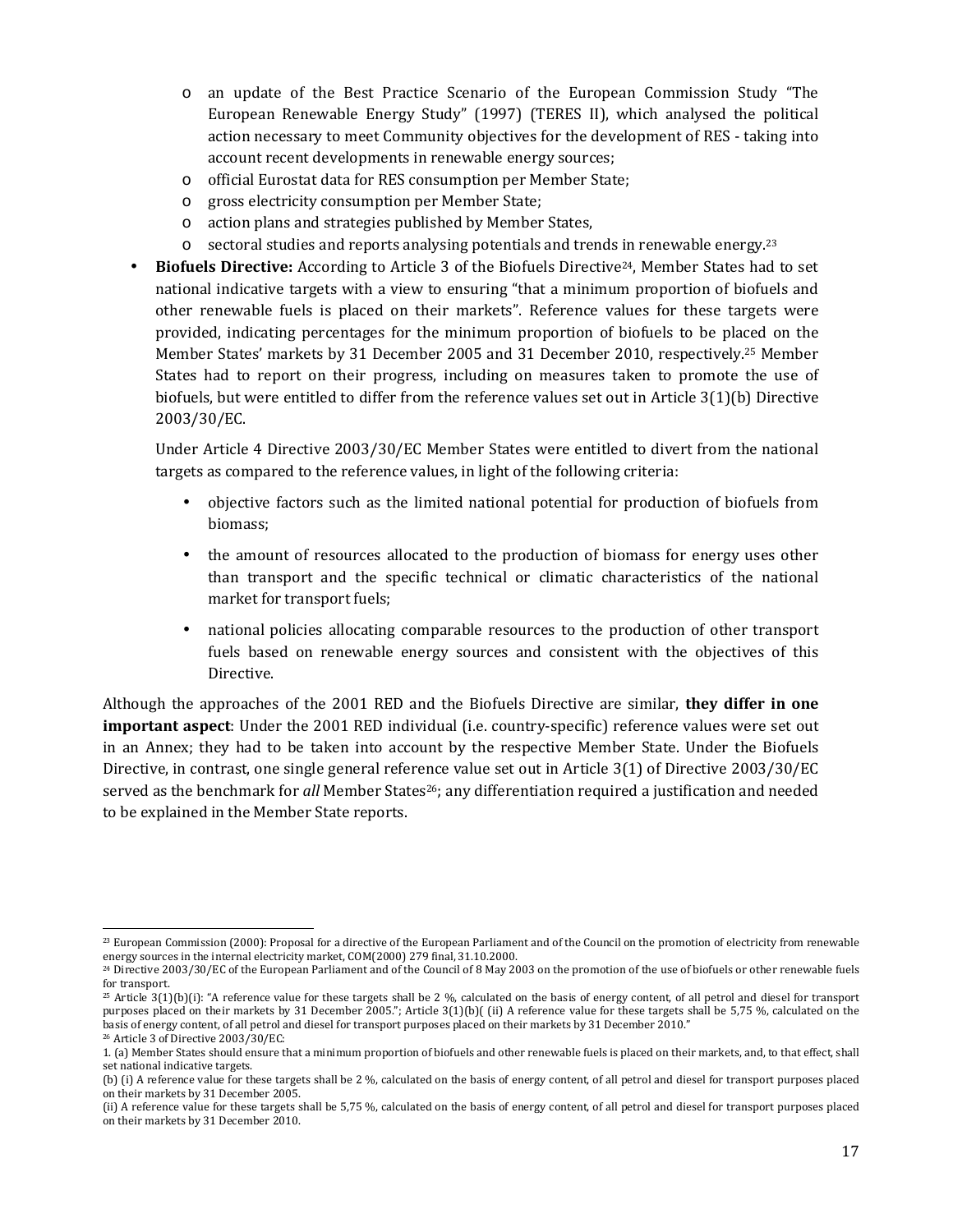#### **Accountability increases through quantified reference values**

In the period 1995-2000, when no regulatory framework was in place, the share of renewables in EU final energy only increased by 1.9% per year; after the adoption of Directive 2001/77/EC, which was based on an EU level target and indicative Member State targets relating to reference targets, it increased by 4.5% in the period 2001-2010. Subsequently, from 2009 onwards, the growth accelerated further under Directive 2009/28/EC with legally binding national Member State targets.27 Experience with the EED confirms these findings.<sup>28</sup> In a remarkably open statement, the EEA noted that the lack of ambition is essentially a result of the fact that Member States have the possibility to determine their own indicative (non-binding) targets and to revise them. Along similar lines, some stakeholders highlighted during the public consultations on EED reform the need for clear, binding targets for Member States. Against this backdrop, pledges of Member States should be guided by a quantified reference value because the most forceful option – i.e. legally binding targets – is, politically, not an option anymore.<sup>29</sup>

#### 3.5. Flat-rate increase

l

As an important modification of the current system, the reference value approach could be combined with a flat-rate increase. Accordingly, Member States would have to increase their share in line with fixed percentage points, with an increase calculated on the basis of the Member States' economic strength (measured in line with GDP/capita). Instead of combining the flat-rate increase with GDP/capita, a new RED could include a **pure flat rate increase.** Accordingly, all Member States would aim for a fixed annual increase of x% in renewables deployment in the period 2020-2030.30 Pledged contributions have to be more ambitious than the 2020 binding RES targets. Every 5 years Member States should update their pledge with the goal to increase their ambition level – similar to the governance system of the Paris Agreement. In practice this means that new (upgraded) national RES contributions need to be in place well before 2025 so that they can be internalised in the EU's new National Determined Contribution (that will have to be submitted to the UNFCCC by 2025).

<sup>27</sup> *Ibid*, with reference to Meyer-Ohlendorf, Nils, Matthias Duwe, Katharina Umpfenbach et al. (2014): The Next EU Climate and Energy Package – EU Climate Policies after 2020, Study, Ecologic Institute, p. 20, with reference to Vos, Rolf de, Thomas Winkel, and Corinna Klessmann. 2013. "Discussion Paper: The Need and Necessity of an EU-Wide Renewable Energy Target for 2030". European Copper Institute, Ecofys. http://www.ecofys.com/files/files/eci-ecofys-2013-necessity-of-an-euwiderenewable-energy-target-for-2030.pdf.

<sup>&</sup>lt;sup>28</sup> The EEA noted that "the sum of all 2020 targets for primary energy consumption from 28 Member States is equal to 1 530 Mtoe. This is higher, by 47 Mtoe (3%), than the EU target of 1 483 Mtoe". The gap remained constant between 2014 and 2015. For final energy consumption, the EEA stated that "the sum of all 2020 targets from 28 Member States is 5 Mtoe (0.5%) below the EU target of 1 086 Mtoe".

<sup>&</sup>lt;sup>29</sup> The Commission concluded that the legal framework of Directive 2001/77/EC was not strong enough. It stated that while it would "continue to monitor Member States' compliance with the Directive and […] open infringement cases wherever necessary," "the poor progress and number of infringement proceedings also implies that the legal framework is not sufficiently strong." This was in fact "one reason for the new Directive on renewable energy". European Commission (2005): Communication from the Commission to the Council and the European Parliament - The Renewable Energy Progress Report - Commission Report in accordance with Article 3 of Directive 2001/77/EC, Article 4(2) of Directive 2003/30/EC and on the implementation of the EU Biomass Action Plan, COM(2005)628 {SEC(2009) 503 final}, para. 2.2.

<sup>30</sup> Zehetner, Christoph, Liebmann, Lukas, Resch, Gustav et al. (2015): The EU 2030 Framework for renewables – effective effort sharing through public benchmarks, Dialogue on a RES policy framework for 2030, Issue Paper No 4, 5 June 2015, www.towards.eu, p. 5.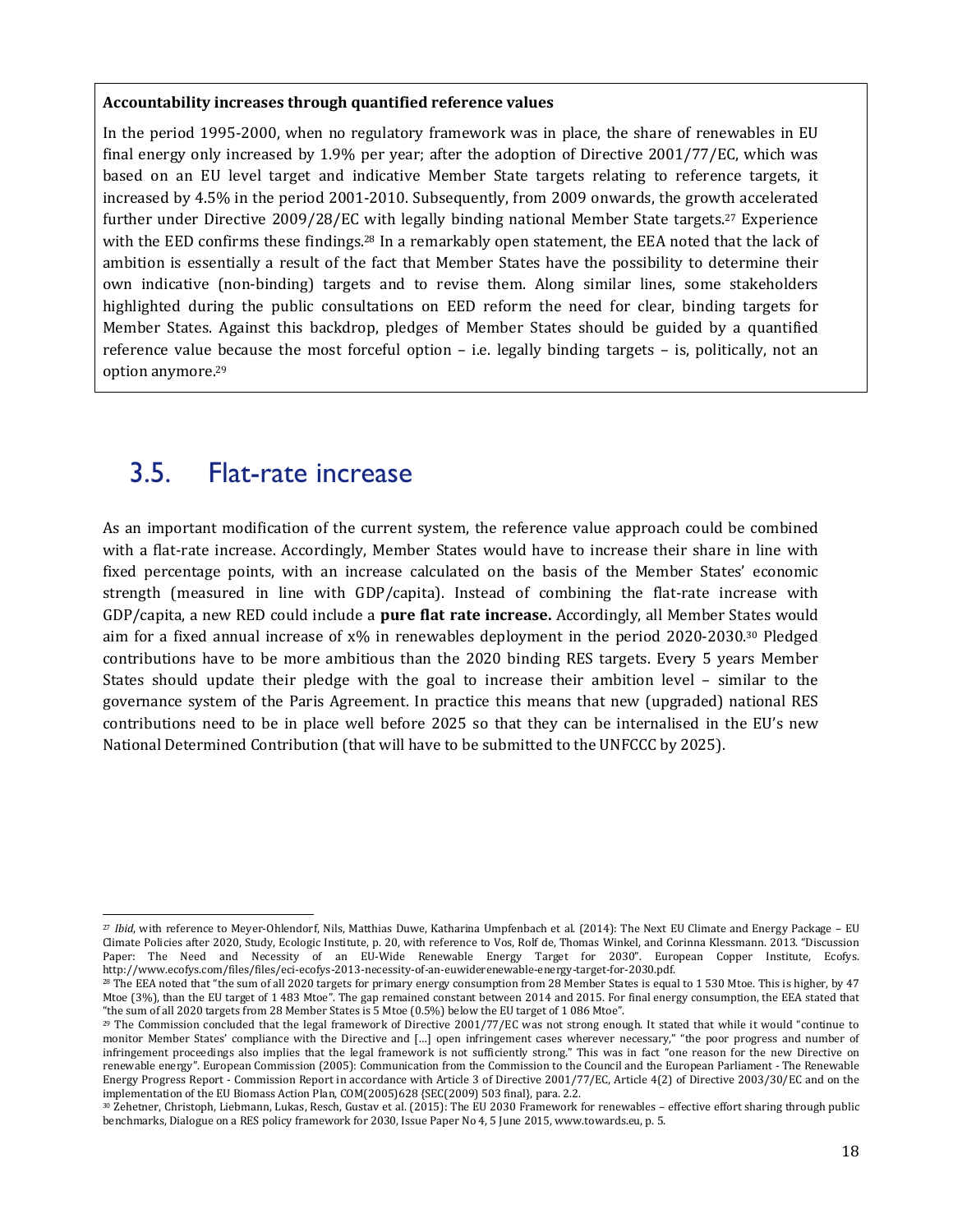# 3.6. Regional renewables targets

Instead of or in addition to setting individual national indicative targets, regional targets are another option. **Regional renewables targets would be targets for groups of EU Member States.** Although the European Council ruled out nationally binding renewables targets, the Conclusions did not address, let alone forbid *binding* regional targets. The German non-paper also addresses this option, noting that it would be covered by the Council Conclusions as they only exclude nationally binding targets. According to the German non-paper, this approach could be adopted "if after an intensive iterative process and voluntary contributions there would still be a gap to the EU-level target of 27%."31 In November 2015, the Energy Council specified that regional cooperation "will become a cross-cutting and important aspect of the future governance system of the Energy Union and needs to be facilitated or incentivized".<sup>32</sup>

There are **different arguments for and against such targets**. Regional targets could become an important driver for regional cooperation. Aiming for regional targets, however, would involve having to define the respective regions. Furthermore, it would be necessary to determine how to share responsibility and assign accountability for non-delivery between those Member States that are part of the regional group. In other words, regional renewable energy targets would "only replicate the difficulty of breaking down the EU binding target of 27% RE into concrete commitments and ensuring target achievement at another level."33 Furthermore, regional targets could "add a second layer of complexity for investors who are already struggling with an unclear 2030 governance mechanism."<sup>34</sup> For these reasons, several stakeholders have expressed their preference of voluntary regional cooperation rather than adopting mandatory regional targets.<sup>35</sup>

### 3.7. Measures must contribute to achieving EU target: fit for purpose

Next to a quantified contribution, the new RED could oblige Member States to include in their pledge a **description of measures** that they consider adequate for meeting national targets. The new RED could also impose an obligation on Member States to take *specific* measures (and address these in their pledges). Detailed obligations regarding the definition and inclusion of specific measures could serve as powerful tool to ensure that Member States pledges are sufficient for meeting the overall EU target. Such an approach would be new. So far, EU energy law has not defined the measures in detail but has opted for a general obligation to take measures or steps designed to help target achievement:

• **RES Directive 2001/77/EC**: Under this directive, Member States had to adopt indicative national renewables targets und publish these targets in a report every five years. This report

<sup>31</sup> Germany (2015): When do we answer the "what-if-question"?, Discussion input for DG meeting 15 July 2015, p. 2.

<sup>32</sup> Council of the European Union (2015): Council conclusions on the governance system of the Energy Union, 26 November 2015, 869/15, http://www.consilium.europa.eu/en/press/press-releases/2015/11/26-conclusions-energy-union-governance/, para. 1.6.

<sup>33</sup> BEE (2016): A Strong Renewable Energy Directive for 2030. A BEE consultation response; similar EWEA response to public consultation – Preparation of a new Renewable Energy Directive for the period after 2020, February 2016, p. 9.

<sup>34</sup> EWEA (2016): EWEA response to public consultation – Preparation of a new Renewable Energy Directive for the period after 2020, February 2016, p. 9.

<sup>35</sup> Cf. ENTSO-E (2016): Position on the Review of the Renewable Energy Directive, 10 February 2016, p. 7; EREF – EREF to public consultation on a new renewable energy directive for the period after 2020, February 2016, p. 12; see also EWEA (2016): EWEA response to public consultation – Preparation of a new Renewable Energy Directive for the period after 2020, February 2016, p. 9: supporting "voluntary cooperation by Member States with the European Commission acting as a facilitator".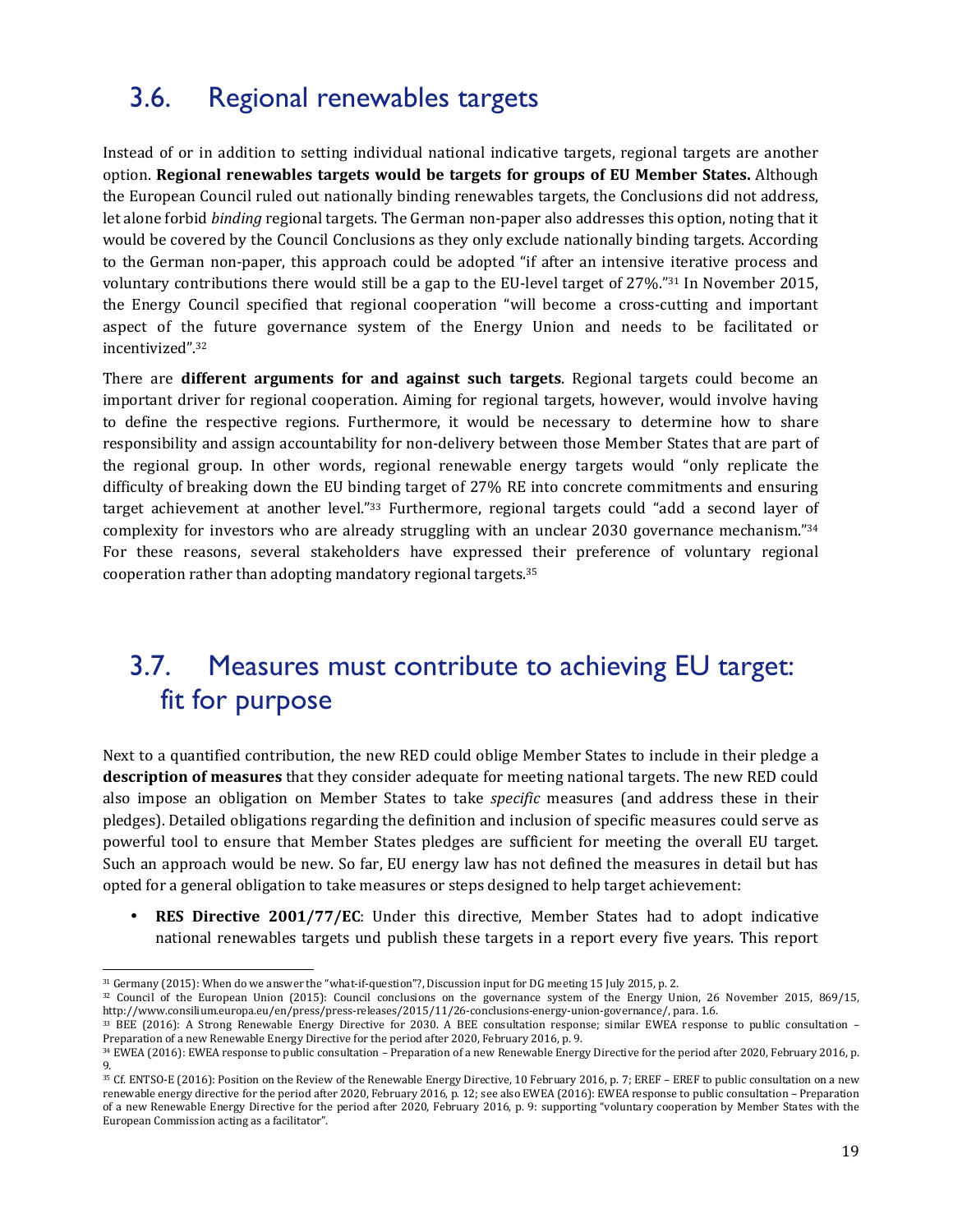had to "outline the measures taken or planned, at national level, to achieve these national indicative targets" (Art. 3(2) Directive 2001/77/EC). Member States had to "take appropriate steps to encourage greater consumption of electricity produced from renewable energy sources" and, in doing so, needed to act "*in conformity with the national indicative targets*" (Art. 3(1) Directive 2001/77/EC)**.**

- **Energy Efficiency Directive** (**Directive 2012/27/EU**): This directive stipulates that the "requirements laid down in this Directive are minimum requirements and shall not prevent any Member State from maintaining or introducing more stringent measures. Such measures shall be compatible with Union law. Where national legislation provides for more stringent measures, the Member State shall notify such legislation to the Commission" (Art. 1(2) Directive 2012/27/EU).
- **Directive 2006/32/EC on energy end-use efficiency and energy services:** Article 4 held that "Member States shall adopt and aim to achieve an overall national indicative energy savings target of 9% for the ninth year of application of this Directive, to *be reached by way of energy services and other energy efficiency improvement measures*". Furthermore, it noted that "Member States shall take cost-effective, practicable and reasonable *measures designed to contribute towards achieving this target*" (Art. 4(1) Directive 2006/32/EC). In addition, Member States had to "establish an intermediate national indicative energy savings target for the third year of application of [the] Directive, and *provide an overview of [their] strategy* for the achievement of the intermediate and overall targets".

The obligation under the 2001 RED to "take appropriate steps" and to act "*in conformity with the national indicative targets*" would be an important element for ensuring that Member States contributions are sufficient for meeting the overall EU target. This obligation would be strengthened considerably if Member States pledges had to **quantify the expected potential of specific measures** to target achievement. In this scenario, Member States would be required to underpin each pledged measure with the estimated potential to increase RES capacities. Credible and comparable estimates need to be based on a common EU methodology that forms part of the forthcoming energy and climate governance system.

#### 3.8. Trajectories and timing

 $\overline{a}$ 

The European Council noted that Member States should "[…] set out realistic indicative trajectories for other objectives as well as targets".<sup>36</sup> **Indicative trajectories are important** as they increase the likelihood of progress along an agreed pathway towards the EU-level target.<sup>37</sup> The trajectory could be linear but could also curve up or down towards reaching the target year. The 2009 RED features a trajectory that curves up towards the end of the compliance period, i.e. Member States have to scale up RES capacities before the target year of 2020. The essential advantage of a trajectory is that progress works along a pre-agreed path, making target achievement transparent and realistic.

<sup>36</sup> Council of the European Union (2015): Council conclusions on the governance system of the Energy Union, 26 November 2015, 869/15, http://www.consilium.europa.eu/en/press/press-releases/2015/11/26-conclusions-energy-union-governance/, paras. 2.1. et seq. 37 Cf. also EREF (2016): EREF to public consultation on a new renewable energy directive for the period after 2020, February 2016, p. 7.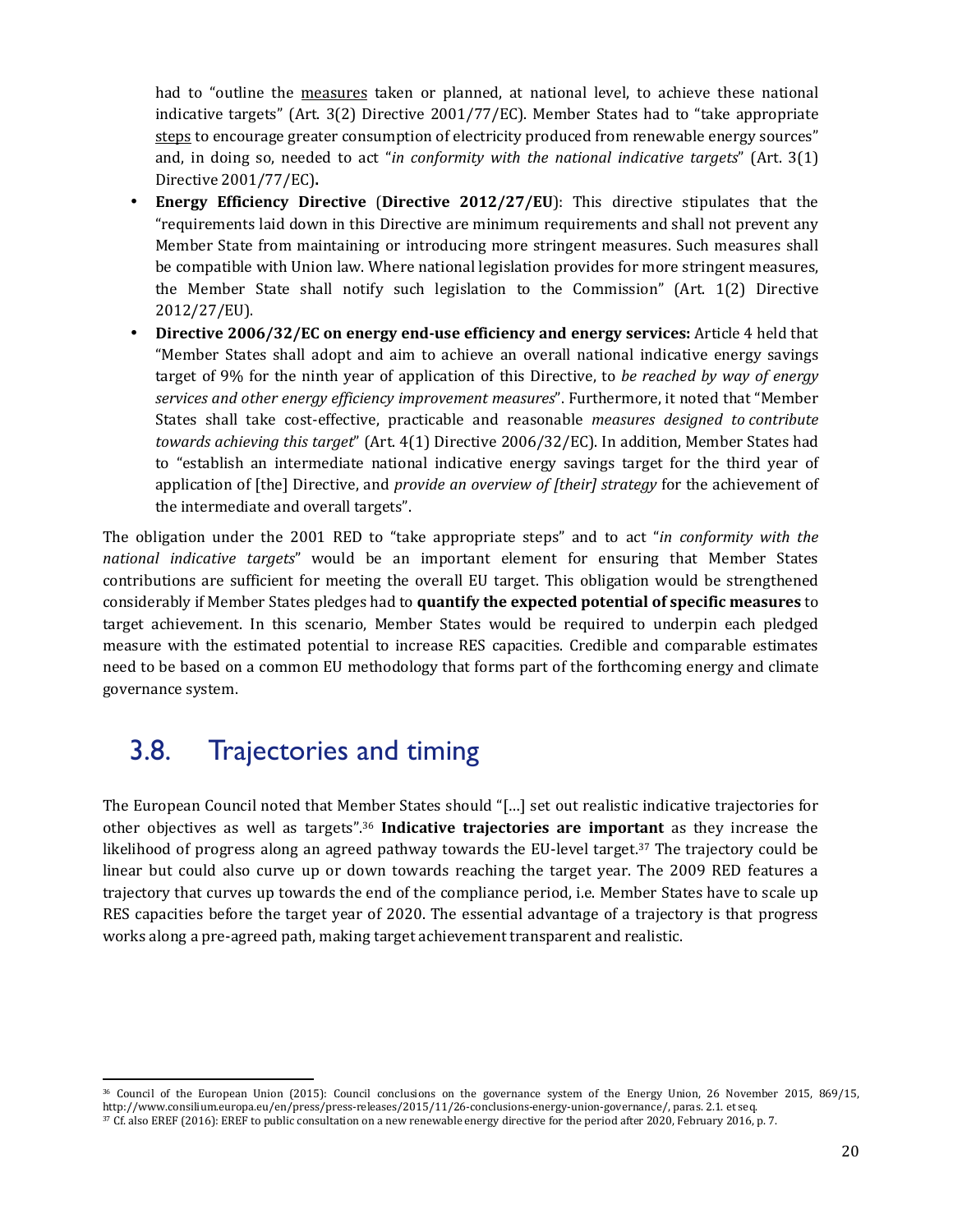## 3.9. Legal quality of contributions: Contributions in national energy plans and / or national law?

It is agreed that Member States will submit national energy and climate plans (NECPs); these are in fact meant to be at the heart of the new governance system.38 To strengthen the commitment to achieving the pledged contribution, **Member State pledges should be included in national law** – in addition to featuring in their energy plans. This approach is in line with the requirements of the European Council Conclusions of October 2014, which ruled out binding national target in EU law but did not exclude that Member States enshrine their contribution in national legislation. In line with this logic, national laws of a number of Member States include RES targets:

- **Germany** has included RES targets in national law. Article 1 of the Renewable Energy Sources Act (EEG) states "this Act aims to increase the share of electricity generated from renewable energy sources to at least 80 percent of gross electricity consumption by 2050 in a steady and cost-efficient manner. To this end, the share is to amount to: 1. 40 to 45 percent by 2025 and 2. 55 to 60 percent by 2035". Article 3 sets specific development corridors.
- The **French** Energy Transition Act aims for a share of 32% renewable in final energy consumption, 40% renewable energy sources in the electricity mix and 38% of renewable in heat consumption by 2030.
- The **Austrian** Green Electricity Act sets out the 2020 renewable targets, aiming for an increase in renewables in electricity production by 10.5TWh by 2020.

In other Member States, national targets are not enshrined in law. In the **UK**, for example, the Renewables Energy Roadmap establishes the actions needed to achieve 2020 targets. In **Poland** the national policy plan "Energy Security and the Environment" sets out the prospects for 2020, aiming for at least 15% RES.

### 4. Part B: What happens if Member State pledges are in sum insufficient for meeting the overall EU target or if Member States fail to fulfil their pledged contribution?

What happens if Member State pledges are in sum insufficient for meeting the overall EU renewable energy target? And what happens if individual Member States fail to meet their pledged contribution? There are various answers to these questions:

- **Infringement procedures:** Infringement procedures are one possible approach. The Commission could be entitled to launch infringement procedures against Member States if their contribution is deemed inadequate for meeting the EU target or if the Member State fails to fulfil its pledged contribution.
- **Iterative process (similar to the European Semester / Open Method of Coordination, OMC):** Establishing an iterative process, similar to the European Semester or other OMC

<sup>&</sup>lt;sup>38</sup> European Commission (2015): Annex Guidance to Member States on National Energy and Climate Plans as Part of the Energy Union Governance to the Communication from the Commission to the European Parliament, the Council, the European Economic and Social Committee, the Committee of the Regions and the European Investment Bank, State of the Energy Union, COM(2015) 572 final, Brussels, 18 November 2015.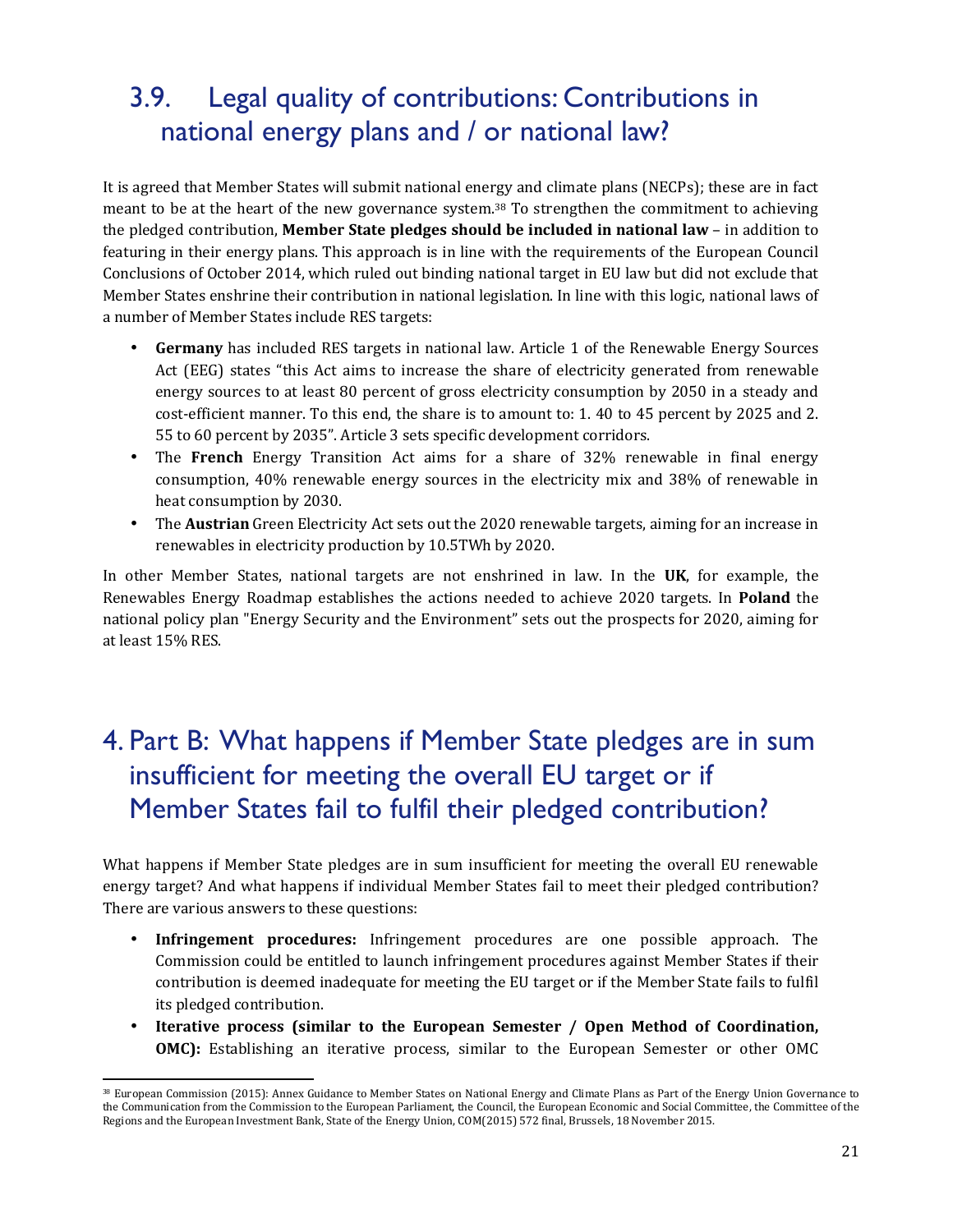processes, is another option to help ensure the achievement of the 2030 RES target. The European Semester, a specific type of the Open Method of Coordination, is an iterative process between the Commission and Member States designed to help achieve joint budgetary and macroeconomic targets.

- **EU mechanism to de-risk RES investments?** An EU mechanism to de-risk investments in renewable energy via guarantees is another possible element of the gap filler mechanism.
- **Combination of all options:** Infringement procedures, an iterative process and an EU mechanism to de-risk RES investments can be combined and do not exclude each other. Enshrined in primary law, infringement procedures remain an option for enforcing legally binding obligations – regardless of the requirements stemming from secondary law. An iterative process between Commission and Member States can complement the infringement procedures (and vice versa). It can also include a new EU mechanism to reduce the cost of capital for renewable energy investments in Member States.

All options are possible - legally, politically or economically. In November 2015, the Energy Council agreed "that *timely action* should be undertaken if there is a gap based on the national plans or based on reviewed or updated national plans in the mid-2020s".<sup>39</sup>

### 4.1. Infringement procedures

### 4.1.1. General remarks

Pursuant to Article 291 of the Treaty on the Functioning of the EU (TFEU), Member States are obliged to "adopt all measures of national law necessary to implement legally binding Union acts." If the Commission believes that a Member States does not fulfil these obligations, it initiates a structured bilateral dialogue with the Member State concerned in an attempt to solve the problem quickly. If this dialogue is unsuccessful, the Commission may initiate a formal infringement procedure.

#### **Infringement procedures**

 $\overline{a}$ 

**Stage 1:** The first stage is the issuance of a letter of formal notice in which the Commission requests a Member State comment within two months or less on the alleged case of noncompliance

**Stage 2:** If the Member State fails to reply or replies unsatisfactorily stage two can be entered. The Commission can provide reasons in a "reasoned opinion", explaining why it believes the Member State concerned has breached EU law. The national government has two months or less to reply.

**Stage 3:** If the Member State again fails to reply or replies unsatisfactorily, the Commission can

 $39$  "[A]s a result of a timely assessment and forecast as regards the fulfilment of EU energy policy objectives and agreed climate and energy targets, timely action could be undertaken, whilst respecting the nature of the particular objective or target in question; such action could consist of improving the implementation of existing policies and measures, adjusting them or undertaking additional policies and measures. As regards the binding EU renewable target this action should be undertaken if there is a gap based on the national plans or based on reviewed or updated national plans in the mid-2020s, and while taking into account how much a Member State reliably contributes in its plan to this EU target, whilst being guided by the need to deliver all the targets and objectives of the five dimensions.", Council of the European Union (2015): Council conclusions on the governance system of the Energy Union, 26 November 2015, 869/15, http://www.consilium.europa.eu/en/press/press-releases/2015/11/26-conclusions-energy-uniongovernance/, para. 2.9.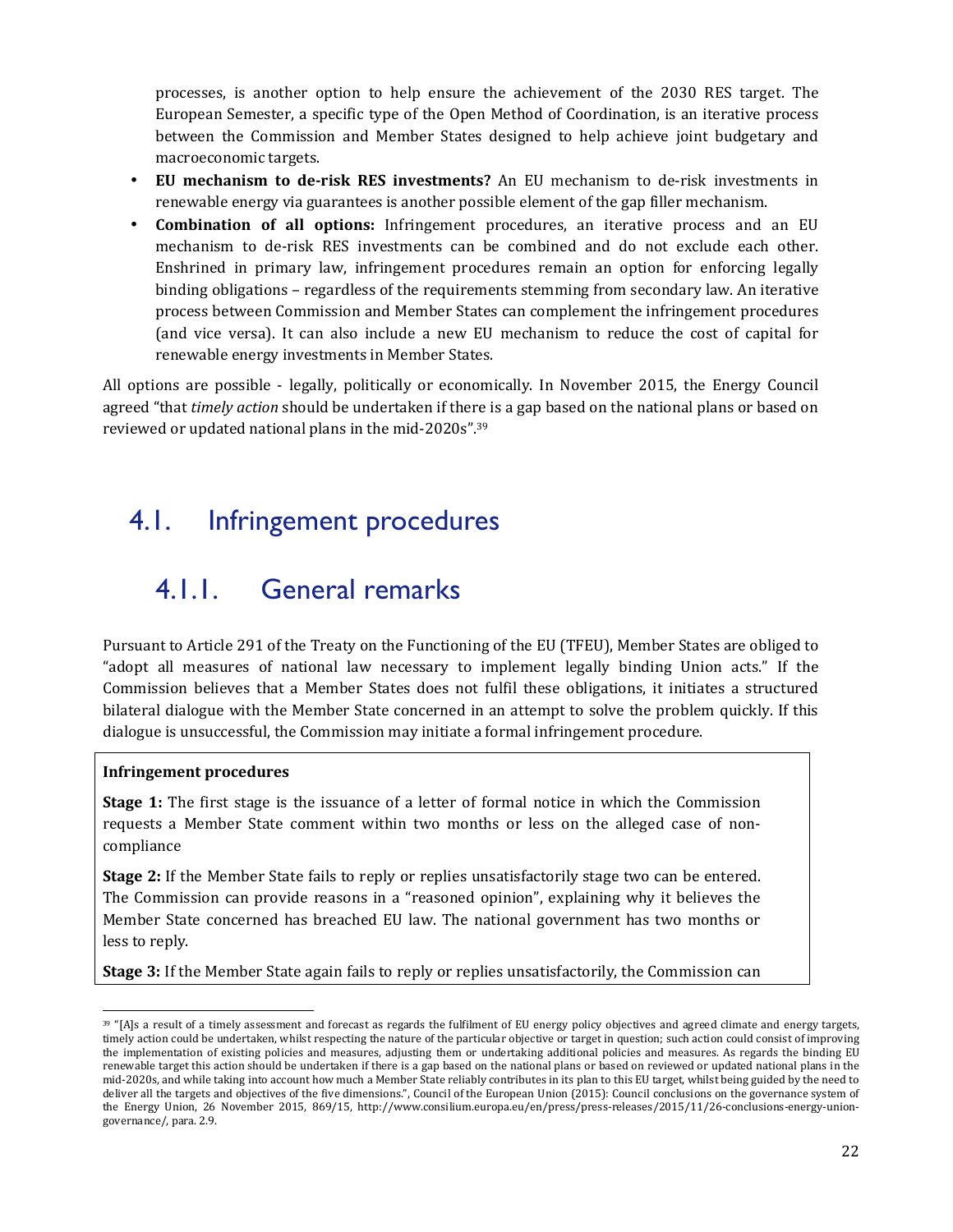refer the case to the Court of Justice. However, most infringement cases are settled before this stage is reached. Approximately 85% of all cases are resolved before the litigation stage. At this stage, the Commission may ask the Court of Justice to impose a lump sum and/or penalty payment if a Member State fails to notify measures to implement a directive.

**Stage 4:** Subsequently, after an average of two years, the Court adopts a decision, determining whether there has been a breach of EU law. After such a judgement, the national government must adapt its laws or practices and resolve the initial dispute as soon as possible.

**Stage 5:** The case can be continued under Article 260(2) TFEU and returned to the Court of Justice in case the Member State fails to comply with the judgment after the Commission has once again sent a letter of formal notice. The Commission may also propose a lump sum and/or daily penalties.<sup>40</sup>

Infringement procedures are **commonly used and a standard tool for law enforcement in the EU**. In 2014, the Commission registered 3,715 new complaints and processed 3,744 complaints. In the same year, the Commission launched 893 new procedures and sent 256 reasoned opinions to Member States. The Court delivered 38 judgments, of which 35 (92%) were in favour of the Commission.<sup>41</sup>

In general, infringement procedures are an effective tool for enforcement of EU law, if not the **most effective tool**. According to the 2015 Commission report "Monitoring the application of Union law" "Member States frequently take the necessary measures to comply with the judgment of the Court promptly".42 However, at the end of 2014, 61 infringement procedures were still open after a Court ruling. Most of these cases related to the environment (19), taxation & customs union (14), transport (6) and health and consumer protection (6). Of these 61 cases, 3 had been referred to the Court for the second time already; in such a case, the Court can impose a lump sum and/or a daily penalty on the defaulting Member States (Article 260(2) TFEU). At the end of 2014, 7 infringement procedures were still open after a Court ruling under Article 260(2) TFEU.<sup>43</sup>

Although effective in many cases, infringement proceedings suffer from their **considerable length**. In 2015, the average duration of all stages of infringement procedures was 29.1 months, up from 26.9 in November 2014. The duration of the court procedures as such was also considerable. Duration increased slightly in 2015 from 19.7 months in 2014 to 19.8 months. The average compliance lag increased for the 5th consecutive period (from 17.4 months in 2011 to 19.8 months).<sup>44</sup>

### 4.1.2. Infringement procedures for indicative, legally non-binding contributions?

Because infringement procedures are a tool of <u>law</u> enforcement, it is clear that the Commission can initiate infringement procedures if a new RED contained legally binding national RES targets and if Member State targets were insufficient. With the Conclusions of October 2014, however, such a system

l

<sup>40</sup> European Commission (2016): European Commission at work – Infringement procedure, http://ec.europa.eu/atwork/applying-eulaw/infringements-proceedings/index\_en.htm.

<sup>41</sup> European Commission (2015): Report from the Commission – Monitoring the application of Union law, 2014 Annual Report, http://ec.europa.eu/atwork/applying-eu-law/docs/annual\_report\_32/com\_2015\_329\_en.pdf.

<sup>42</sup> European Commission (2015): Monitoring the application of Union law – 2014 Annual Report, COM/2015/0329 final, http://eur-lex.europa.eu/legalcontent/en/ALL/?uri=CELEX%3A52015DC0329.

<sup>43</sup> European Commission (2015): Report from the Commission – Monitoring the application of Union law, 2014 Annual Report, http://ec.europa.eu/atwork/applying-eu-law/docs/annual\_report\_32/com\_2015\_329\_en.pdf.

<sup>44</sup> European Commission (2015): Report from the Commission – Monitoring the application of Union law, 2014 Annual Report, http://ec.europa.eu/atwork/applying-eu-law/docs/annual\_report\_32/com\_2015\_329\_en.pdf.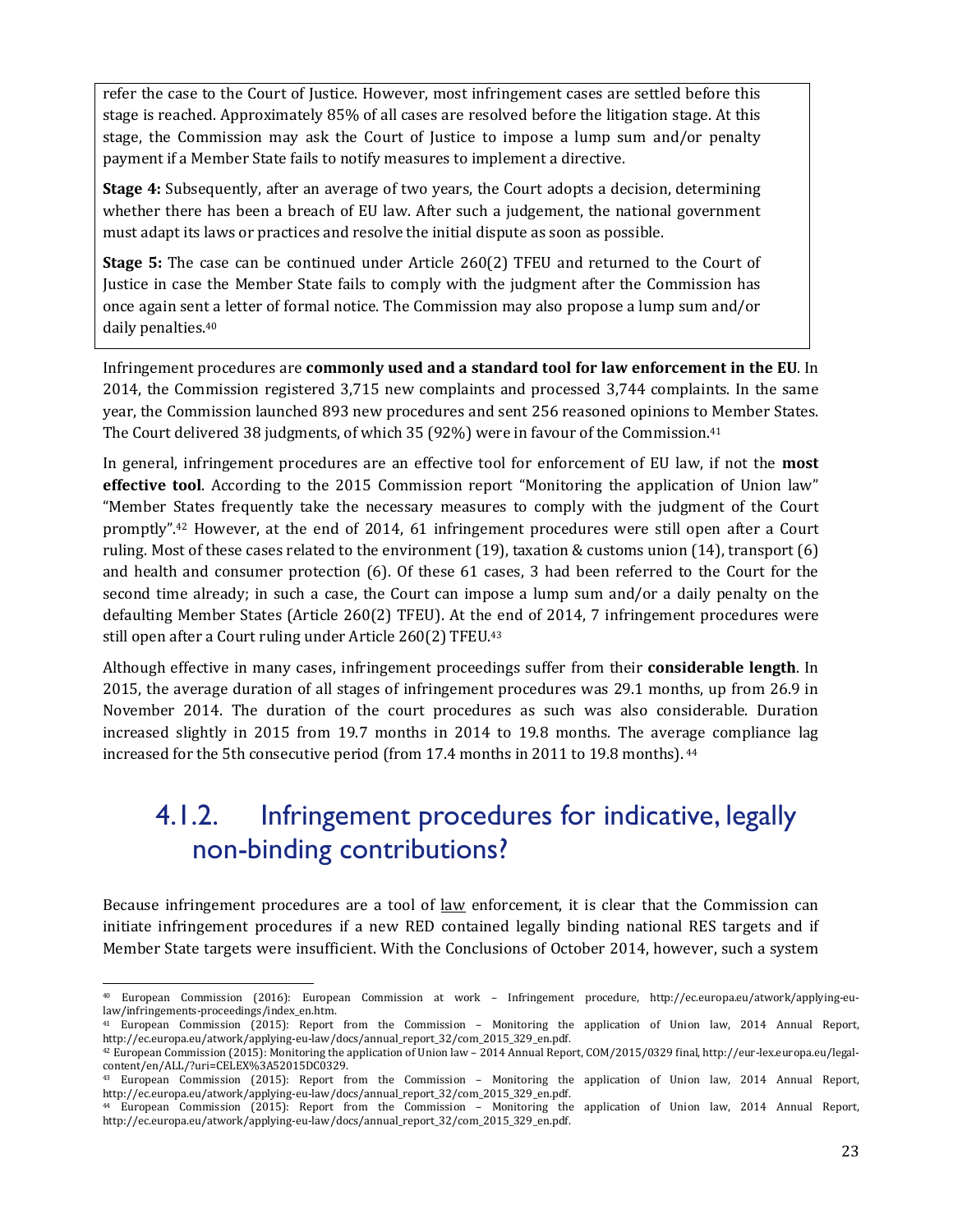is no longer an option. **It is also clear that the Commission cannot launch infringement procedures if the EU as an organisation misses its RES target.** Although this target is legally binding at EU level, infringement procedures cannot be initiated because infringement procedures are only a means to ensure Member State compliance; infringement procedures are not a tool to ensure that the EU – as an organisation – abides to its obligations. It is less clear, however, whether the Commission may launch infringement procedures if a new RED only determines indicative, legally non-binding quantified national contributions.

A **2008 petition against Italy's** energy policy illustrates how infringement procedures could potentially help compliance with a non-binding indicative target. Italy had set and notified (under Art. 3(1) and 3(2) Directive 2001/77/EC) an indicative national target that was below Italy's designated reference value of 25% set out in the Annex of Directive 2001/77/EC. On the one hand, the Commission essentially concluded that it could not initiate infringement procedures because national targets are only indicative and not legally binding.45 In other words, a national target below the respective reference value of 25% in itself did not violate the 2001 RED (Directive 2001/77/EC). On the other hand, the Commission stressed that Member States had a legally binding obligation "to take *appropriate measures to promote consumption of electricity* from renewable energy sources in conformity with and in proportion to their national targets" (*emphasis added*).46 In its 2006 Report on progress in renewable electricity, the Commission noted that infringement proceedings had been initiated with a view to Member States' target setting and their measures to increase share of renewable electricity for reasons of a "lack of commitment concerning the target".<sup>47</sup>

This **case shows that the indicative nature of national targets weakens considerably the possibility of initiating infringement procedures against Member States** with targets below respective reference values. "Only" incomplete transposition into national law, discriminatory authorisation procedures or opaque and discriminatory conditions regarding access to grid are clear reasons for launching infringement procedures.48 In contrast, targets below the reference value or insufficient progress towards target achievement are not grounds for infringement procedures. Because quantified targets can be measured fairly easily, the absence of quantified and legally binding targets proved to be a major shortcoming in enforcing national targets.

### 4.1.3. Infringement procedures for ignoring benchmarks?

A system largely based on qualitative benchmark would not entirely rule out infringement procedures. It is clear, for example, that insufficient transposition of the new directive into national law or noncompliance with other legal obligations of the directive remain possible grounds for initiating infringement procedures. It less clear, however, to which extent **ignoring benchmarks** could be a sufficient basis for infringement procedures. On the one hand, benchmarks would be part of the new

<sup>45</sup> European Parliament (2013): Notice to Members, Subject: Petition 1216/2008 by Paolo Brundu (Italian) on energy policy in Italy, 4. (REV) Commission reply, received on 29 March 2011.: "However, it should be noted that the 2010 targets are indicative. In the light of these findings, the Commission does not consider at this stage that an infringement procedure against Italy can be initiated."

<sup>46</sup> European Parliament (2013): Notice to Members, Subject: Petition 1216/2008 by Paolo Brundu (Italian) on energy policy in Italy.

<sup>47</sup> European Commission (2006): Communication from the Commission to the Council and the European Parliament, Green Paper follow-up action - Report on progress in renewable electricity, Brussels, COM(2006) 849.

<sup>48</sup> European Commission (2006): Communication from the Commission to the Council and the European Parliament, Green Paper follow-up action - Report on progress in renewable electricity, Brussels, COM(2006) 849.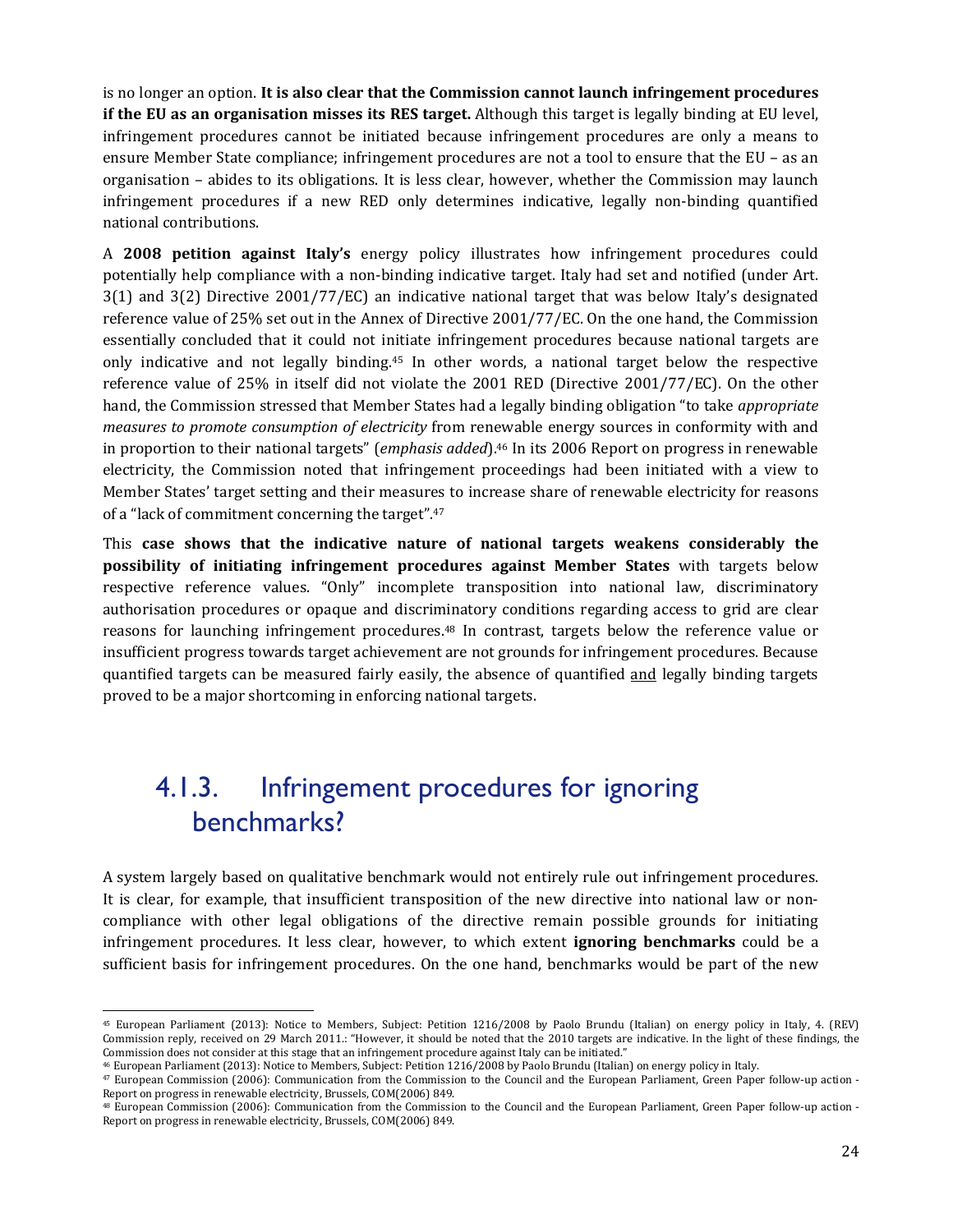RED and as such legally binding. On the other hand, whether they could provide a basis for infringement procedures largely depends on the quality of each benchmark:

- **Contribution to EU target:** The EU 2030 target for RES in itself is not a sufficient benchmark for Member State contributions. The target alone gives no indication what individual Member States should contribute to achieving this overall target. For this reason, the EU target alone is no basis for infringement procedures. The Energy Efficiency Directive supports this conclusion.49 According to Article 3 EED, Member States set themselves indicative targets. When setting these targets, Member States only take the EU level target "into account". For that reason, the Commission can only issue (legally non-binding) recommendations if it finds that the sum of national indicative targets does not add up to the EU target, but it cannot start infringement procedures (cf. Article 3(3) and Article 24(3) EED).<sup>50</sup>
- **RES WACC assessments:** If the national RES WACC assessments show a significant deviation (e.g. +2%) from the EU average WACC (for a specific RES technology) this can mean that (capital) costs for RES are higher than they could be in a cost-optimal scenario. This WACC deviation can trigger investigations led by the Commission into specific national policy conditions that are the possible cause for higher capital risk. There are, broadly speaking, three options that follow from this assessment:
	- o If the increased RES capital risk is mainly due to the country risk and independent of national RES policies, a new EU mechanism that de-risks RES investments could assist the Member States' RES investors with bringing capital costs down (see 4.3).
	- o If the capital risk results from the national RES policy environment, this could trigger action by the European Commission that includes providing the Member State with (binding) recommendations with the goal of lowering capital risk.
	- o The higher capital costs could be due to a combination of both aforementioned factors, i.e. result from the country risk and the national RES policy environment. In that case, EU support to bring down the cost of capital (see 4.3.) can only be accessed if the Member State first addresses the identified risk factors related to its domestic policy environment.

In either case, it would be difficult to identify the violation of a specific legal obligation by the Member State; launching infringement procedures would not be possible. It is challenging to formulate an enforceable obligation in the RED to promote RES in a way that decreases capital costs.

• **RES-E system preparedness**: The RES-E system preparedness can also be embedded in an EU monitoring, compliance and enforcement procedure. Such a system would be important to enable the achievement of an EU 2030 RES target in a cost-effective manner. Member States that do not adequately prepare their (regional) power system for RES-E consistent with the EU 2030 RES target will make the achievement of this target more expensive and hence less likely. With clear binding measures on RES-E preparedness included in a revised RED or reformed internal energy market, this non-compliance with RES-E preparedness could also imply infringement procedures.

**In conclusion**, benchmarks are a subject for infringement procedures if the Member States obviously and deliberately ignore these benchmarks. In this case the Member States would have

 $\overline{a}$ 49 Directive 2012/27/EU of the European Parliament and of the Council of 25 October 2012 on energy efficiency, amending Directives 2009/125/EC and 2006/32/EC, http://eur-lex.europa.eu/legal-<br>2004/8/EC and 2006/32/EC, http: and 2010/30/EU and repealing Directives 2004/8/EC and 2006/32/EC, http://eur-lex.europa.eu/legalcontent/EN/TXT/?qid=1399375464230&uri=CELEX:32012L0027.

<sup>50</sup> Fouquet, Dörte and Jana V. Nysten (2014): Legal Opinion – Legal Assessment of the European Commission's Proposal for Renewable Energy Policy Beyond 2020, Brussels, March 2014, p. 7.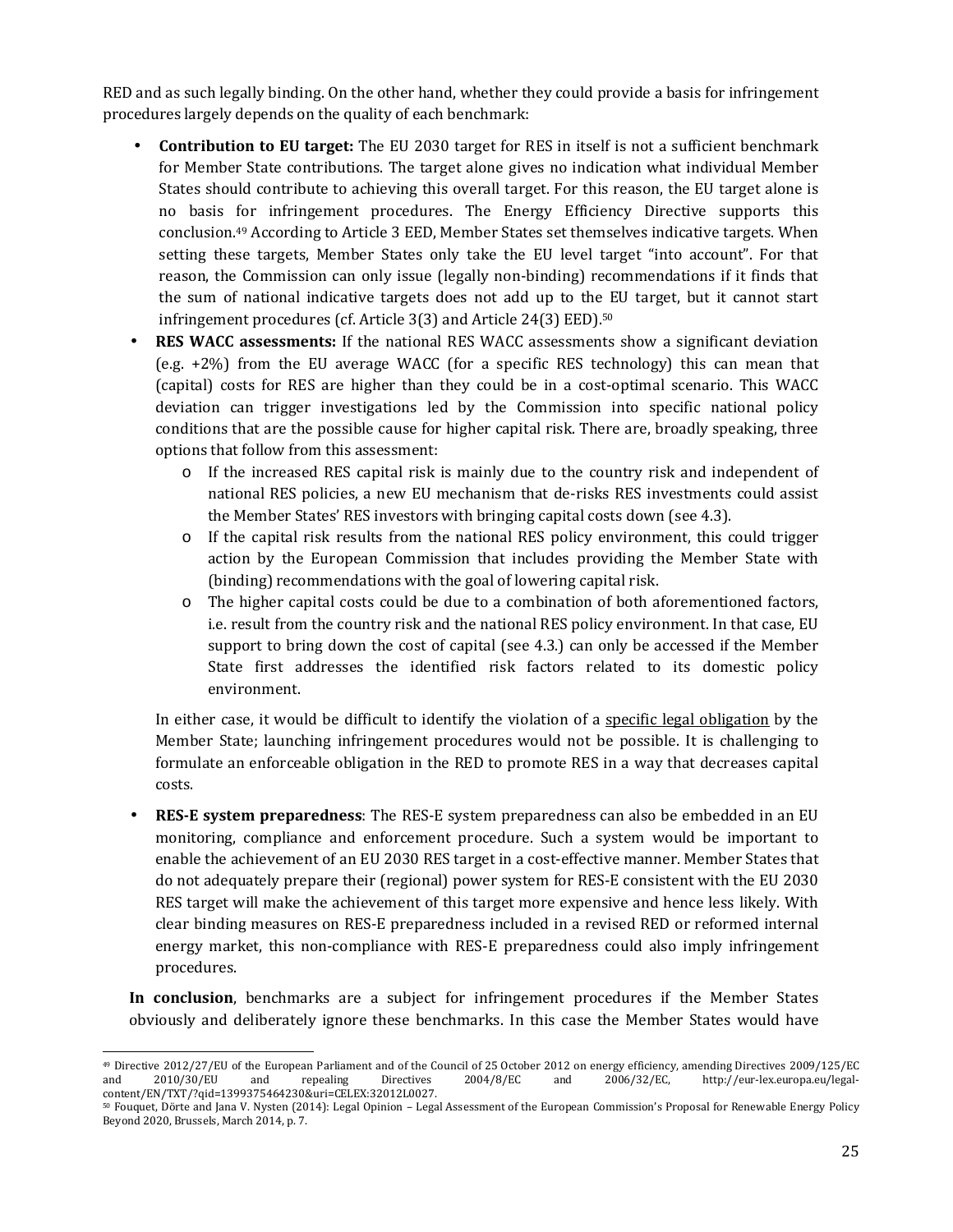violated their legal obligation to consider the respective benchmarks. Because the benchmark system leaves Member States considerable discretion in determining contributions, infringement procedures are only an enforcement tool for cases of flagrant misconduct.

### 4.2. Iterative processes: European Semester and similar processes

### 4.2.1. General remarks

The European Semester or similar processes are **another option to help ensure the achievement of the 2030 RES target**. In essence, the European Semester is an iterative process and standardised dialogue between the Commission and Member States on budgetary, macroeconomic and structural reforms. On the margins, the European Parliament takes part in this dialogue. Other examples for such a process include Article 24.3 EED and Article 3.4 of the 2001 RED.

### 4.2.1.1. European Semester

The European Semester is a yearly cycle of **economic policy coordination**. It consists of a standardised dialogue between Member States and Commission on economic reform. Each European Semester starts with a detailed Commission analysis of EU Member States' plans on budgetary, macroeconomic and structural reforms. The Semester includes specific recommendations by the Commission to each Member State for the next 12-18 months and an institutionalised dialogue regarding these recommendations.<sup>51</sup>

It is the objective of the European Semester process to help ensure that Member States meet, among others, the following EU commitments, which are **either enshrined in law or in the Europe 2020 strategy**:

- the thresholds of 3% of deficit to GDP (Article 126(2) TFEU in conjunction with Protocol (No 12) on the excessive deficit procedure)
- 60% of debt to GDP not diminishing at a satisfactory pace (Article 126(2) TFEU in conjunction with Protocol (No 12) on the excessive deficit procedure).
- Employment: 75% of the 20-64 year-olds to be employed (Europe 2020 strategy)
- R&D: 3% of the EU's GDP to be invested in R&D (Europe 2020 strategy)

**Until 2015**, the European Semester also covered EU climate change and energy sustainability targets, i.e. greenhouse gas emissions 20% lower than 1990, 20% of energy from renewables and a 20% increase in energy efficiency. With varying degrees of legal weight, these targets are effectively enshrined in the ETS Directive and the Effort Sharing Decision, the 2009 RED and the EED.

The European Semester is not only characterised by **different types of targets** but it also differentiates between Eurozone Member States, non-Eurozone Members and the Programme

<sup>51</sup> Annex 2 provides a detailed overview of the European Semester process.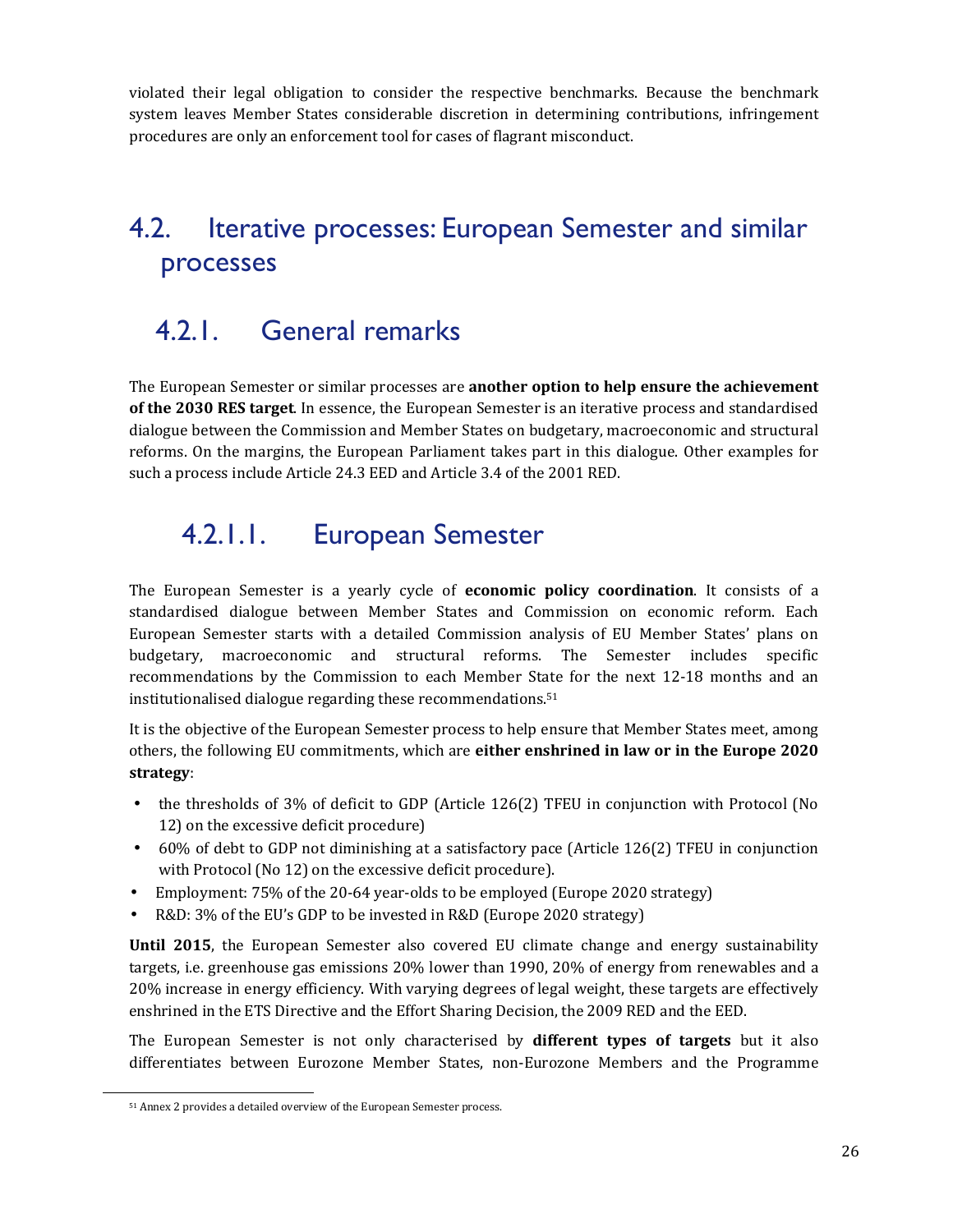Countries. For example, only Eurozone Members submit their draft budgetary plans for assessment by the Commission and discussing among Eurozone Finance Ministers. Non-Eurozone Members have to abide by the Stability and Growth Pact and Macroeconomic Imbalance Procedure monitoring and reporting requirements, but they are not subject to the sanctions Eurozone Members are subject to. To avoid duplicative processes, so-called "Programme Countries" (currently Greece) are not part of the Semester for the programme's duration.

#### 4.2.1.2. Iterative process under the EED

According to Article 24.3 of the EED52, the **Commission assesses** "the extent to which Member States have made progress towards the achievement of the national energy efficiency targets required by Article 3(1) and towards the implementation of this Directive". The Commission sends this assessment to the European Parliament and the Council. If necessary, the assessment by the European Commission may be accompanied by "proposals for further measures". Importantly, the Commission may issue recommendations to Member States.

The EED entered into force in December 2012. The European Commission has issued several energy efficiency-related **country-specific recommendations** (CSRs). In 2013, it expressly dealt with energy efficiency in the CSRs addressed to Bulgaria, Czech Republic, Estonia, Latvia, Malta, Poland, Romania and Slovakia.53 In its 2014 CSRs, it mentioned energy efficiency in the CSRs addressed to Bulgaria, Czech Republic, Estonia, Hungary, Latvia, Poland and Romania.<sup>54</sup>

These recommendations could become the start of a **dialogue or iterative process** between Member States and Commission. At this point in time, it is not likely that this process would become an institutionalised and standardised policy cycle similar to the European Semester. In comparison to the European Semester, the EED process is considerably less elaborated and weaker.<sup>55</sup>

#### 4.2.1.3. Iterative processes under the RED

Under the 2001 RED, the **Commission assessed whether Member States** "made progress towards achieving their national indicative targets" and published its conclusions in a report every two years (Article 3.4). Where the Commission concluded that the targets were inconsistent with the overall objective of the directive, it was entitled to "present proposals to the European Parliament and to the Council with respect to the targets, including, if need be, proposals for obligatory targets."56 The

l

<sup>52</sup> The Commission shall evaluate the annual reports and the National Energy Efficiency Action Plans and assess the extent to which Member States have made progress towards the achievement of the national energy efficiency targets required by Article 3(1) and towards the implementation of this Directive. The Commission shall send its assessment to the European Parliament and the Council. Based on its assessment of the reports and the National Energy Efficiency Action Plans, the Commission may issue recommendations to Member States.<br>
53 European Commission (2013): European Semester 2013, http://ec.europa.eu/eu

<sup>53</sup> European Commission (2013): European Semester 2013, http://ec.europa.eu/europe2020/making-it-happen/country-specificrecommendations/2013/index\_en.htm.

<sup>54</sup> European Commission (2014): European Semester 2014, http://ec.europa.eu/europe2020/making-it-happen/country-specificrecommendations/2014/index\_en.htm.

<sup>55</sup> In this respect, the EED consultations synthesis report stated: "The Commission should coordinate Member State activities, and harmonise initiatives across the EU. It should also propose a binding energy efficiency target for 2030, and monitor Member State progress towards the target. Some participants underlined that the Commission should sanction non-compliance if necessary".

<sup>56</sup> EUR-Lex (2011): Renewable energy: the promotion of electricity from renewable energy sources, http://eur-lex.europa.eu/legalcontent/EN/TXT/?uri=URISERV%3Al27035.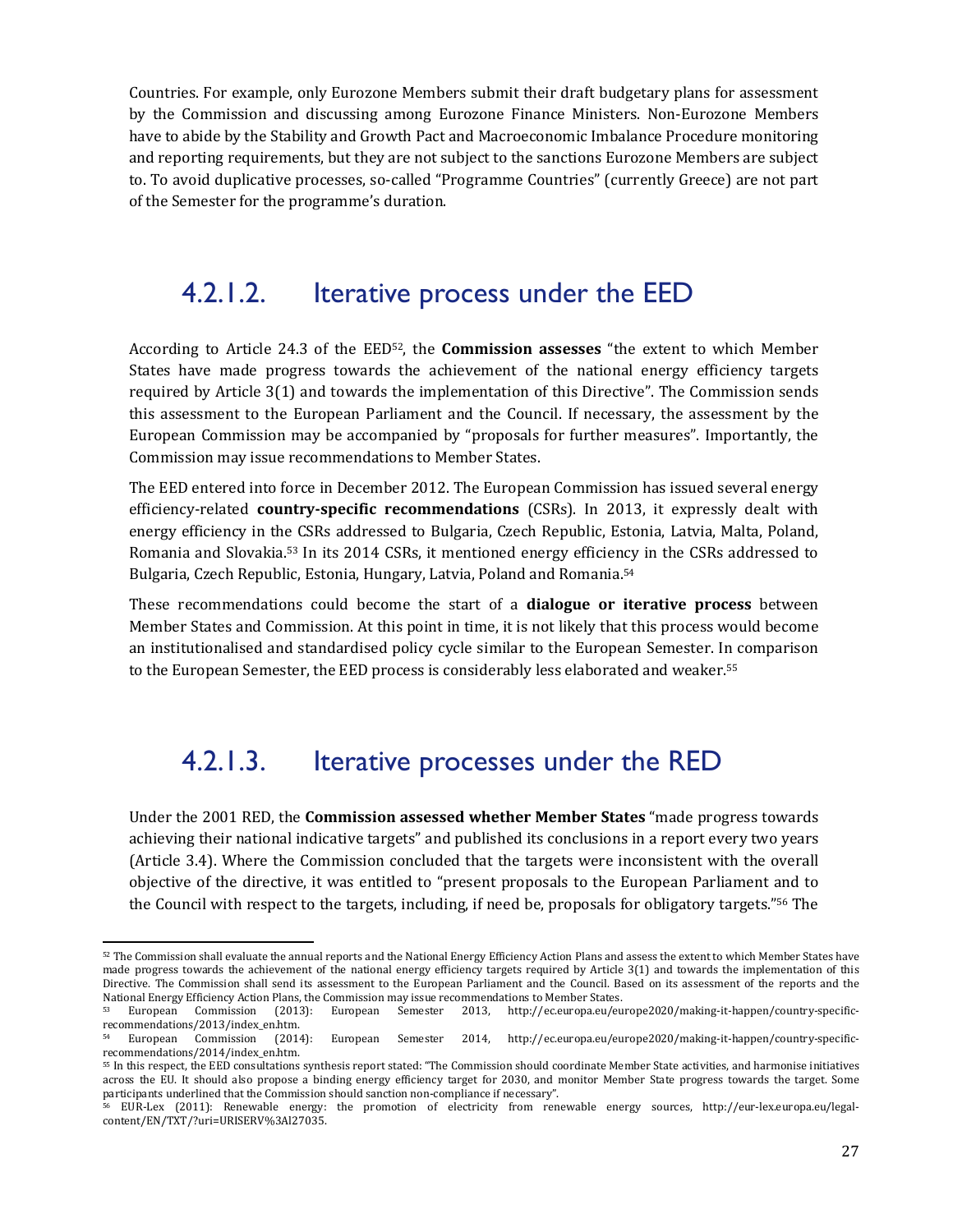2009 RED has a similar mechanism. Article 4.4 requires Member States to submit a new plan if their RES share deviates from the indicative trajectory.

### 4.2.2. Can iterative processes help ensure that contributions add up for EU target achievement?

An iterative process would be particularly important if the new RED was based on qualitative benchmarks only. In structural terms, the European Commission proposed a system similar to the European Semester in its Communication of January 2014. In this Communication, the European Commission proposed a **three step process** for compiling national energy plans:

- Step 1: Detailed guidance would be developed by the Commission on the operation of the new governance process and the content of national plans in particular.
- Step 2: Preparation of Member State plans through an iterative process.
- Step 3: Assessment of the Member States' plans and commitments: In this third step, the Commission assesses whether "national plans are sufficient to deliver the Union's climate and energy targets and objectives. If the plan is deemed insufficient, a deeper iterative process would take place with the Member States concerned with the aim of reinforcing its content".

Although the European Semester is designed to achieve a common EU target through Member State efforts, it is questionable whether this process would be an adequate basis for ensuring that Member States make sufficient pledges. A survey on the **effectiveness of the European Semester shows mixed results**. <sup>57</sup> Despite efforts to strengthen policy coordination within the European Semester, the rate of implementation is not higher than the implementation of the OECD's unilateral recommendations. It is important to note, however, that Euro-area countries, where policy coordination is stronger, have a better record than non-Euro area countries (31% versus 23% for the 2014 recommendations). The rate of implementation of recommendations under the Stability and Growth Pact (SGP) is also higher but it remains low at 44% on average in 2012-14. Importantly, Member States tend to undertake more reforms when they are under a financial assistance programme, experience market pressure or face high unemployment.

### 4.2.3. Iterative processes to ensure that Member States fulfil their contribution?

The European Semester, the EED and the 2001 RED contain elements of an iterative process that are relevant for ensuring that Member States fulfil their pledged contributions or targets:

• **European Semester:** CSRs are a particularly relevant tool for ensuring that Member States fulfil their targets. Under the European Semester, the Commission can issue policy warnings if CSRs are not implemented within time. In the case of excessive macroeconomic and budgetary

 $\overline{a}$ <sup>57</sup> At its inception in 2011, only 40% of recommendations were implemented (according to Bruegel indicators). Low implementation has worsened further over the last years and fell to 29% by 2014.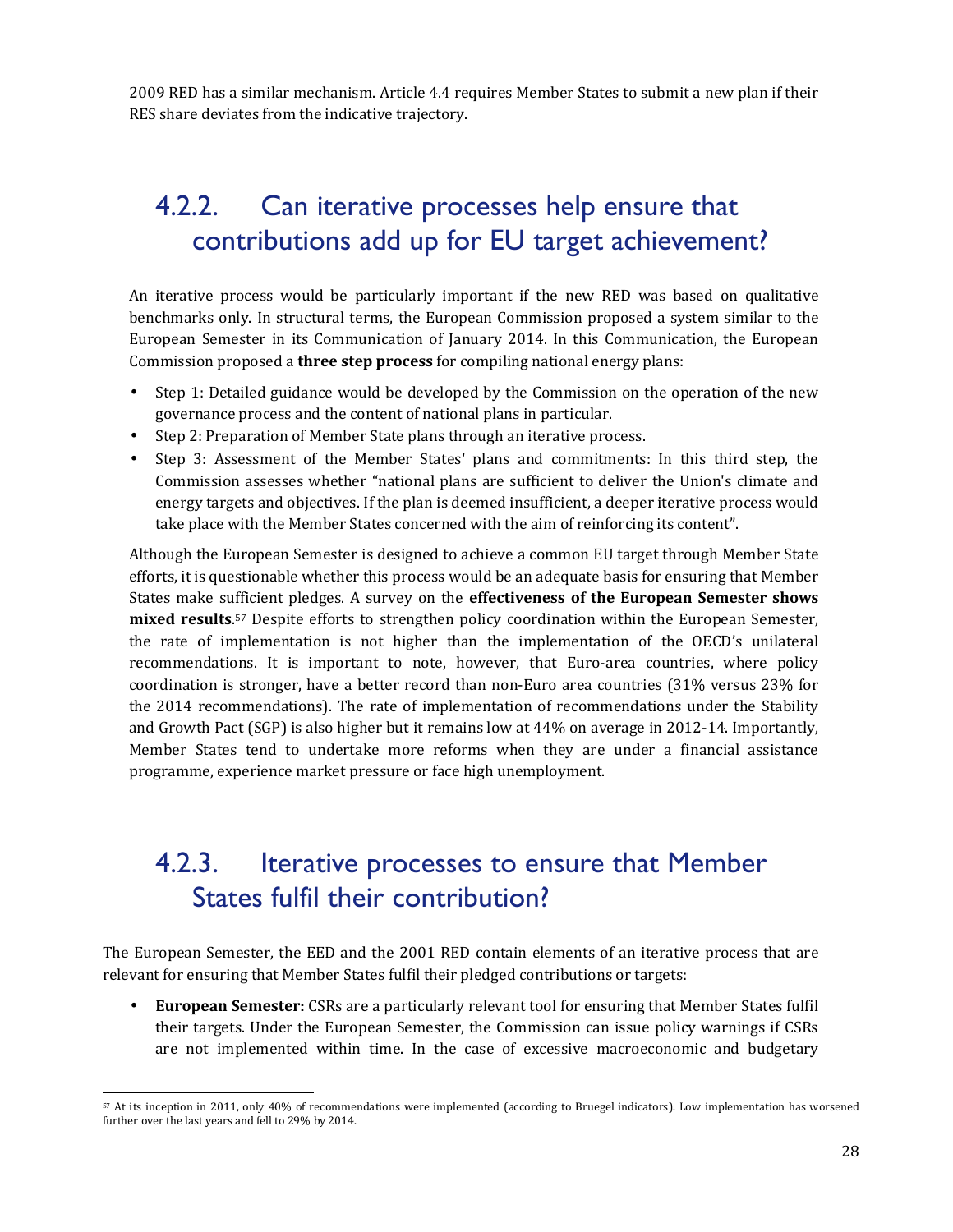imbalances, the Commission may propose sanctions, including fines – on the basis of the TFEU, the Stability and Growth Pact, but not the European Semester as such.

- **EED mechanism to ensure that Member States meet their targets**: According to Article 24.3, the Commission evaluates the annual reports and the National Energy Efficiency Action Plans. It assesses, among others, the extent to which Member States have made progress towards the achievement of their national energy efficiency targets. On the basis of these assessments, the Commission may issue recommendations to Member States. The EED has no provision to allow the Commission to follow up on its recommendations. There is equally no provision to start an iterative process with Member States that are not on track to meeting their national targets.
- **RED mechanism to ensure that Member States meet their targets**: Under the 2001 RED, the Commission assesses to what extent Member States have made progress towards achieving their national indicative targets. By the end of 2005, the Commission presents a report to the European Parliament and the Council that takes "into account the *possibility* for Member States to meet the national indicative targets established in Article 3(2)". If appropriate, the Commission submits "with the report further proposals to the European Parliament and the Council". Importantly, this process does not provide for an iterative process between Commission and individual Member States but implies that the Commission proposes measures in case of non-compliance with national targets.

These **systems have yielded mixed results**. Concerning the implementation of the EED, the Commission found that the EU would fully achieve the primary energy target "if all Member States strictly achieve their national targets under the EED."58 In view of the 2001 RED, the Commission concluded in 2005 that "Europe is still likely to fail to meet its 2010 renewable energy targets"; in the electricity sector, six Member States, however, achieved an increase in their share of at least 2 percentage points while seven Member States' shares actually stagnated or shrunk since 2004.<sup>59</sup> Since that report, growth rates of green electricity have increased. Eurostat data shows a share of 15.7%60 for the EU in 2006, up from 14.5% in 2004, however Commission analysis still suggests the 2010 21% target will not be reached without significant additional effort.

There are **many factors** that explain why Member States meet or miss their targets, but it is remarkable that the efforts to achieve indicative targets under the 2001 RED and the EED are insufficient. Under both models, the EU and a number of Member States have not achieved their targets. This suggests that the iterative process to ensure that Member States meet their pledges or indicative targets have not been successful.

**The progress made towards the 2010 target** (columns and left hand axis) **and the change in Member State's renewable electricity shares 2004-2006** (points, right hand axis)**.** 

<sup>58</sup> European Commission (2005): Communication from the Commission to the Council and the European Parliament - The Renewable Energy Progress Report - Commission Report in accordance with Article 3 of Directive 2001/77/EC, Article 4(2) of Directive 2003/30/EC and on the implementation of the EU Biomass Action Plan, COM(2005)628 {SEC(2009) 503 final}, para. 2v.

<sup>59</sup> European Commission (2005): Communication from the Commission to the Council and the European Parliament - The Renewable Energy Progress Report - Commission Report in accordance with Article 3 of Directive 2001/77/EC, Article 4(2) of Directive 2003/30/EC and on the implementation of the EU Biomass Action Plan, COM(2005)628 {SEC(2009) 503 final}, para. 5.

<sup>60</sup> Based on normalised hydropower following a methodology of Eurostat (which may differ from the methods applied in some Member States).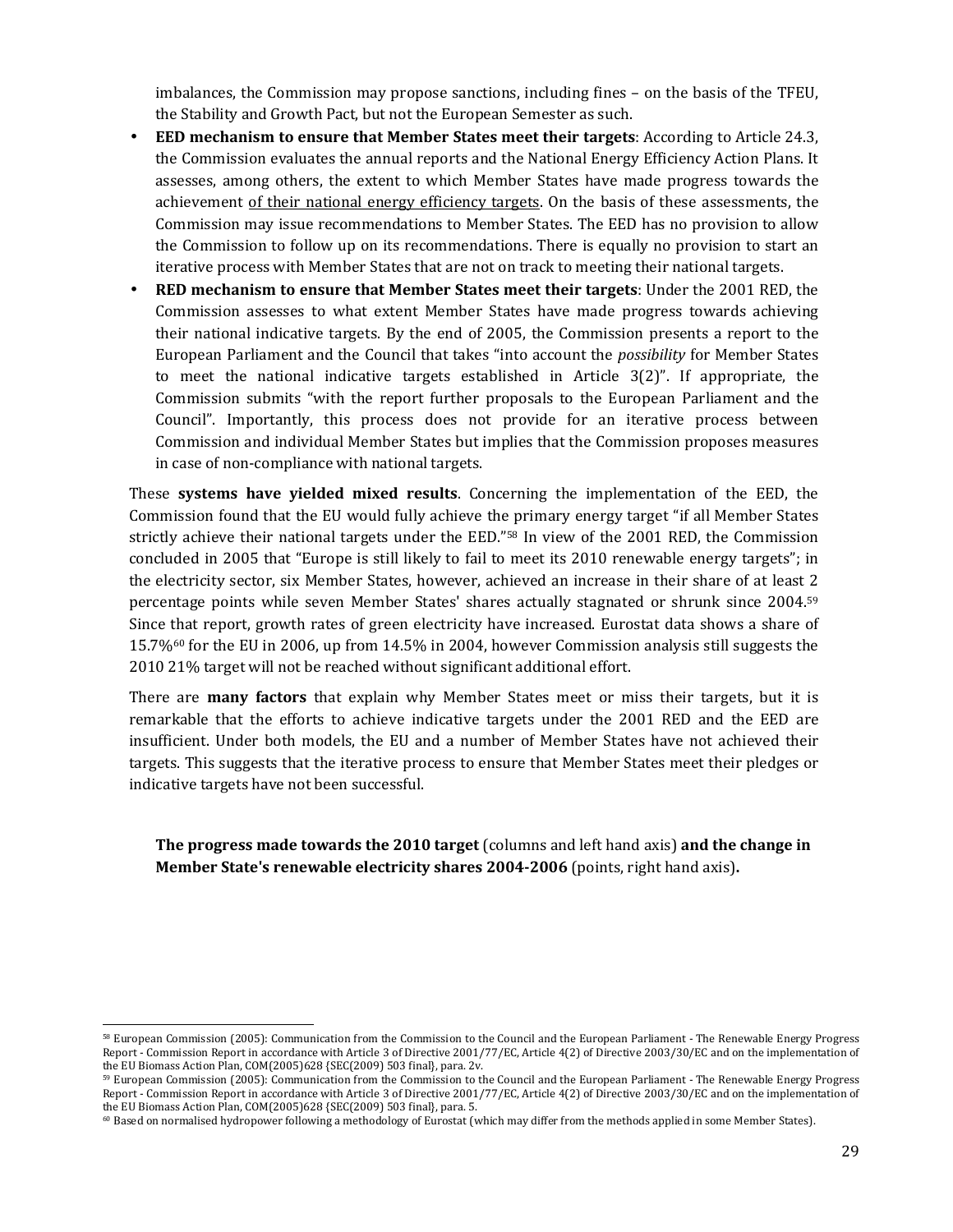

Source: based on normalised Eurostat 2006 data and 2010 targets.

### 4.3. EU intervention to de-risk RES investments?

The WACC is a possible benchmark of a new EU mechanism to reduce the cost of capital for renewable energy investments in Member States (cf. section 3.2). A practical way of doing this is through an EU (backed) **guarantee for investors** in renewable energy in a Member State. It would give investors confidence that their financial support in a Member State is safe and hence reduce risk and cost of capital. Member States will only be able to activate such a guarantee if they meet certain requirements that reduce the policy or other risks themselves (e.g. no retro-active changes to renewable energy support or introduction of policies enhancing a favourable investment climate).

The **EU guarantee fund** would not finance renewable energy itself. It would only be activated in cases of (major) events due to which investors are unable to recover the (promised) support for renewable energy investments. Hence, the impact on the EU budget will probably be small, certainly if the conditions for access to the guarantee are strict.

One of the major **benefits** of this system is that the capital cost for renewable energy in parts of the EU which have a high WACC will be reduced (significantly). Hence, it will become cheaper for the EU as a whole to meet its 2030 RES target. Furthermore, this level playing field will encourage RES investments in those places with the highest availability of renewable resources (e.g. sun, wind). The guarantee fund, due to its link with risk management in capital markets, would best be managed by the European Investment Bank. A report by Agora Energiewende discusses this proposal in detail.<sup>61</sup>

# 4.4. Conclusions

 $\overline{a}$ 

• **Overall EU-level target alone insufficient:** The overall EU-level target – although legally binding at EU level – is a crucial element for guiding pledges from Member States but is as such

<sup>61</sup> Ian Tempterton, Robert Brückmann, Matthias Buck: An EU renewable energy cost reduction facility (2016)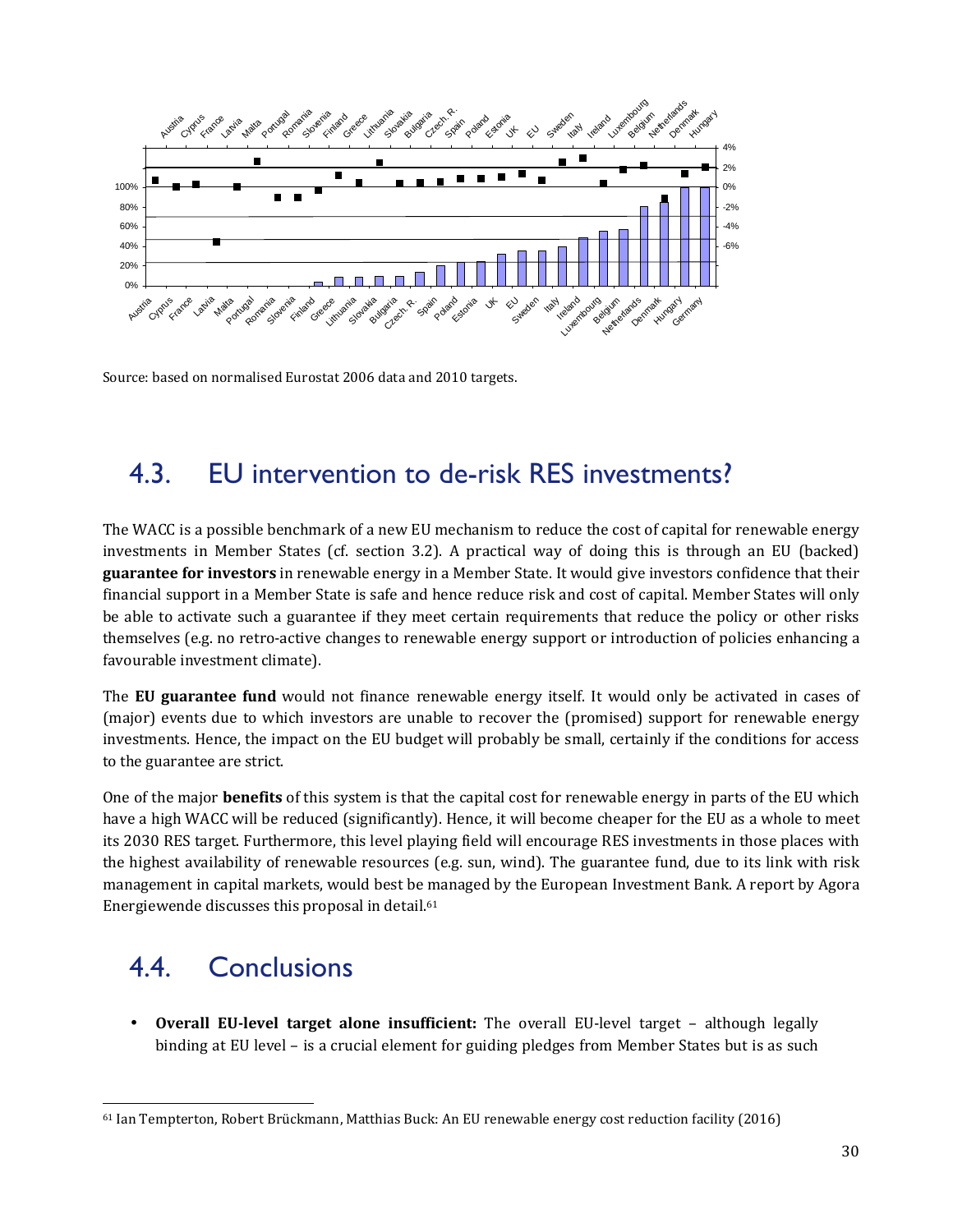insufficient. It gives no or very little guidance to individual Member States and needs to be complemented by specific and – ideally quantified - reference values.

- **Accountability through quantified reference values:** Empirical evidence shows that accountability through quantified targets has in the past contributed to the success of climate and energy policies. This is also true with regard to EU renewable targets.
- **Qualitative benchmarks:** Although weaker than quantitative reference values, qualitative benchmarks help guide Member States in determining their contributions.
- **Infringement procedures:** Infringement procedures only apply to enforcing a legal obligation. For this reason, infringement procedures are not suited to enforce a political commitment. Because the new RED will not include legally binding national targets, infringement procedures cannot help remedy insufficient levels of ambition. They can only be a tool to enforce other obligations contained in the RED.
- **Iterative processes:** EU law and policies contain various types of iterative processes, including the European Semester but also processes under the EED or the 2001 RED. None of these processes has proved particularly effective.
- **EU mechanism to de-risk investments:** An EU mechanism to de-risk investments in renewable energy is another possible element of the gap filler. This could take the form of an EU guarantee for national renewable energy project developers. It would reduce the country risk and hence lower the WACC in that Member State.

## 5. Annex 1 Designing a gap filler: Proposals for legal text

#### **Article X Definitions**

For the purposes of this Directive, the following definitions also apply:

…

"Pledged contribution" is the national contribution of a Member State to achieving the EU level target of a share of renewable energies of 27%, on final energy consumption in 2030. The pledged contribution includes a quantified national share of RES in final energy consumption, a trajectory of achieving this share over time, and measures that are effectively designed to ensure that the share of energy from renewable sources equals or exceeds that shown in the indicative trajectory.

#### **Article Y: Member State contribution**

1) To contribute to the (legally binding) target for the EU of 27 % for the share of renewable energy consumed in the EU in 2030, each Member State shall make a pledged contribution. Member States submit their pledged contributions to the Commission by xy. When agreeing on the pledged contribution, Member States shall take into account the following:

- (a) the reference values set out in Annex X;
- (b) the EU-level target;
- (c) the measures provided for in this Directive;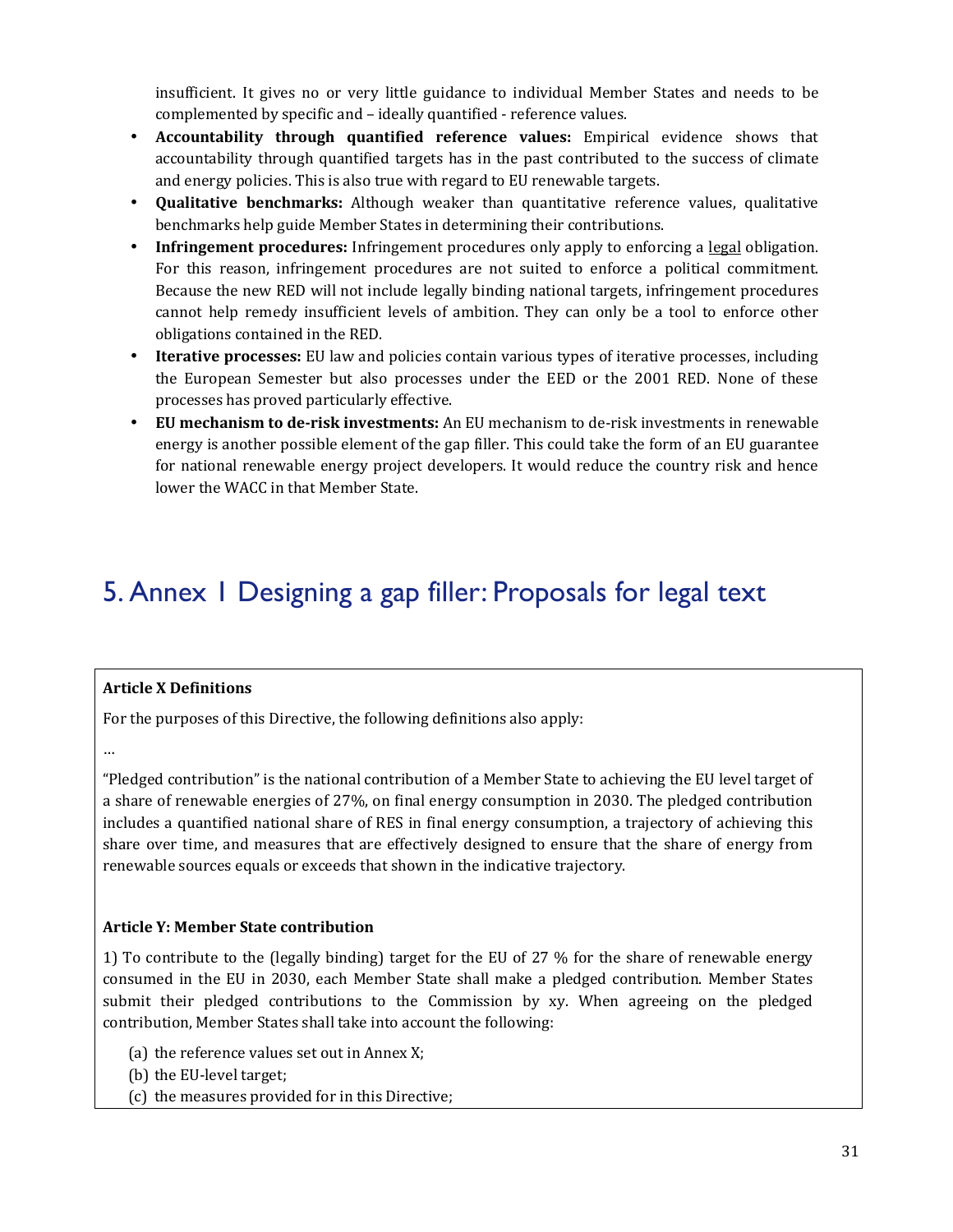(d) other measures to promote renewable energy within Member States and at Union level.

2) In addition, Member States may take into account national circumstances affecting RES deployment, such as:

(a) RES-S preparedness;

(b) weighted average cost of capital

(c) GDP evolution and forecast;

(d)...

3) Member States shall introduce measures effectively designed to ensure that the share of energy from renewable sources equals or exceeds that shown in the indicative trajectory set out in Annex Y. Pledged contributions of Member States should include estimates on the potential of each measure for increasing the share of RES on final and/or total energy consumption.

4) Member State shall enshrine their pledged contributions, including the trajectory and measures, in their national laws.

5) Member States should aim for a fixed annual increase of x% in renewables deployment in the period 2020-2030.

#### **Article Z: Review and iterative process**

1) By 20XY, the Commission shall assess the extent to which Member States have made progress towards the achievement of their pledged contribution required by Article Y and towards the implementation of this Directive. The Commission shall send its assessment to the European Parliament and the Council. If deemed necessary by the Commission, the assessment by the European Commission may be accompanied by proposals for further measures.

2) If a Member State deviates from its trajectory as set out in its pledged contribution, the Commission shall issue recommendations to that Member State. Recommendations should include proposals for measures to stay within the trajectory. In light of these recommendations, the Member State shall submit an action plan to the Commission within x months. This action plan shall set out measures the Member State intends to take to fulfil its pledged contribution in a manner consistent with the trajectory. If the Commission considers the action plan insufficient for fulfilling the pledged contribution, the Commission shall coordinate with the Member State to scale up its national efforts.

#### **Article XY Fund for Capital Cost Reduction of Renewable energy investments**

1) A fund to reduce the capital cost of renewable energy investments through an EU guarantee system shall be established for the period 2021-2030.

- 2) The fund will provide qualifying investors with a guarantee of the payment of the Member State in which the investments will take place.
- 3) The fund shall be governed by the European Investment Bank.
- 4) The Commission shall be empowered to adopt a delegated act in accordance with Article XYZ.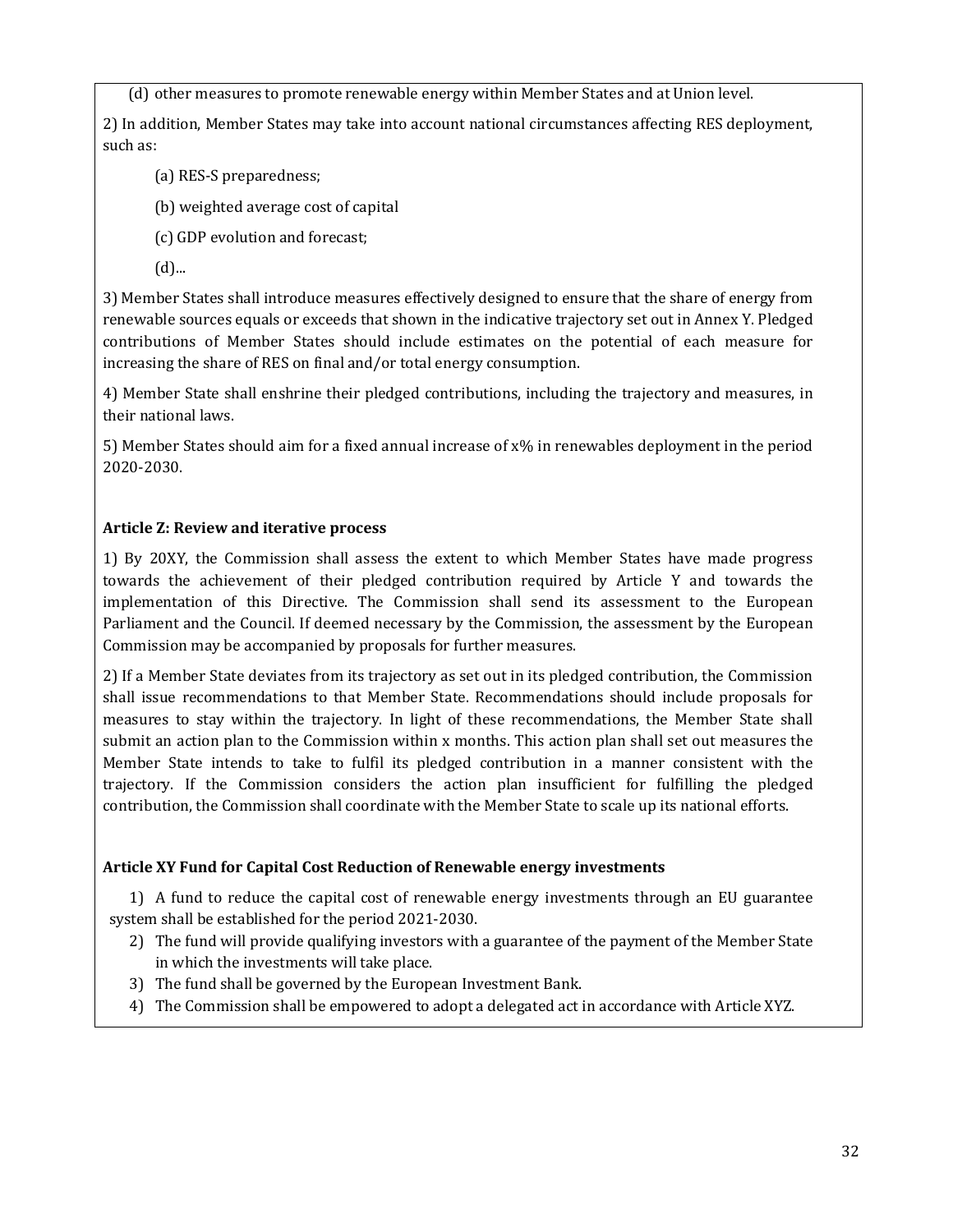# 6. Annex 2: Process of the European Semester

|                                 |                                                                                                                  | <b>The European Semester</b>                                                                                                                                                                                                    |                                                                                                                                                                     |                                                                       |  |  |  |  |
|---------------------------------|------------------------------------------------------------------------------------------------------------------|---------------------------------------------------------------------------------------------------------------------------------------------------------------------------------------------------------------------------------|---------------------------------------------------------------------------------------------------------------------------------------------------------------------|-----------------------------------------------------------------------|--|--|--|--|
| NOVEMBER                        | European<br>Commission                                                                                           | European<br>Council/Council                                                                                                                                                                                                     | Member<br><b>States</b>                                                                                                                                             | European<br>Parliament                                                |  |  |  |  |
|                                 | Commission publishes<br><b>Annual Growth Survey</b><br>(AGS) and Alert<br><b>Mechanism Report</b><br>(AMR)       | Annual Growth Survey: sets out<br>proposals for EU priorities in the coming<br>year, including the economic and fiscal<br>policies and reforms needed to ensure<br>stability and growth.                                        |                                                                                                                                                                     |                                                                       |  |  |  |  |
| Autumn<br>Economic.<br>Forecast | AIRA)<br>Commission<br>recommendations<br>for the euro area<br>Commission<br>opinion on draft<br>budgetary plans | Alert Mechanism Report: identifies<br>the Member States for which further<br>analysis is necessary in order to decide<br>whether an imbalance in need of policy<br>action exists.                                               |                                                                                                                                                                     |                                                                       |  |  |  |  |
| DECEMBER/JANUARY                | Bilateral meeting with<br><b>Member States</b>                                                                   | <b>Council discusses</b><br><b>Commission opinions</b><br>on draft budgetary<br>plans                                                                                                                                           | <br>Member States                                                                                                                                                   | Dialogue on<br>the Annual<br>Growth<br><b>Survey</b>                  |  |  |  |  |
|                                 | Fact-finding missions<br>to Member States                                                                        | Council adopts<br>euro area<br>recommendations<br>and conclusions on<br>$AGS + AMR$                                                                                                                                             | adopt budgets                                                                                                                                                       |                                                                       |  |  |  |  |
| FEBRUARY                        |                                                                                                                  |                                                                                                                                                                                                                                 |                                                                                                                                                                     |                                                                       |  |  |  |  |
| Winter<br>Economic<br>Forecast  | <b>Country Report per</b><br>Member State<br>(reform agenda and<br>imbalances)                                   | Country reports:<br>analyse the economic situation and policies of each EU Member<br>State and assess whether imbalances and excessive<br>imbalances exist in those Member States where an in-depth<br>review was carried out.  |                                                                                                                                                                     |                                                                       |  |  |  |  |
| MARCH                           |                                                                                                                  | European Council adopts<br>economic priorities                                                                                                                                                                                  |                                                                                                                                                                     |                                                                       |  |  |  |  |
| APRIL                           | Bilateral meeting with<br>Member States                                                                          | based on AGS                                                                                                                                                                                                                    |                                                                                                                                                                     |                                                                       |  |  |  |  |
| MAY                             |                                                                                                                  | National Reform<br>Programmes:<br>reforms and measures to<br>make progress towards<br>smart, sustainable and<br>inclusive growth.<br>Stability/Convergence<br>Programmes: plans for<br>sound public finances.                   | Member States<br>present National<br><b>Reform Programmes</b><br>(on economic policies)<br>and Stability or<br>Convergence<br>Programmes (on<br>budgetary policies) |                                                                       |  |  |  |  |
| Spring<br>Economic<br>Forecast  | Commission proposes<br>country-specific<br>recommendations<br>(CSRS)                                             | Country-Specific Recommendations:<br>economic and budgetary policy recommendations tailored<br>to each country and designed to boost growth, job<br>creation, training and education opportunities, research<br>and Innovation. |                                                                                                                                                                     |                                                                       |  |  |  |  |
| JUNE/JULY                       |                                                                                                                  | Council<br>discusses the CSRs<br>European Council<br>endorses final CSRs                                                                                                                                                        |                                                                                                                                                                     | Dialogue on<br>the proposal<br>for CSRs                               |  |  |  |  |
| <b>SEPTEMBER</b>                |                                                                                                                  |                                                                                                                                                                                                                                 | л.<br>Member States<br>present draft<br>budgetary<br>plans.                                                                                                         | Debate /<br>resolution on<br>the European<br>Semester and<br>the CSRs |  |  |  |  |
| <b>OCTOBER</b>                  |                                                                                                                  |                                                                                                                                                                                                                                 |                                                                                                                                                                     | Dialogue on<br>the Annual<br><b>Growth Survey</b>                     |  |  |  |  |

Taken from http://ec.europa.eu/europe2020/images/european\_semester\_v5\_big\_en.jpg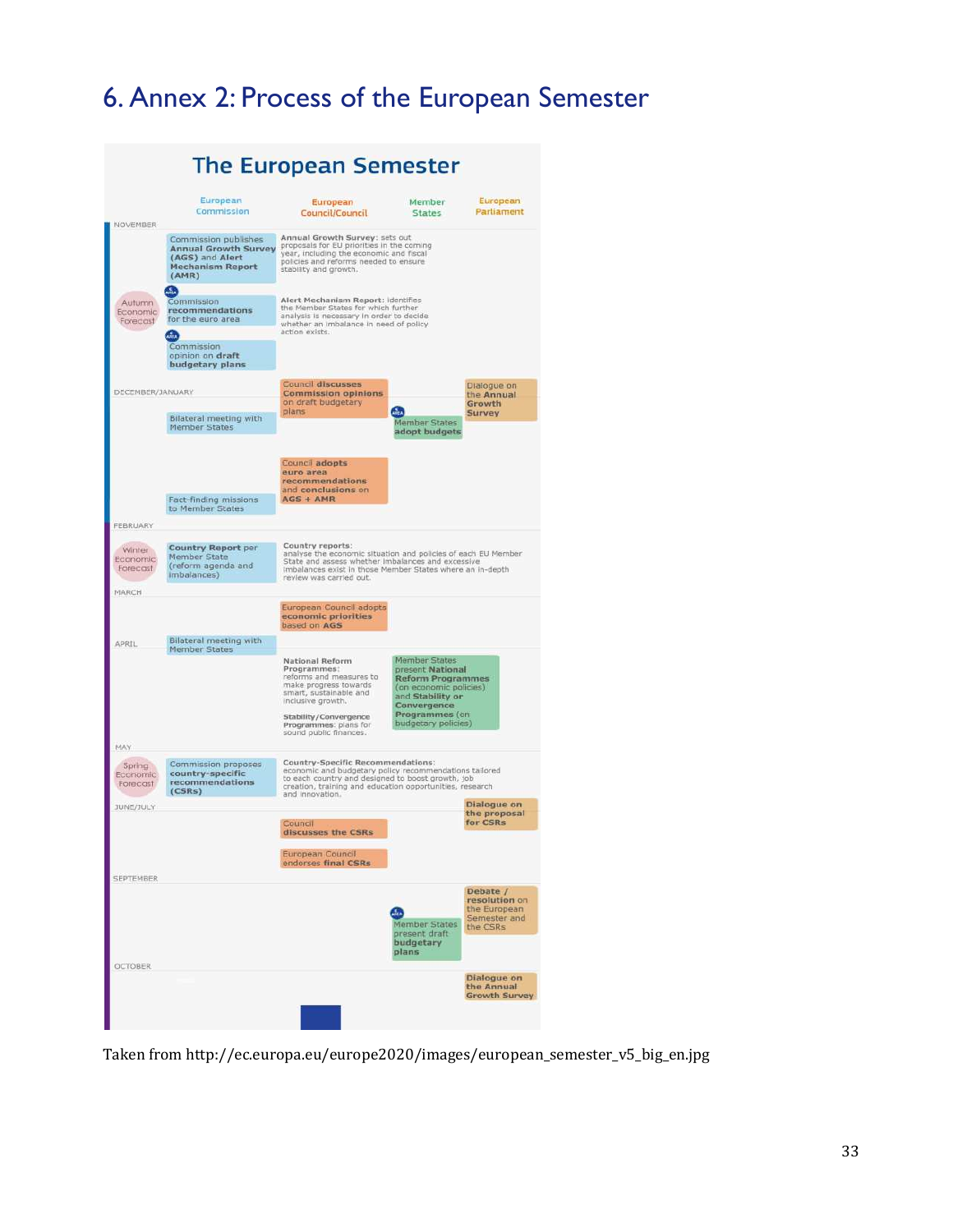### 7. References

- An Roinn Airgeadais, Department of Finance (2016): European Semester and EU Governance, http://www.finance.gov.ie/what-we-do/eu-international/european-semester-and-eu-governance.
- BEE (2016): A Strong Renewable Energy Directive for 2030. A BEE consultation response.
- Busch, Klaus: Die Methode der offenen Koordinierung in der Beschäftigungspolitik und der Sozialpolitik der Europäischen Union, Arbeitspapier 108, Hans Böckler Stiftung (http://www.boeckler.de/pdf/p\_arbp\_108.pdf)
- ClientEarth (2014): "Governance" & the 2030 Framework, October 2014.
- Council of the European Union (2015): Council conclusions on the governance system of the Energy Union, 26 November 2015, 869/15, http://www.consilium.europa.eu/en/press/pressreleases/2015/11/26-conclusions-energy-union-governance/.
- Darvas, Zsolt and Alvaro Leandro (2015): The limitations of policy coordination in the euro area under the European Semester, http://bruegel.org/2015/11/the-limitations-of-policy-coordination-in-the-euro-areaunder-the-european-semester/.
- Der Standard (2005): Bartenstein: Es droht kein EU-Verfahren, 8 December 2005, http://derstandard.at/2254211/Bartenstein-Es-droht-kein-EU-Verfahren.
- Diekmann, Jochen (2009): Renewable Energy in Europe: Strong Political Will Required for Ambitious Goals, DIW Berlin, Weekly Report, 18 December 2009.
- E3G (2015): The Energy Union needs a new approach to policy-making. A proposal to place risk management and evidence-based analysis at the heart of European Energy Policy, Briefing Paper, January 2015.
- ENTSO-E (2016): Position on the Review of the Renewable Energy Directive, 10 February 2016, p. 7; EREF – EREF to public consultation on a new renewable energy directive for the period after 2020, February 2016, p. 12; see also EWEA response to public consultation – Preparation of a new Renewable Energy Directive for the period after 2020, February 2016, p. 9: supporting "voluntary cooperation by Member States with the European Commission acting as a facilitator".
- EREF (2016): EREF to public consultation on a new renewable energy directive for the period after 2020, February 2016.
- EUR-Lex (2011): Renewable energy: the promotion of electricity from renewable energy sources, http://eur-lex.europa.eu/legal-content/EN/TXT/?uri=URISERV%3Al27035.
- European Commission (2004): Communication from the Commission to the Council and the European Parliament - The share of renewable energy in the EU - Commission Report in accordance with Article 3 of Directive 2001/77/EC, evaluation of the effect of legislative instruments and other Community policies on the development of the contribution of renewable energy sources in the EU and proposals for concrete actions {SEC(2004) 547}.
- European Commission (2006): Communication from the Commission to the Council and the European Parliament, Green Paper follow-up action - Report on progress in renewable electricity, Brussels, COM(2006) 849.
- European Commission (2006): Eight Member States still not in compliance with Community legislation promoting renewable electricity, Brussels 4 April 2006, http://europa.eu/rapid/press-release\_IP-06- 429\_en.htm.
- European Commission (2014): 2030 climate and energy goals for a competitive, secure and low-carbon EU economy, Brussels, 22. January 2014, http://europa.eu/rapid/press-release\_IP-14-54\_en.htm.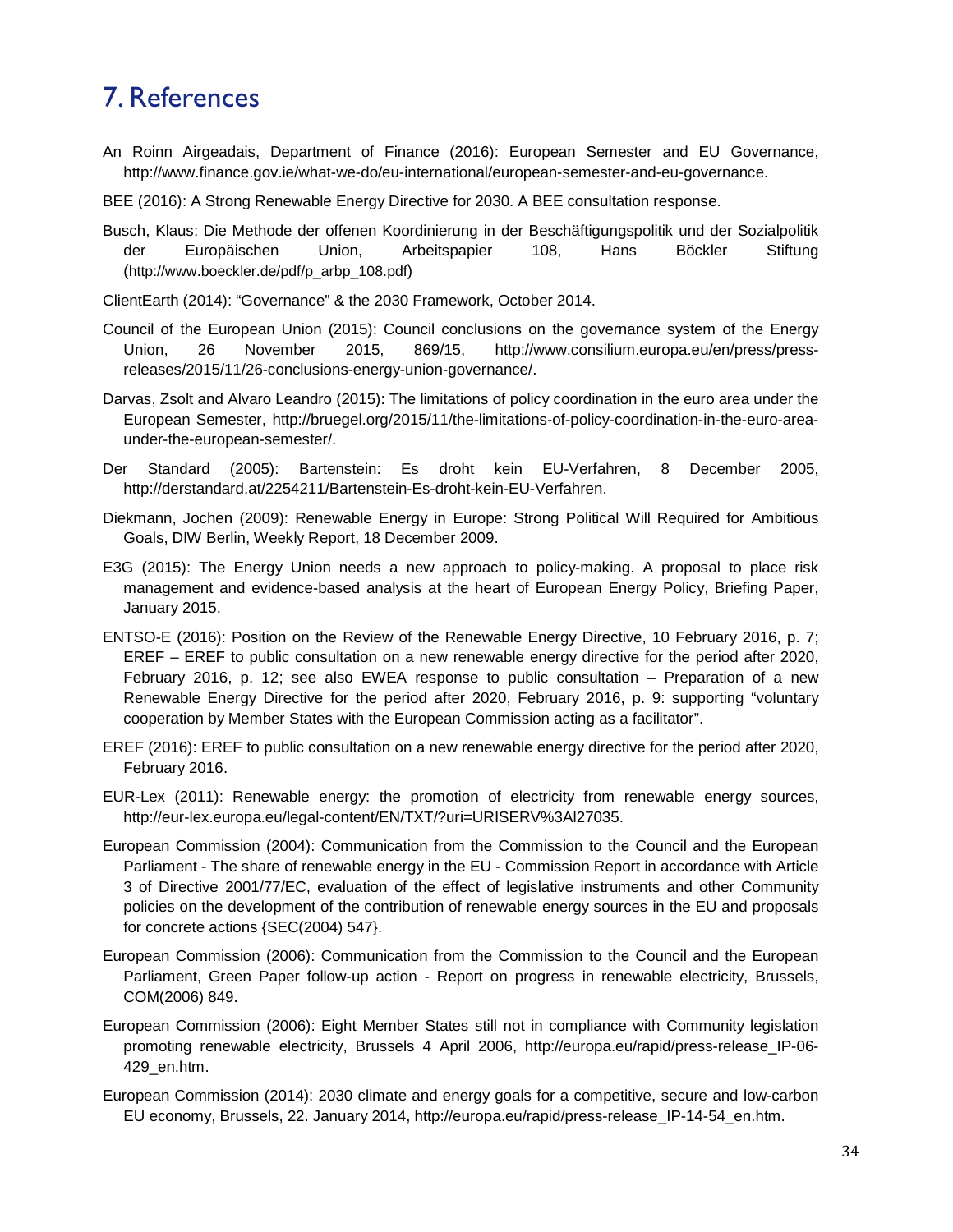- European Commission (2014): Communication from the Commission to the European Parliament, the Council, the European Economic and Social Committee and the Committee of the Regions, A policy framework for climate and energy in the period from 2020 to 2030, COM/2014/015 final, 22 January 2014.
- European Commission (2014): Monitoring the application of Union law, 2014 annual report, http://ec.europa.eu/atwork/applying-eu-law/docs/annual\_report\_32/com\_2015\_329\_en.pdf.
- European Commission (2015): Annex Guidance to Member States on National Energy and Climate Plans as Part of the Energy Union Governance to the Communication from the Commission to the European Parliament, the Council, the European Economic and Social Committee, the Committee of the Regions and the European Investment Bank, State of the Energy Union, COM(2015) 572 final, Brussels, 18 November 2015.
- European Commission (2015): Communication from the Commission to the European Parliament, the Council, the European Economic and Social Committee, the Committee of the Regions and the European Investment Bank, A Framework Strategy for a Resilient Energy Union with a Forward-Looking Climate Change Policy, COM(2015) 80 final.
- European Commission (2015): Energy Union Package A Framework Strategy for a Resilient Energy Union with a Forward-Looking Climate Change Policy, Communication from the Commission to the European Parliament, the Council, the European Economic and Social Committee, the Committee of the Regions and the European Investment Bank, State of the Energy Union, COM(2015) 572 final, Brussels, 18 November 2015.
- European Commission (2015): EU economic governance, http://ec.europa.eu/economy\_finance/economic\_governance/index\_en.htm.
- European Commission (2015): Making it happen: the European Semester, http://ec.europa.eu/europe2020/making-it-happen/index\_en.htm.
- European Commission (2015): The EU Single Market Single Market Scoreboard, Infringement, http://ec.europa.eu/internal\_market/scoreboard/performance\_by\_governance\_tool/infringements/index \_en.htm.
- European Commission (2016): European Commission at work Infringement procedure, http://ec.europa.eu/atwork/applying-eu-law/infringements-proceedings/index\_en.htm.
- European Commission (2016): Inception Impact Assessment Renewable Energy Package: new Renewable Energy Directive and Bioenergy sustainability policy for 2030.
- European Council (2014): European Council Conclusions, EUCO 169/14, 23/24 October 2014.
- European Council (2015): European Council Conclusions, EUCO 11/15, 19/20 March 2015.
- European Parliament (2013): Notice to Members, Subject: Petition 1216/2008 by Paolo Brundu (Italian) on energy policy in Italy.
- EWEA (2016): EWEA response to public consultation Preparation of a new Renewable Energy Directive for the period after 2020, February 2016, p. 5; cf. also EREF – EREF to public consultation on a new renewable energy directive for the period after 2020, February 2016.
- Fouquet, Dörte and Jana V. Nysten (2014): Legal Opinion Legal Assessment of the European Commission's Proposal for Renewable Energy Policy Beyond 2020, Brussels, March 2014.
- Fouquet, Dörte and Nysten, Jana Viktoria (2015): New Governance and 2030 Climate and Energy Framework, The Legal Helpdesk.